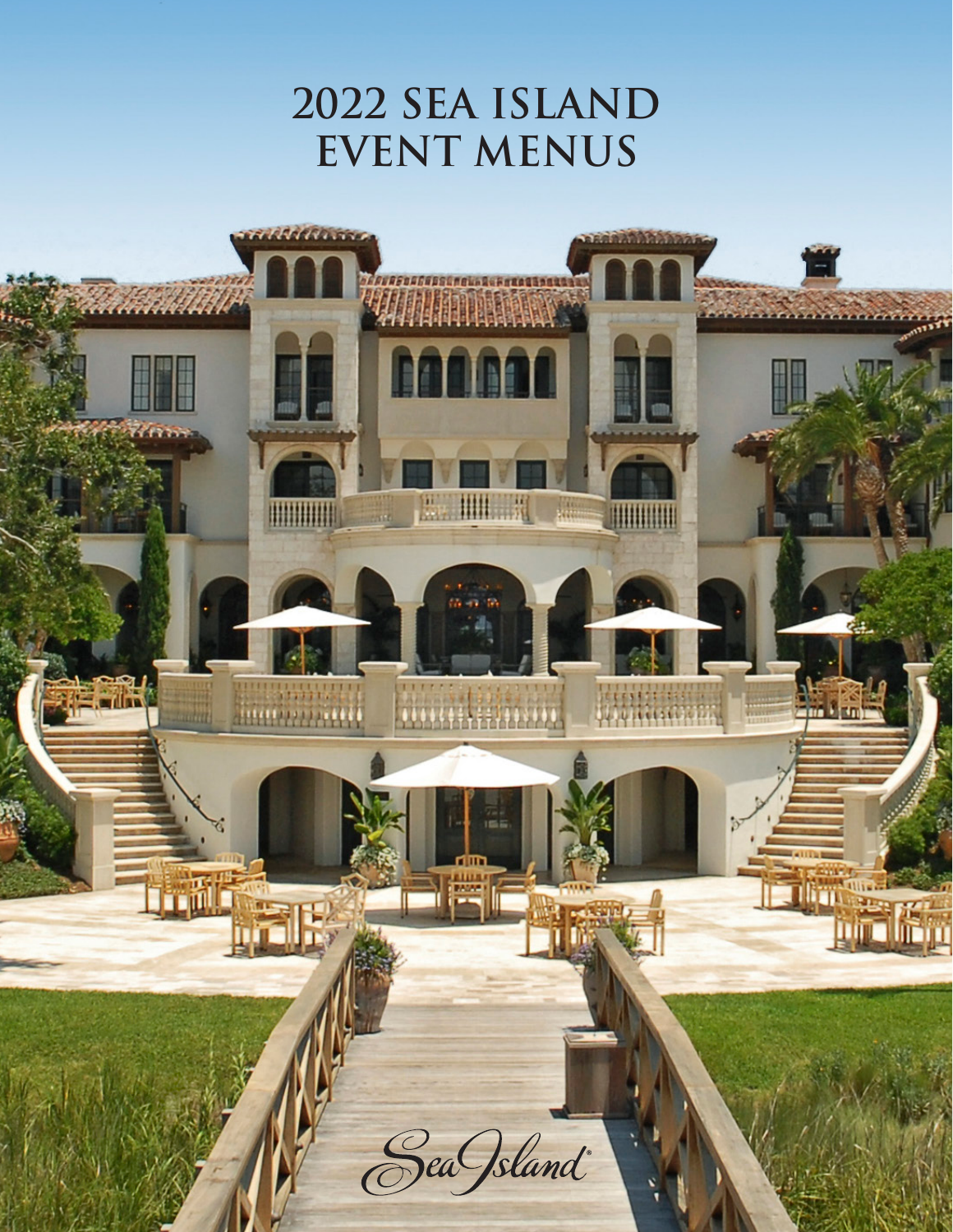# **A LETTER FROM THE CHEF**

It is with great pleasure that we present to you the following menus to assist you in your upcoming event planning. You will find our menus are enhanced with locally inspired flavors with the highest quality ingredients.

We embrace local, organic, and sustainable farms and fisheries as much as possible and are very conscious of our responsibility to be stewards of our environment.

Food brings people from all over the world to our tables and we relish the ability to hand select ingredients that continue to build and enrich the lives of both our members and guests.

Southern traditions are alive and well within these menus and we are excited for the opportunity to share them with you!

Welcome home!



Pete Page Executive Chef, Sea Island Events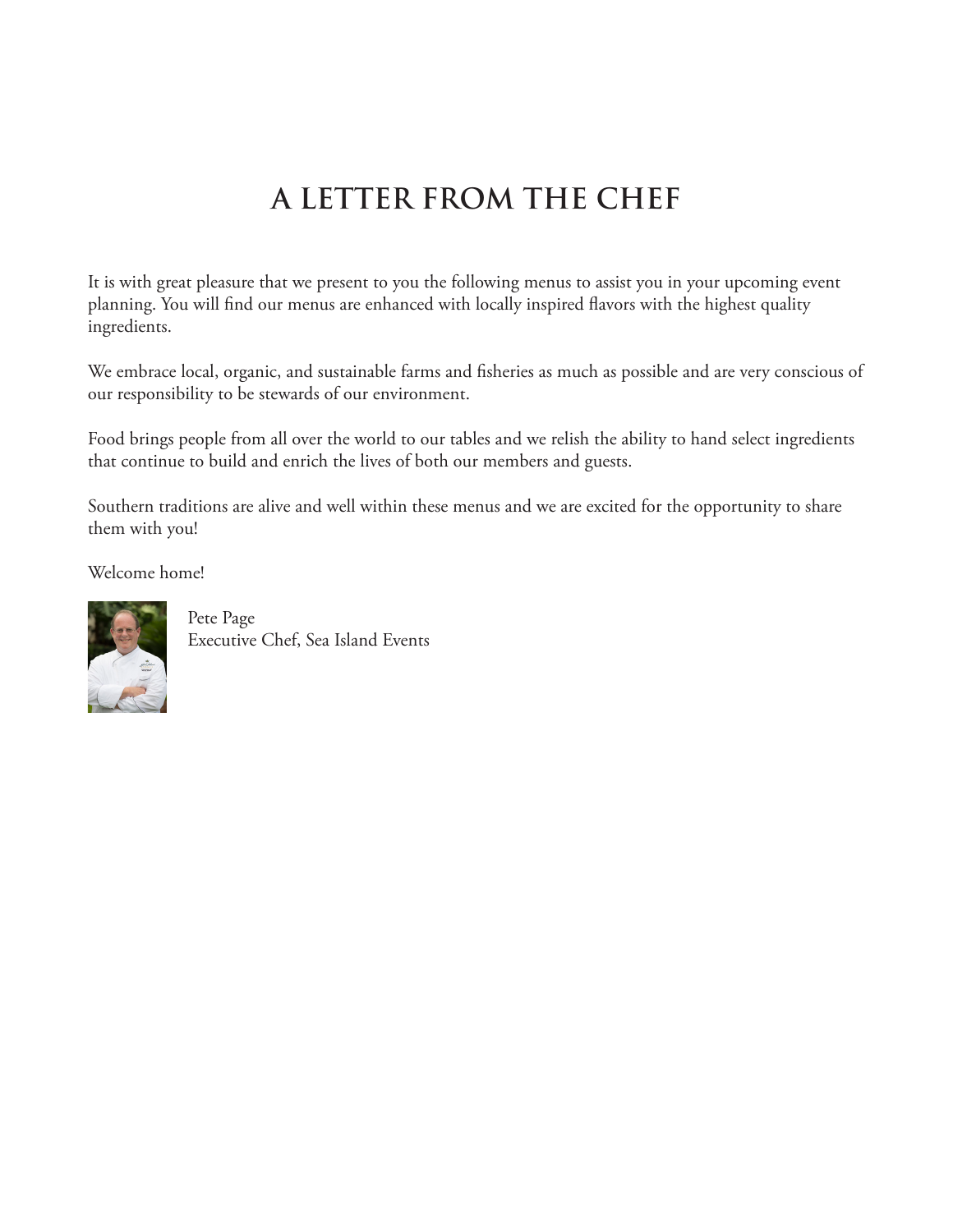# **TABLE OF CONTENTS**

- General Information and Policies
- Breakfast Buffets
- Breakfast Enhancement Selections
- Custom Breakfast Buffet
- Composed Breaks
- À La Carte Break Items
- Meals To-Go
- 9 LUNCHEON BUFFETS
- 11 CUSTOM LUNCHEON BUFFET
- Custom Lazy Susan Selections
- Hors d'oeuvres Selections
- Dinner Stations
- Dinner Carving Stations
- Plated Dinner Selections
- Dinner Buffet Selections
- 24 CUSTOM DINNER BUFFET
- Dessert Stations
- Beverage Selections
- Wine Selections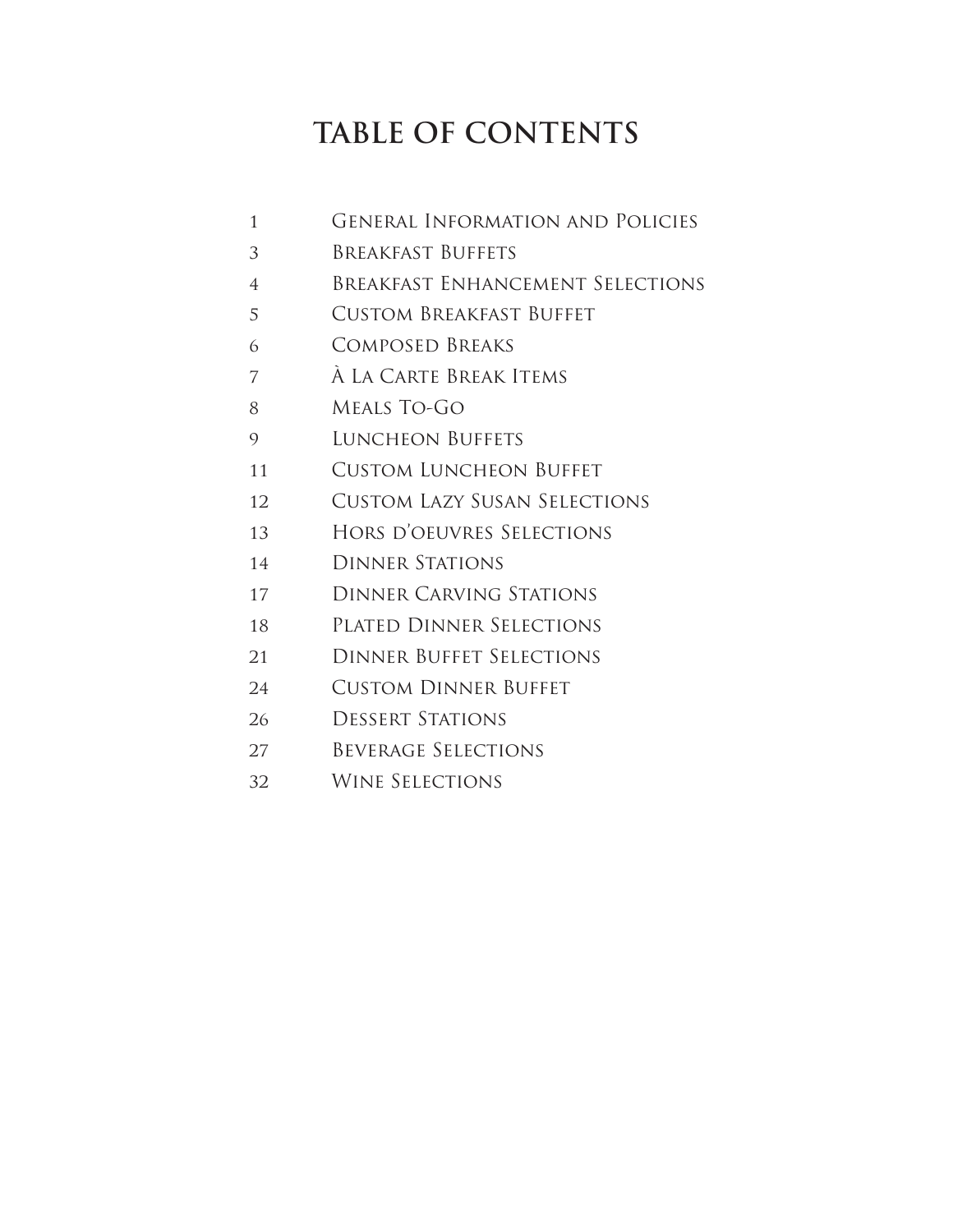# **GENERAL INFORMATION AND POLICIES**

Thank you for selecting Sea Island for your upcoming event. Our menus will provide a wide variety of options and serve as a guideline to your event planning. Your Conference Services Manager will assist in making selections to exceed your expectations. In addition, we will gladly provide specialty menu proposals. Should you have any questions regarding these policies, please direct them to your Conference Services Manager. The following is detailed information and policies for Sea Island.

## MENU SELECTIONS

Sea Island requests your selection of menus no less than 21 days prior to your program dates in order to ensure the availability of your menu options. Please note menu prices and items are subject to change until confirmed on banquet event orders due to the market and availability. Sea Island, under any circumstances, does not allow food or beverage to be brought onto the property whether purchased or catered from outside sources.

## ENHANCEMENTS

Our Event Design Team will assist in selecting appropriate floral arrangements, special linens, customized entertainment and unique themed décor. These items are available exclusively through Sea Island at competitive prices. Proposed use of any vendors outside of Sea Island must adhere to guidelines and be approved in advance by Sea Island. Applicable production fees will apply.

### SERVICE CHARGES, SIIF FEES, AND LABOR FEES

#### • A 25% taxable service charge and 6% state tax will be added to all food and beverage events.

- Sea Island Infrastructure Fee: As a private entity, Sea Island maintains its beach, causeway, roads, water system, bridge and landscaping with no government funding from taxes. Funds from the SIIF, 2.25% per transaction, contribute to this cost.
- Additional service fees of \$16 per guest will be added for all buffet meals with guarantees of fewer than 20 guests.
- Additional service fees of \$16 per guest will be added for all plated meals with guarantees of fewer than 20 guests.
- Additional service fees of \$16 per guest will be added for all reception stations with fewer than 20 guests.

## GUARANTEES

In order to properly document your event, a separate banquet event order will indicate the anticipated attendance number. We require an update of this guaranteed number by 9 a.m., three business days prior to each specific event. Guarantees for events scheduled on Monday, Tuesday or Wednesday must be provided by the previous Friday. In the event this update is not received as scheduled, the anticipated attendance number will be used as the guarantee. All food and beverage events are billed at the guaranteed attendance number or the actual number of guests served, whichever is greater. Sea Island will prepare food for 3% over the final guarantee. A minimum guarantee policy of 80% of the original expected number applies.

## FUNCTION SPACE

A variety of distinctively charming settings are available at Sea Island. Function space can be provided at no charge as long as the minimum food and beverage requirements are met by your group. Sea Island reserves the right to change the location to a room suitable for the anticipated attendance should the number increase or decrease. As well, due to service area restrictions, certain areas are prohibited from plated events, such as the Spanish Lounge, Black Banks Terrace and other locations. Please speak to your Conference Services Manager for suitable locations for your plated dinner.

### RAINBOW ISLAND

One of our unique venue locations is Rainbow Island with its feel of low country living and Southern charm. We are pleased to offer this location for a day or evening event. Transportation is required for your guests to get to Rainbow Island and we are please to offer our 45 passenger Jeep Train shuttle complimentary for you event. Should additional transportation be needed for your event please discuss the additional needs and cost with your Conference Services Manager.

## WEATHER CALLS/OUTDOOR EVENTS

All entertainment performing at an outdoor venue must conclude no later than 10 p.m. This is in accordance with local ordinances and out of respect for other resort guests and members. For the safety of your guests and to ensure a successful event, Sea Island reserves the right to relocate any scheduled outdoor event indoors. This will be determined based on the most up to date local weather forecast.

Decisions to move events inside will be made by the following deadlines:

- Breakfast: evening prior
- Lunch: evening prior
- Dinner: 10:00 a.m. day of event

If the Conference Services Manager determines the need to move your event indoors at designated timelines and that decision is overridden, there will be a \$1,500 service fee, if event is moved inside because of weather conditions.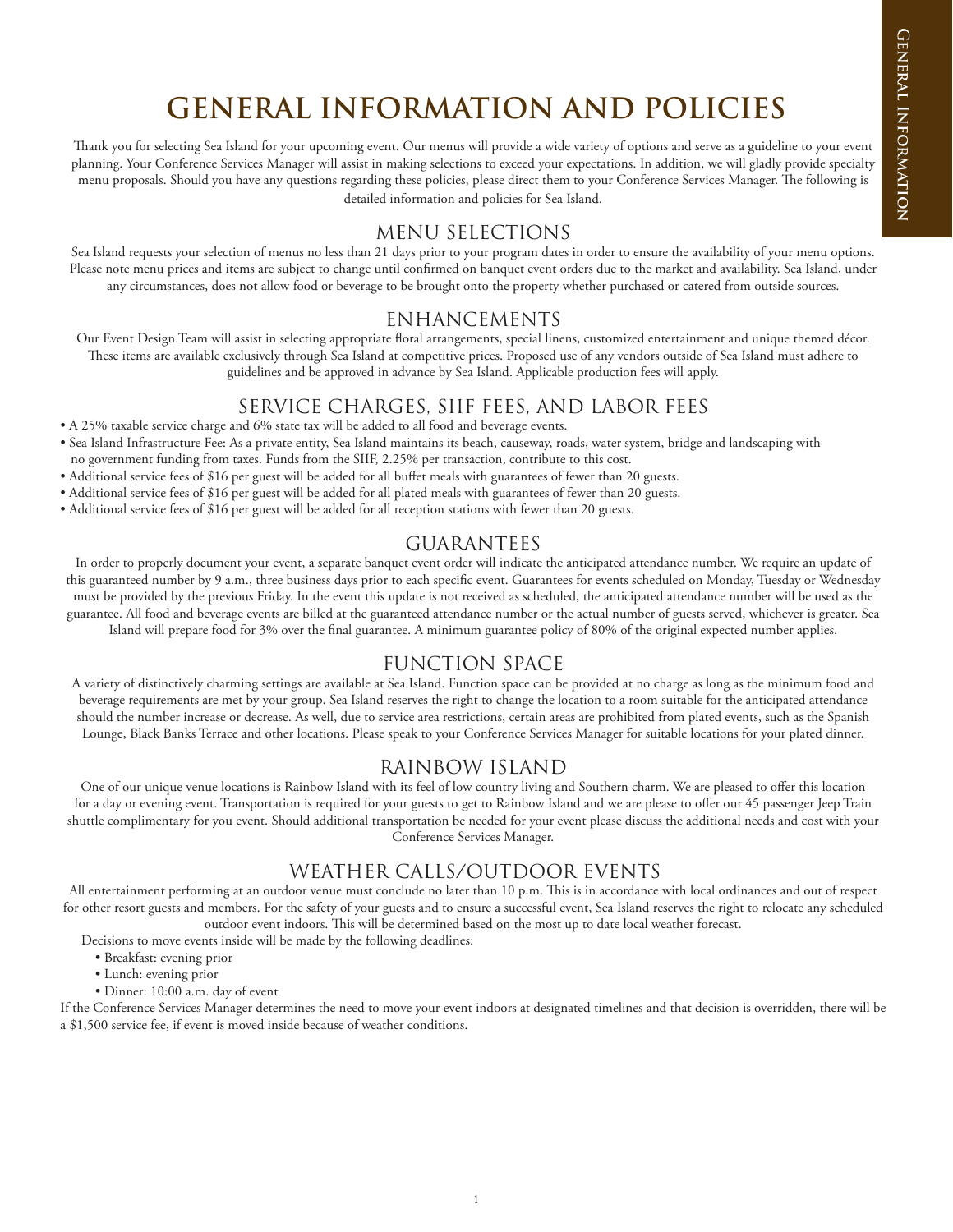## **GENERAL INFORMATION AND POLICIES**

#### ALCOHOL RULES AND REGULATIONS

The State of Georgia prohibits the use of alcoholic beverages other than those provided by Sea Island. All alcoholic beverages that are not provided by Sea Island will be held until departure. All alcoholic beverage service must stop at 2:00 am and alcoholic beverages may not be served on Sunday before 11:00 a.m. or after 10:45 p.m. Corkage: the State of Georgia law prohibits the consumption of alcoholic beverages at a Sea Island food or beverage event which have not been purchased through, delivered by and/or served by the banquet and catering staff of Sea Island. Thus, guests/members are not permitted to purchase and provide their own alcoholic beverages for any Sea Island food and beverage event. Sea Island employees are required to request proper photo ID of and person of the questionable age and refuse alcoholic beverages to any person under age or who cannot produce proper identification. Sea Island employees are required to refuse any alcoholic beverage service to any person who, in the resort's judgment appears to be intoxicated.

#### DAMAGE AND LOSS

Sea Island is not responsible for any items placed in a function room prior to, during or after an event. Security officers can be provided at prevailing rates. Each sponsor is responsible for any damage other than normal wear and tear caused by guests or any independent contractor hired to perform a service.

#### PROPERTY DAMAGE AND LIABILITY

The host agrees to be responsible for any damages incurred to the premises or any other area of the resort by the host, guests, independent contractors or other agents that are under the host's control or the control of any independent contractor hired by the host while on premises. Cleaning fees may be charged at the discretion of the Catering and Conference Services Department. Should a group choose to hire an outside vendor, subcontractor or supplier, the client will be responsible for ensuring the vendor provides appropriate proof of insurances. We require each subcontractor providing work on your behalf to provide a certificate of insurance for commercial general liability of \$1,000,000 combined single limit, bodily injury, property damage, and name Sea Island (and whoever else is named in the contract) as an additional named insured as their interest my appear. In addition, if the subcontractor or supplier is required by law to provide workers compensation coverage to their employees, they must furnish Sea Island with the certificate of insurance or confirmation of coverage.

#### PACKAGE DELIVERY AND STORAGE

The resort will only accept packages weighing under 150 pounds, unless previous arrangements have been made through the Conference Services Department. All other packages must be stored internally or by the slow service company of your choice. We kindly request that all boxes shipped be scheduled to arrive at the resort no earlier than 5 days prior to the conference. Packages delivered to the resort must be shipped prepaid and marked to the attention of your Conference Services Manager, with the name of the conference. Packages sent COD will be refused. Removal of equipment and packages should be no later than the day following the completion of the program. This is the responsibility of the client. Cost of shipping plus handling charges of \$5.00 per package incoming and \$5.00 per package outgoing will be assessed on all boxes received. Additional labor charges may apply for movement of boxes by resort personnel beyond the primary meeting room or office assigned to the group.

Each incoming or outgoing package will be charged a handling fee by weight: These charges are in addition to actual freight cost. 0–25 lbs.-\$10.00; 26–50 lbs.-\$20.00; 51–100 lbs.-\$50.00; 100 lbs. & over-\$100

#### BANNERS, SIGNS AND DISPLAYS

The resort does not permit the affixing of anything to walls, floors or ceilings of the rooms by use of nails, staples, pins, tape or any other substance unless approval is given by the Sea Island Engineering Department. If you intend to hang a banner, this will be handled by a member of the Sea Island staff for a charge of \$45.00 per hour. Any signs provided by our guests must be of professional quality and have Sea Island Resorts' approval for their quality and placement. Banners and signs are restricted to private group function areas.

#### AUDIO/VISUAL REQUESTS

Five Star Audiovisual has highly trained audio-visual staff that can provide the latest in technical equipment and service. Sea Island Resort offers in-house audio-visual services with competitive prices. Use of any outside, third-party, or personal equipment must be approved in advance by Sea Island Resorts. Applicable production fees will apply.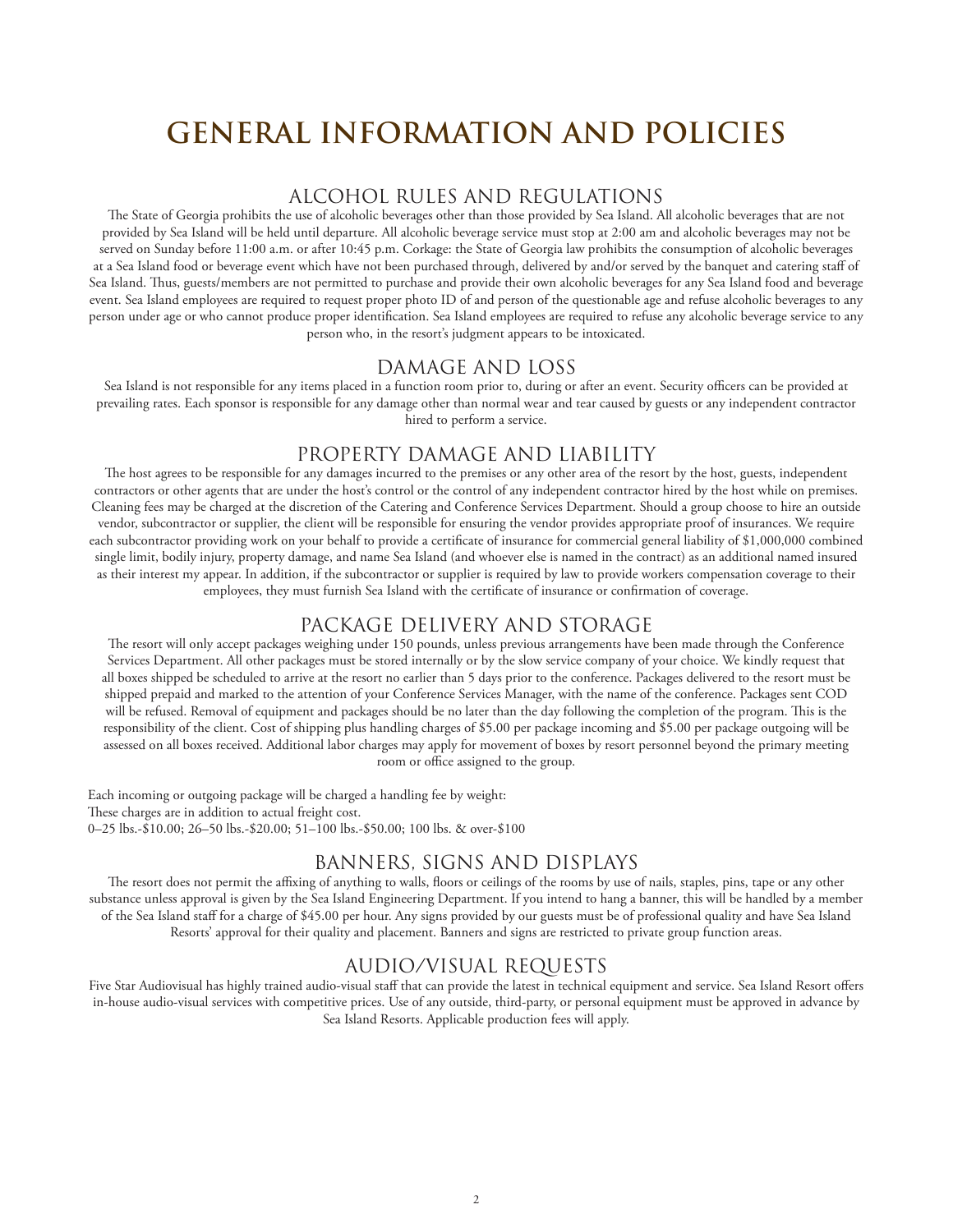## **Breakfast Buffets**

*Breakfast Buffets include Sea Island Resort Coffee Blend and Palais des Thés Assorted Tea Selections.*

### **DAYBREAK**

Selection of Fresh Juices Seasonal Fruits & Berries Individual Yogurts and Granola A Selection of Pastries, Croissants, Jellies, Honey, Butter

*\$35 per person*

#### **OCEANFRONT**

Selection of Fresh Juices Seasonal Fruits & Berries Individual Yogurts and Granola A Selection of Pastries, Croissants, Jellies, Honey, Butter Breakfast Cereals, Assorted Milk Breakfast Sandwich, Egg, Cheese, and Choice of Meat

*\$48 per person*

#### **SPANISH MOSS**

Selection of Fresh Juices Seasonal Fruits & Berries A Selection of Pastries, Croissants, Jellies, Honey, Butter Steel-cut Oatmeal, Cinnamon, Brown Sugar Scrambled Eggs, Creamy Butter, Chives Breakfast Potatoes, Crumbled Bacon, Cheddar Cheese Crisp Applewood Smoked Bacon *\$58 per person*

#### **SOUTHERN MAGNOLIA**

Selection of Fresh Juices Seasonal Fruits & Berries Individual Yogurts and Granola A Selection of Pastries, Croissants, Jellies, Honey, Butter Steel-cut Oatmeal, Cinnamon, Brown Sugar Scrambled Eggs, Creamy Butter, Chives Breakfast Potatoes, Crumbled Bacon, Cheddar Cheese Southern Buttermilk Biscuits & Sawmill Gravy Crisp Applewood Smoked Bacon Smoked Sausage Links

*\$65 per person*

#### **MIGHTY OAK BRUNCH**

Selection of Fresh Juices Seasonal Fruits & Berries A Selection of Pastries, Donuts, Croissants, Jellies, Honey, Butter Salad Greens, Tomato Medley, Traditional Dressings Grilled Asparagus Scrambled Eggs, Creamy Butter, Chives Eggs Benedict, Buttermilk Biscuit, Tabasco Hollandaise Breakfast Potatoes, Crumbled Bacon, Cheddar Cheese Blueberry & Granola Pancakes, Maple Syrup, Butter Fried Chicken & Waffles, Bourbon Syrup Shrimp & Grits Crisp Applewood Smoked Bacon Chicken Apple Sausage Pecan Cream Cheese Carrot Cake Blueberry Buttermilk Tartlets French Madeleines *\$108 per person*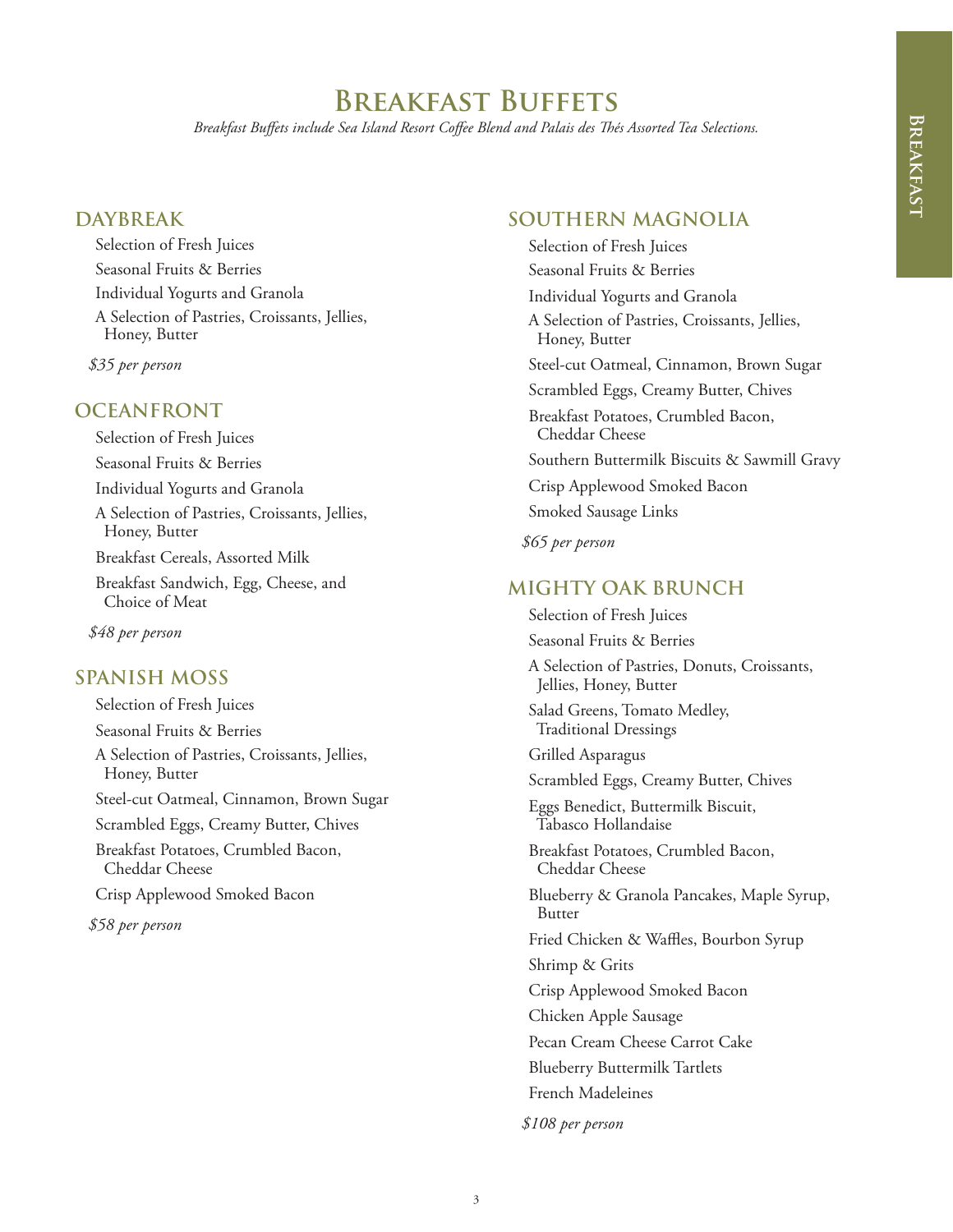## **BREAKFAST ENHANCEMENT SELECTIONS**

#### **Egg & Omelet Action Station**

Farm-fresh Eggs, Breakfast Sausage, Diced Ham, Chopped Applewood Smoked Bacon, Cheddar Cheese, Shaved Parmesan, Diced Onion, Tomato, Mushroom, Green Onion, and Braised Spinach *\$30 per person, \$250 chef fee required (per 75 guests)*

#### **Pancake Action Station**

Made-to-Order Pancakes with Assorted Toppings: Chopped Applewood Smoked Bacon, Berries, Toasted Oats, Chocolate Chips, Whipped Cream, Butter, and Syrup *\$28 per person, \$250 chef fee required (per 75 guests)*

## **Waffle Action Station**

Made-to-Order Waffles with Assorted Toppings: Chopped Applewood Smoked Bacon, Berries, Toasted Oats, Chocolate Chips, Whipped Cream, Butter, and Syrup *\$28 per person, \$250 chef fee required (per 75 guests)*

## **FRENCH TOAST ACTION STATION**

Made-to-Order French Toast with Assorted Toppings: Berries, Pecans, Toasted Oats, Whipped Cream, Butter, and Syrup *\$30 per person, \$250 chef fee required (per 75 guests)*

#### **Oatmeal Bar**

Steel-cut Oats, Brown Sugar, Berries, Cinnamon, Butter, Bananas, Dried Fruit, Almonds, Vanilla Crème Anglaise

*\$22 per person*

#### **Grits Bar**

Canewater Farm Grits, Chopped Applewood Smoked Bacon, Country Sausage, Aged Cheddar, Butter, Scallions

*\$24 per person*

#### **Biscuit Bar**

Buttermilk Biscuits, Griddled Ham, Sausage Gravy, Red-eye Gravy, Pimento Cheese, Fried Green Tomatoes

*\$26 per person*

#### **Gourmet Toast**

Whole Wheat Bread, Herbed Goat Cheese, Roasted Red Pepper & Eggplant Spread, Sliced Roma Tomatoes, Balsamic Glaze, Maldon Salt

Sesame Semolina Bread, Natural Almond Butter, Banana, Sliced Roasted Almonds, Raw Honey

Blueberry Sourdough Bread, Honey Infused Cream Cheese, Strawberries, Chopped Pecans, Fig Jam, White Balsamic Reduction

*\$30 per person*

#### **Smoothie Bowls**

*Select 2 Flavors* Strawberry Banana, Green Goddess, Blueberry-Acai, Mango-Peach & Pineapple

 Includes Assorted Toppings: Seasonal Fruits & Berries, Granola, Toasted Coconut, Almond Slivers, Chia Seeds, Sunflower Seeds, Dried Cranberries, Golden Raisins, Shaved White Chocolate

*\$30 per person*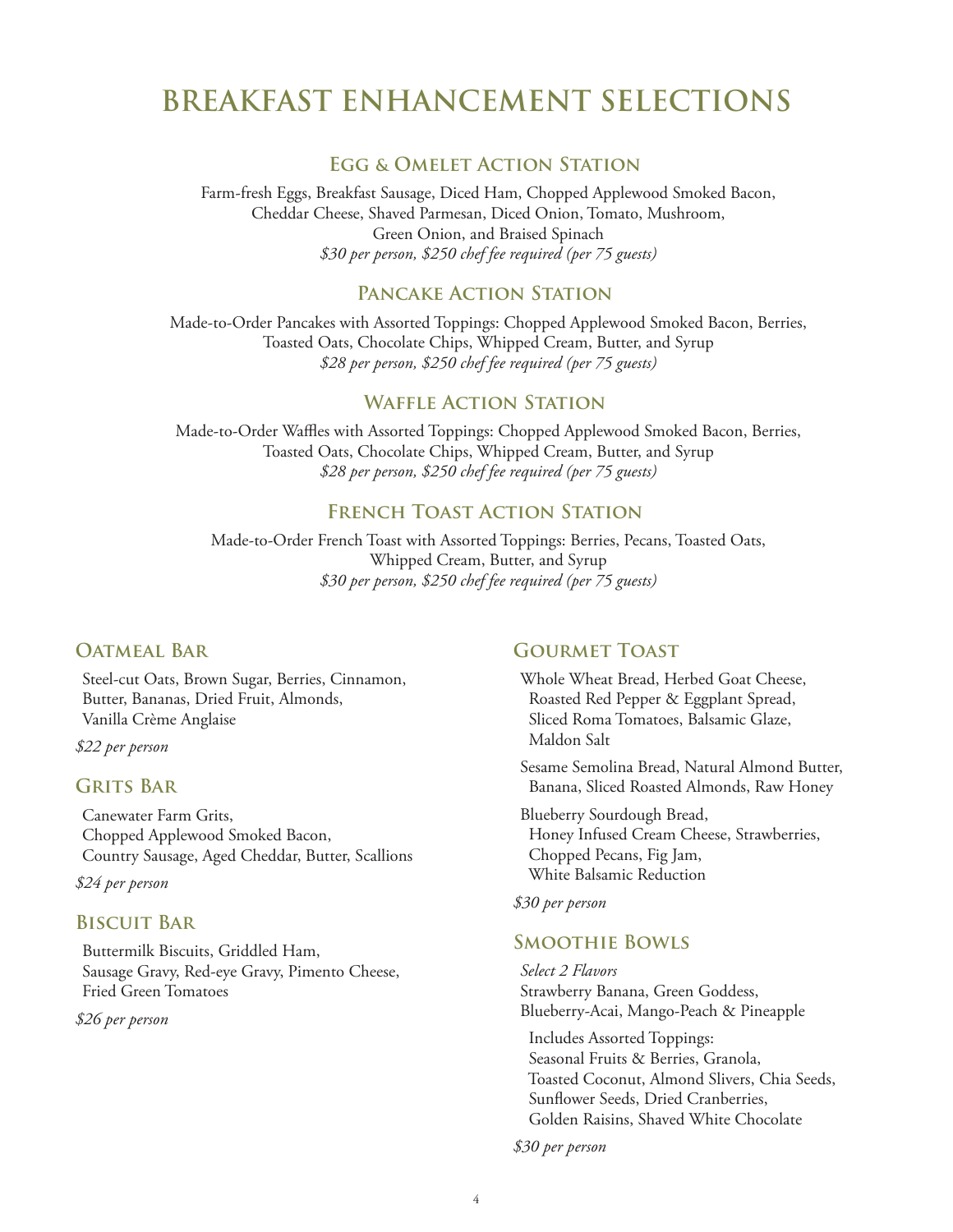## **CUSTOM BREAKFAST BUFFET**

*Breakfast Buffet will include Sea Island Resort Coffee Blend and Palais des Thés Assorted Tea Selections.*

*\$52 per person / \$72 per person*

### **From the Grove**

*Select two / Select three*

Orange, Grapefruit, Cranberry, Tomato, Pineapple, or Apple Juice

#### **Breakfast Table**

*Select three / Select four* Seasonal Fruit & Berries Individual Yogurts and Granola Steel-cut Oatmeal, Cinnamon, Brown Sugar Overnight Oats Chia Seed Pudding Breakfast Cereals, Assorted Milk Hard-boiled Eggs Scrambled Eggs, Creamy Butter, Chives Canewater Farm Grits, Cheddar, Scallions Breakfast Potatoes, Crumbled Bacon, Cheddar Cheese Hashbrown Casserole Buttermilk Pancakes, Syrup, Butter Belgian Waffles, Syrup, Butter French Toast, Syrup, Butter Applewood Smoked Bacon Smoked Sausage Links Turkey Bacon Chicken Apple Sausage

Corned Beef Hash

### **From the Hearth**

*Select one / Select two* Buttermilk Biscuits, Jellies, Honey, Butter Breakfast Bread, Jellies, Honey, Butter Cinnamon Rolls Danishes & Croissants Georgia Pecan Sticky Buns Coffee Cake Assorted NY Style Bagels, Cream Cheese, Butter

#### **Additional Enhancements**

*\$14 per person, per selection* Eggs Benedict Smoked Salmon Platter, Bagels, Cream Cheese, Egg Mimosa, Onions, Tomato, Crème Fraiche Country Fried Steak, Gravy Select one Breakfast Sandwich served on a Croissant, Biscuit, or Wrap Bacon, Egg, and Cheese Sausage, Egg, and Cheese Chicken Sausage, Egg, and Cheese Sautéed Vegetables, Soy Sausage, Peppers, Onions, and Mushrooms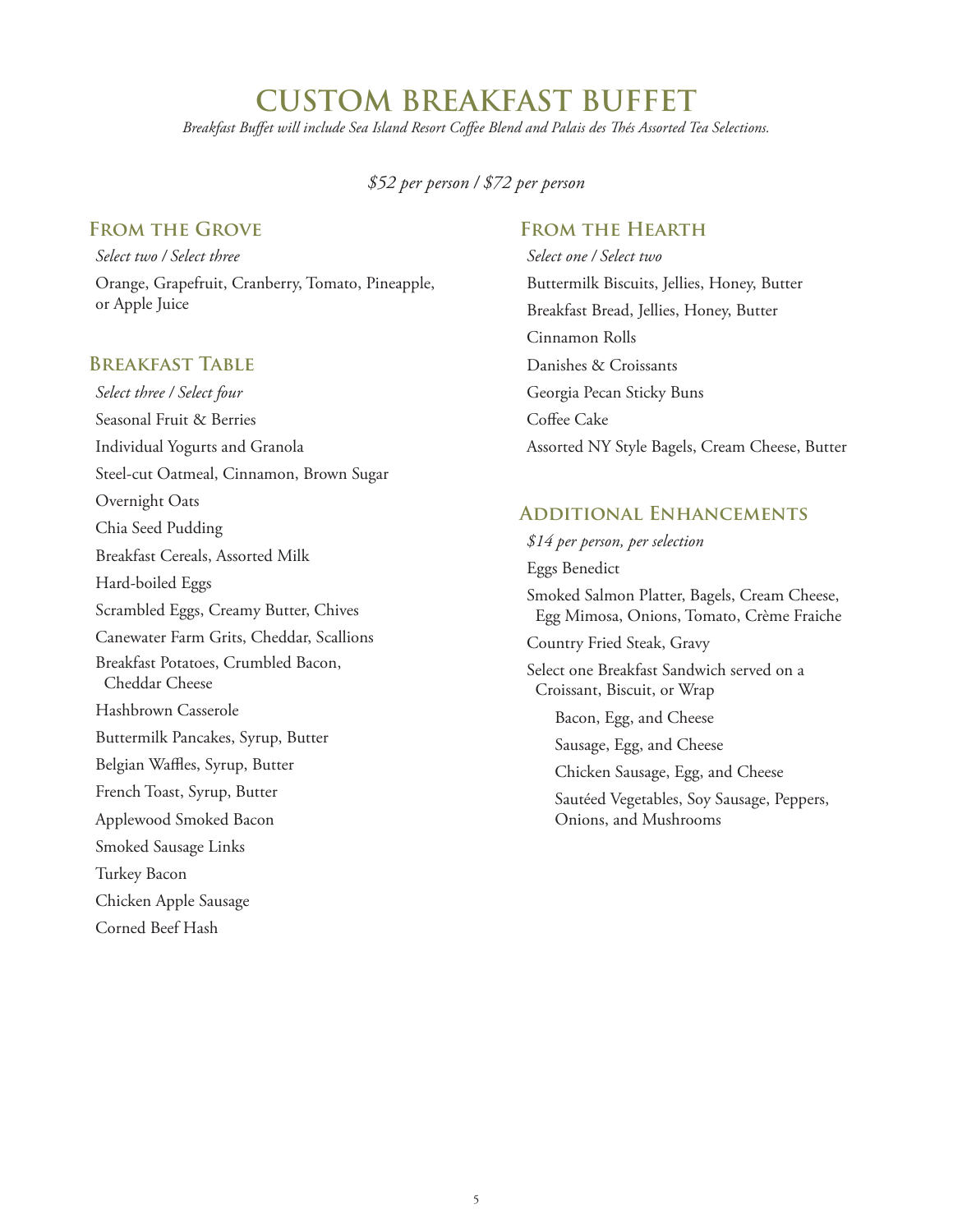## **COMPOSED BREAKS**

### **The Donut Shop**

Chef's selection of assorted house-made Donuts Donut Wall display is available for parties greater than 50 guests

*\$30 per person*

### **Refresh & Revive**

Grab & Go Seasonal Fruit Whole Fruit

Pure Green Pressed Juices:

 Wake Up Call, Apple, Lemon, Ginger, Cayenne

 Golden Girl, Turmeric, Carrot, Pineapple, Lemon, Ginger

 Pure Greens, Apple, Lemon, Ginger, Kale, Spinach, Cucumber, Celery, Zucchini, Romaine

*\$36 per person*

## **Ice Cream Float**

Assorted Coca-Cola Products with Vanilla Ice Cream, Orange Sherbet, and Raspberry Sorbet

*\$32 per person Attendant fee required. \$150 per 75 guests*

### **The Kernel**

Traditional Buttered, Caramel Corn, Truffle, Cheddar, and Jalapeño Popcorn

*\$18 per person*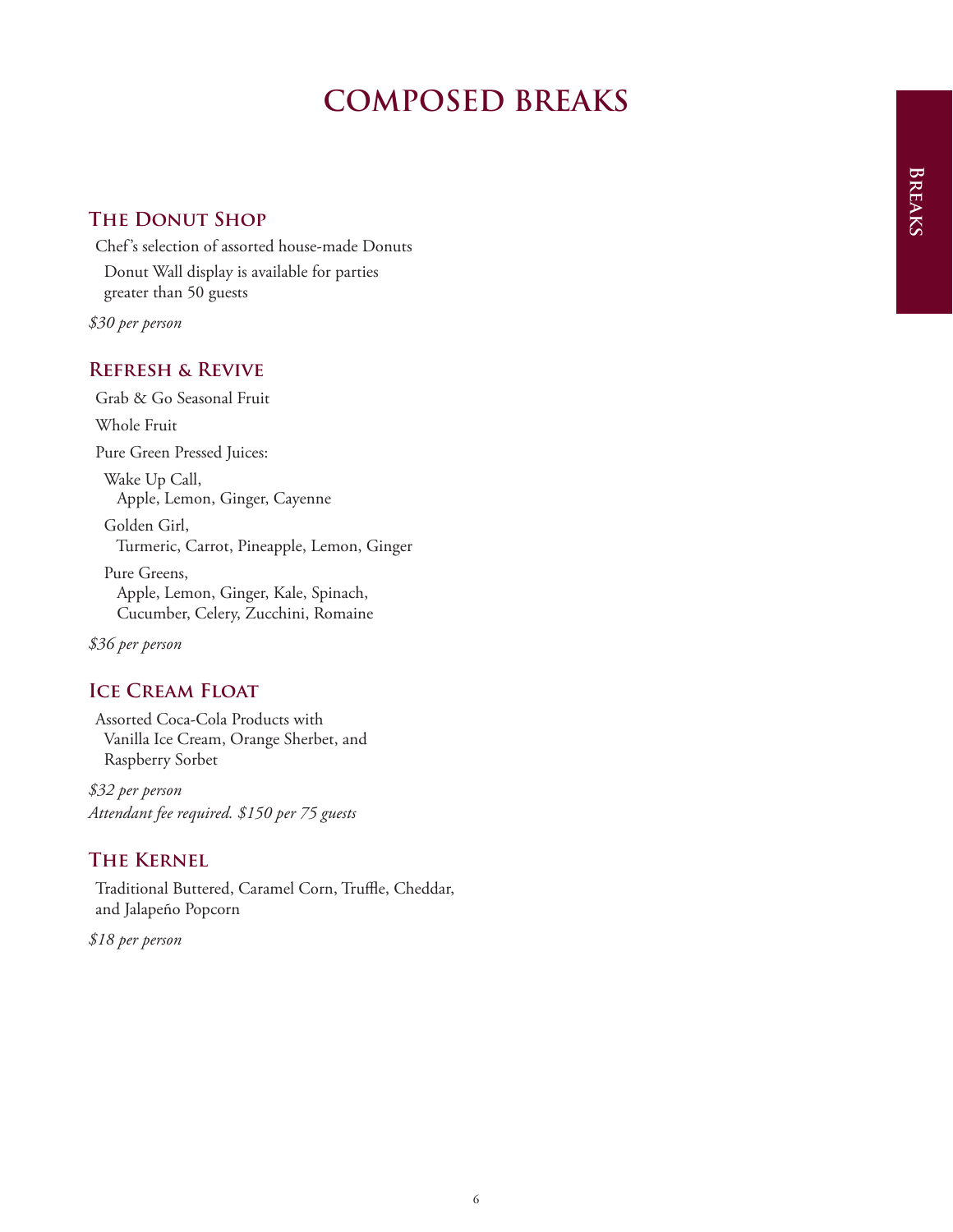# **Á LA CARTE BREAK ITEMS**

## **LIGHTER OPTIONS**

| Individual Yogurts and Granola   | \$8 each   |
|----------------------------------|------------|
| Yogurt Parfait                   | $$14$ each |
| Individual Bowls of Berries      | $$14$ each |
| <b>Bolthouse Farms Smoothies</b> | $$14$ each |
| Luna & Kind Bars                 | \$7 each   |

## **FROM THE BAKERY**

| Coffee Cakes                    | \$55 per dozen |
|---------------------------------|----------------|
| Breakfast Bread                 | \$55 per dozen |
| Danishes & Croissants           | \$55 per dozen |
| <b>Assorted NY Style Bagels</b> | \$55 per dozen |
| Oatmeal-Apple Bars              | \$55 per dozen |
| Georgia Pecan Sticky Buns       | \$60 per dozen |
| <b>Assorted Macaroons</b>       | \$55 per dozen |
| <b>Brownies</b>                 | \$56 per dozen |
| Assorted Jumbo Cookies          | \$56 per dozen |
| Rice Krispie Treats             | \$46 per dozen |

#### **SIGNATURE SNACKS**

| Assorted Bags of Chips & Pretzels |
|-----------------------------------|
| Bags of White Cheddar Popcorn     |
| Kettle Fried Pork Rinds           |
| Cheddar & Asiago Crisps           |
| <b>Boiled Peanuts</b>             |
| <b>Spiced Peanuts</b>             |
| House Roasted Nuts                |
| Candied Rum Roasted Pecans        |
| Roasted Pistachios                |
| Roasted Marcona Almonds           |

Assorted Bags of Chips & Pretzels *\$6 each*  $$8$  each  $$12$  per person  $$15$  per person  $$12$  per person  $$28$  per pound \$38 per pound  $$45$  per pound  $$60$  per pound  $$60$  per pound

## **ON DISPLAY**

| Whole Fruit             | \$28 per dozen  |
|-------------------------|-----------------|
| Fresh Sliced Fruit      | \$18 per person |
| Cheese and Fruit        | \$20 per person |
| Make Your Own Trail Mix | \$20 per person |
| Artisan Charcuterie     | \$28 per person |

## **CHIPS & DIPS**

| House-made Potato Chips<br>and Pimento Cheese   | \$16 per person |
|-------------------------------------------------|-----------------|
| Crudités, Hummus & Ranch                        | \$18 per person |
| Tortilla Chips & Salsa                          | \$16 per person |
| Tortilla Chips & Guacamole                      | \$20 per person |
| Pita Bread with<br>Spinach & Artichoke Dip      | \$20 per person |
| Seafood Dip & Rice Crackers                     | \$20 per person |
| House-made Potato Chips<br>and French Onion Dip | \$20 per person |
| Tortilla Chips<br>with Chorizo Queso Dip        | \$22 per person |
|                                                 |                 |

## **CANDY SHOP**

Assorted Candy Bars *\$6 each* Sour Patch Kids *\$16 per pound* Gummy Bears *\$16 per pound* M&M's *\$18 per pound* Chocolate Covered Pretzels *\$20 per pound* Southern Pralines *\$56 per pound*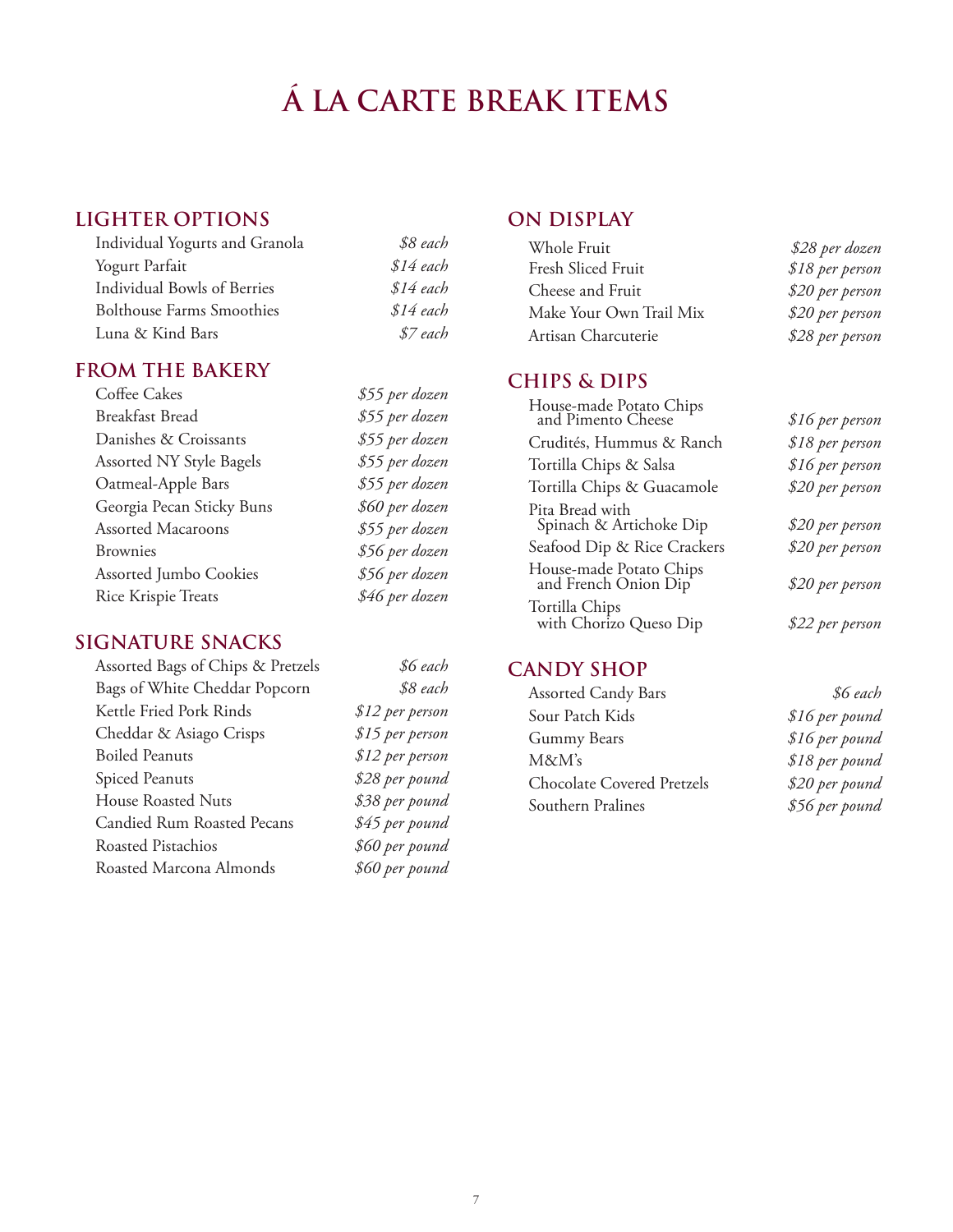## **MEALS TO GO**

#### **BOXED BREAKFAST**

*\$35 per person*

*Create one customized boxed breakfast menu for the entire group. Select a choice of Sandwich, Orange or Grapefruit Juice, Apple or Banana. Includes Granola Bar, and Yogurt.*

#### **BREAKFAST SANDWICHES**

*Select one*

Bacon, Egg and Cheese Croissant Sausage, Egg and Cheese Biscuit Chicken Apple Sausage and Egg Croissant Bacon, Egg and Cheese English Muffin Sautéed Vegetables, Soy Sausage, Peppers, Onions, Mushrooms, Spinach Wrap

#### **BOXED LUNCH**

*\$50 per person Create one customized boxed lunch menu for the entire group. Select one Sandwich or Salad, Side, and Dessert. Includes Sea Island Bottled Water, Assorted Chips, Whole Fruit, and Condiments.*

#### **Sandwich or Salad**

*Choice of one*

#### **Sandwiches**

*All sandwiches are made with Boar's Head deli meats.*

#### CLUB

Oven-roasted Turkey, Black Forest Ham, Crisp Applewood Smoked Bacon, Vine-ripe Tomato, Lettuce, Onion Roll

ROTISSERIE TURKEY BREAST & BRIE Cranberry Mustard, Wild Arugula, Wheat Bread

Grilled Vegetable Marinated Mozzarella, Roasted Red Peppers, Zucchini, Squash, Spinach Wrap

CHICKEN SALAD Field Greens, Duke's Mayonnaise Multigrain Croissant

Italian Salami, Ham, Capicola, Provolone, Lettuce, Tomato, Pepperoncini, Olive Tapenade, Roasted Red Peppers, Hoagie Roll

#### **Salads**

 $C$ <sub>OBB</sub> Fresh Garden Greens, Grilled Chicken Breast, Hard-boiled Egg, Bacon, Blue Cheese, Avocado, Tomato Medley, Red Wine Vinaigrette

Sea Island Niçoise Mixed Field Greens, Blackened Tuna, Niçoise Olives, Heirloom Potatoes, Tomato Medley, Haricot Verts, Shallot & Sherry Vinaigrette

Grilled Chicken Caesar Roasted Tomatoes, Shaved Parmesan, Garlic Croutons, Creamy Caesar Dressing

#### **Sides**

*Choice of one*

Southern Coleslaw, Roasted Vegetable & Goat Cheese Pasta Salad, Bacon-Cheddar Potato Salad, or Classic Fruit Salad

#### **Desserts**

*Choice of one* Fudge Brownie, Oatmeal-Apple Bar, Rice Krispie Treat, or Jumbo Chocolate Chip Cookie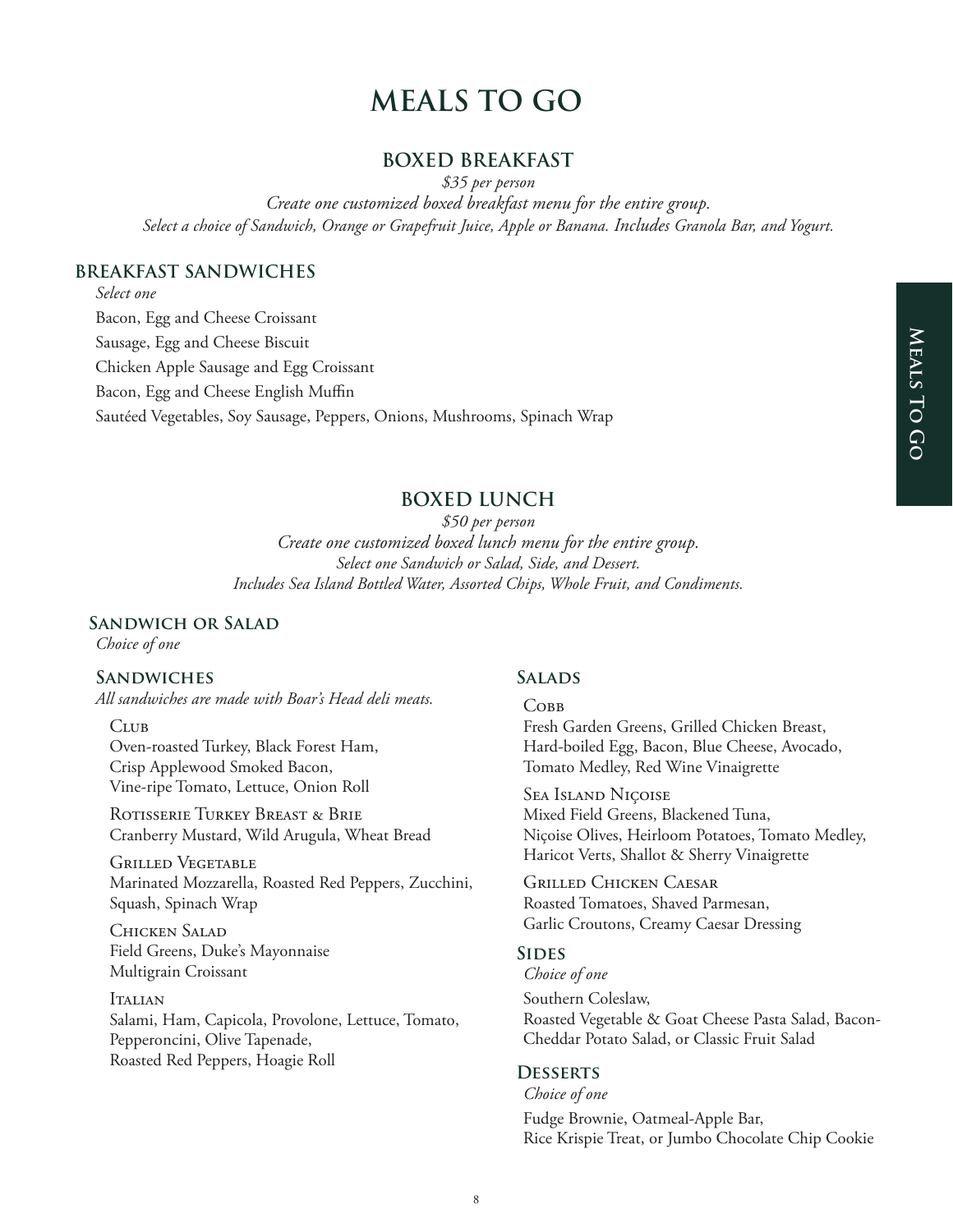## **LUNCHEON BUFFETS**

*All Lunch Buffets will include Sea Island Filtered Water, Sweetened and Unsweetened Iced Tea.*

### **GOURMET DELI**

Minestrone Soup Greek Salad Toasted Orzo Pasta Salad, Roasted Tomatoes, Olives, Red Onions, Zucchini, Squash Smoked Ham, Pastrami, Turkey, Herb-Roasted Chicken, Roast Beef Lettuce, Heirloom Tomatoes, Onions, Pickles Assorted Sliced Cheese Duke's Mayonnaise, Whole Grain and Dijon Mustard Artisan Rolls, Sliced Bread, Hoagies Chocolate Grasshopper Verrines Key Lime Tarts

*\$64 per person*

#### **ALL AMERICAN**

Seasonal Fruit Salad Garden Green Salad, Roasted Garlic Vinaigrette, Peppercorn Ranch, Blue Cheese Dressing Bacon-Cheddar Potato Salad Molasses Baked Beans Grilled Chicken Breast All-Beef Hot Dogs Hamburgers Lettuce, Tomatoes, Onions, Sauerkraut, Kosher Dill Pickles Assorted Sliced Cheese Duke's Mayonnaise, Spicy Brown and Dijon Mustard Assorted Buns Jumbo Cookies Brownies

*\$66 per person*

#### **DOWN-HOME**

Southern Salad Bar, Traditional Dressings Bacon-Cheddar Potato Salad Honey Roasted Carrots Aged White Cheddar Macaroni & Cheese, Broadfield Ham Buttermilk Fried Chicken, Oak-aged Pickled Pepper Sauce Braised Chicken Legs & Thighs, Garlic Thyme Au Jus Grilled Beef Tips, Bell Peppers, Onions, Mushrooms Biscuits & Butter Southern Caramel Layer Cake Blueberry Turnovers

*\$68 per person*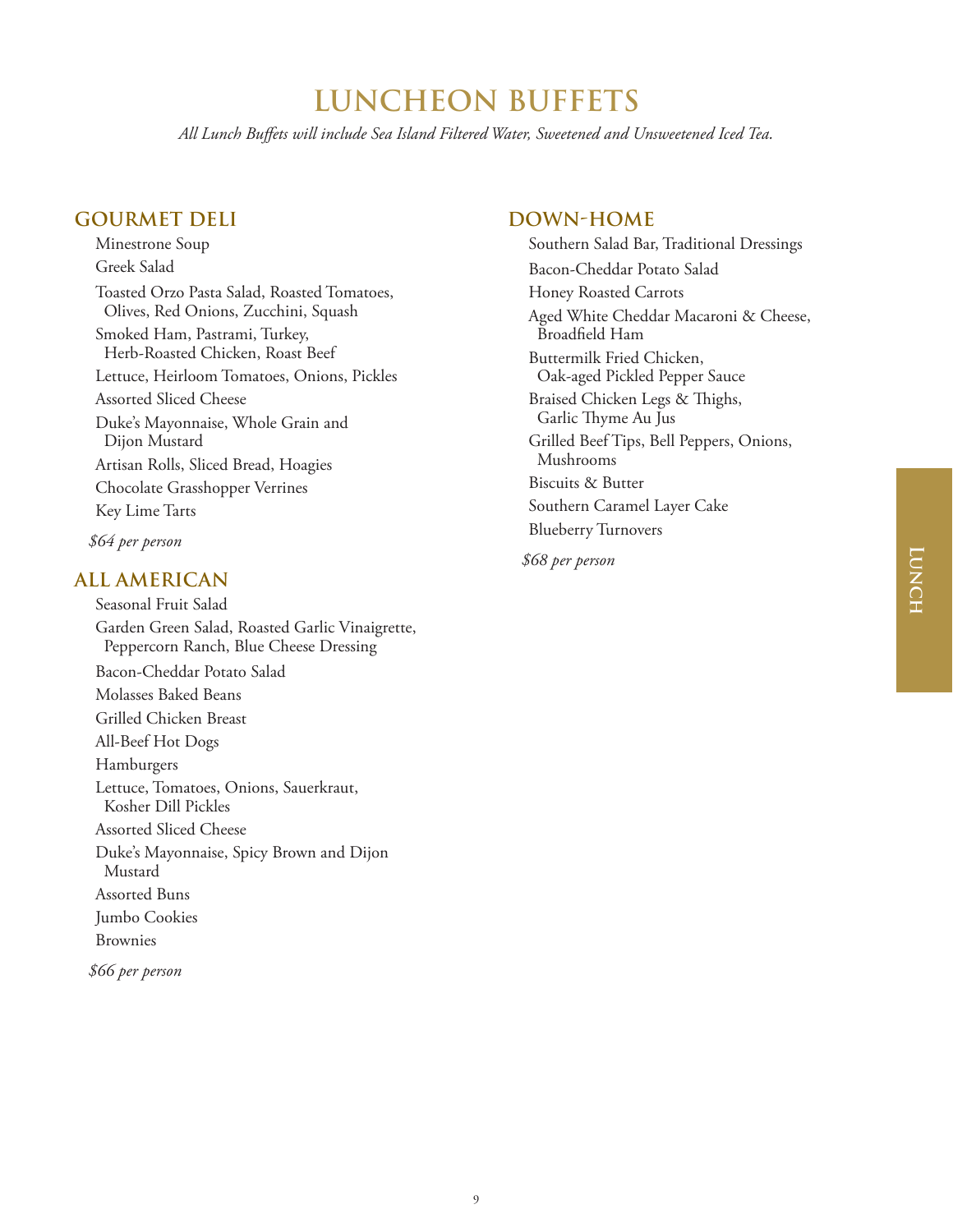## **LUNCHEON BUFFET SELECTIONS**

*All Lunch Buffets will include Sea Island Filtered Water, Sweetened and Unsweetened Iced Tea.*

#### **THE TUSCAN**

Chopped Romaine, Black Olives, Marinated Mozzarella, Roma Tomatoes, Shaved Parmesan, Tuscan Herb Vinaigrette Marinated Tomato & Basil Salad Tuscan White Beans & Tomato Braised Rapini Baked Spinach & Ricotta Lasagna Braised Chicken Marsala, Cremini, Shaved Pecorino Italian Sweet & Spicy Sausage, Peppers Roasted Garlic Breadsticks Spumoni Parfait Ricotta Peach Crostatas

*\$67 per person*

#### **PAN-ASIAN**

Wonton Soup Soba Noodle Salad, Ponzu Sauce Mixed Asian Vegetables Braised Bok Choy, Shitake Mushrooms Vegetable Fried Rice Vegetarian Egg Rolls, Sweet Chili Sauce Orange Chicken Beef Bulgogi Coconut Tapioca Pudding Verrines Matcha Shortbread Cookies Mango & Lime Tarts

*\$67 per person*

#### **EL MERCADO**

Pozole, Chicken, Hominy, Shaved Cabbage, Radish, Sour Cream Chipotle-Lime Caesar, Romaine, Crumbled Cotija Cheese, Chili Croutons, Pico de Gallo, Chipotle-Lime Dressing Stewed Black Beans Adobo Chicken Mole "Pastel Azteca" Enchilada Casserole, Tomatillo Salsa, Smoked Pulled Pork, Sour Cream, Queso Oaxaca, Poblano Peppers, Sweet Corn Chili Rubbed Beef, Sautéed Peppers, Onions Flour & Corn Tortillas Chips & Salsa Spiced Churros with Mexican Hot Chocolate Sauce Mango Rice Pudding Verrines *\$64 per person*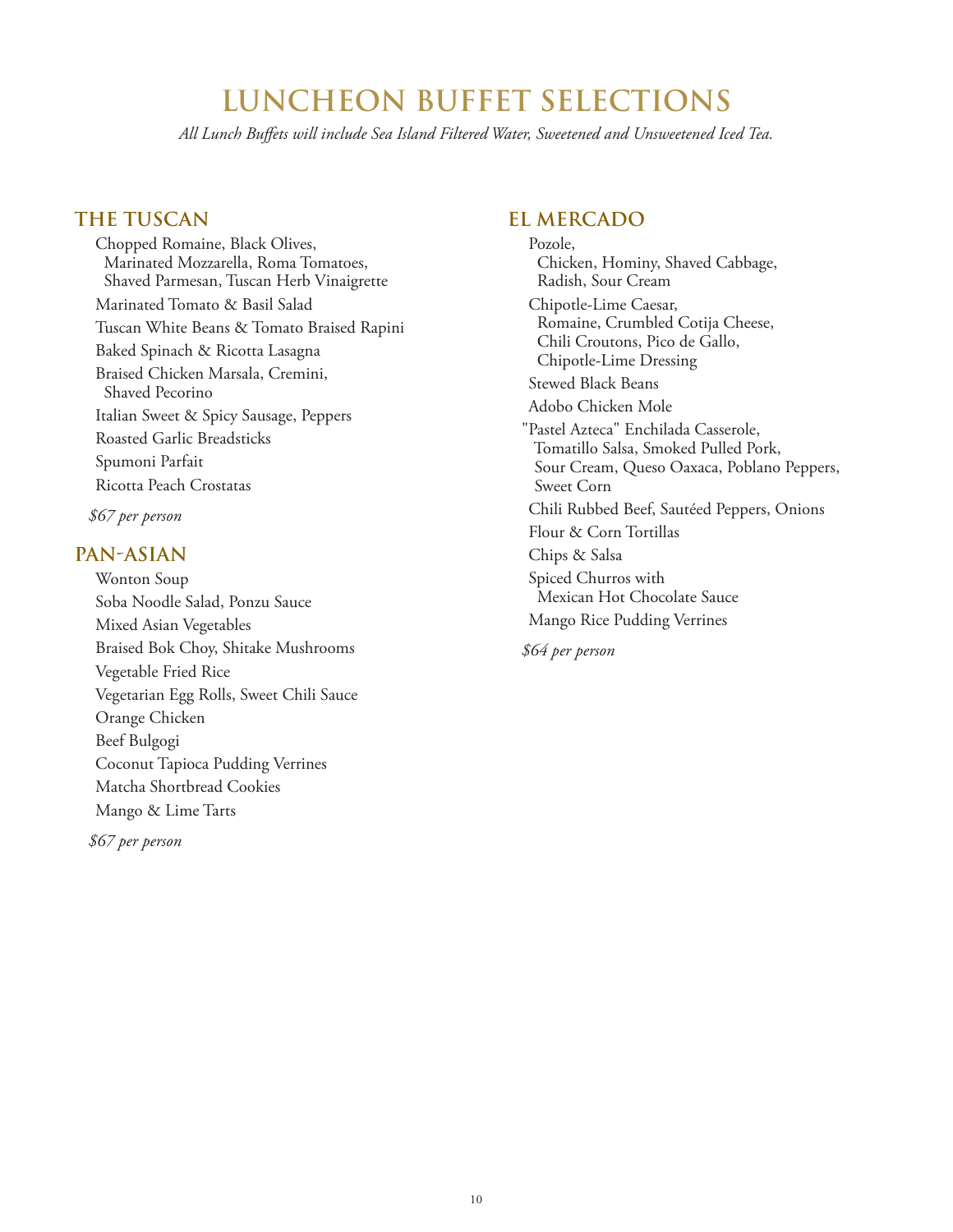## **CUSTOM LUNCHEON BUFFET**

*All Lunch Buffets will include Sea Island Filtered Water, Sweetened and Unsweetened Iced Tea.*

#### *\$75 per person*

#### **SOUP & SALAD**

*Select two* Soup Minestrone Soup Pozole, Chicken, Hominy, Shaved Cabbage, Radish, Sour Cream Brisket & Vidalia Onion Stew Black Bean Soup She-crab & Corn Chowder

#### Salad

Garden Green Salad, Roasted Garlic Vinaigrette, Peppercorn Ranch, Blue Cheese Dressing Chopped Romaine, Black Olives, Marinated Mozzarella, Roma Tomatoes, Shaved Parmesan, Tuscan Herb Vinaigrette Chipotle-Lime Caesar, Romaine, Crumbled Cotija Cheese, Chili Croutons, Pico de Gallo, Chipotle-Lime Dressing Marinated Tomato & Basil Salad Bacon-Cheddar Potato Salad Seasonal Fruit Salad

### **SIDE DISHES**

*Select two*

Toasted Orzo Pasta Salad, Roasted Tomatoes, Olives, Red Onions, Zucchini, Squash

Molasses Baked Beans

Honey Roasted Carrots

Aged White Cheddar Macaroni & Cheese, Broadfield Ham

Vegetable Fried Rice

Low Country Collard Greens

Steamed Broccoli

#### **PROTEINS**

*Select two* Buttermilk Fried Chicken, Oak-aged Pickled Pepper Sauce Braised Chicken Legs & Thighs, Garlic Thyme Au Jus Braised Chicken Marsala, Cremini, Shaved Pecorino Orange Chicken Italian Sweet & Spicy Sausage, Peppers Grilled Beef Tips, Bell Peppers, Onions, Mushrooms Chili Rubbed Beef, Sautéed Peppers, Onions Beef Bulgogi "Pastel Azteca" Enchilada Casserole, Tomatillo Salsa, Smoked Pulled Pork, Sour Cream, Queso Oaxaca, Poblano Peppers, Sweet Corn Baked Spinach & Ricotta Lasagna Eggplant Parmesan

#### **DESSERT**

*Select three* Key Lime Tarts Jumbo Cookies Brownies Blueberry Turnovers Spumoni Parfait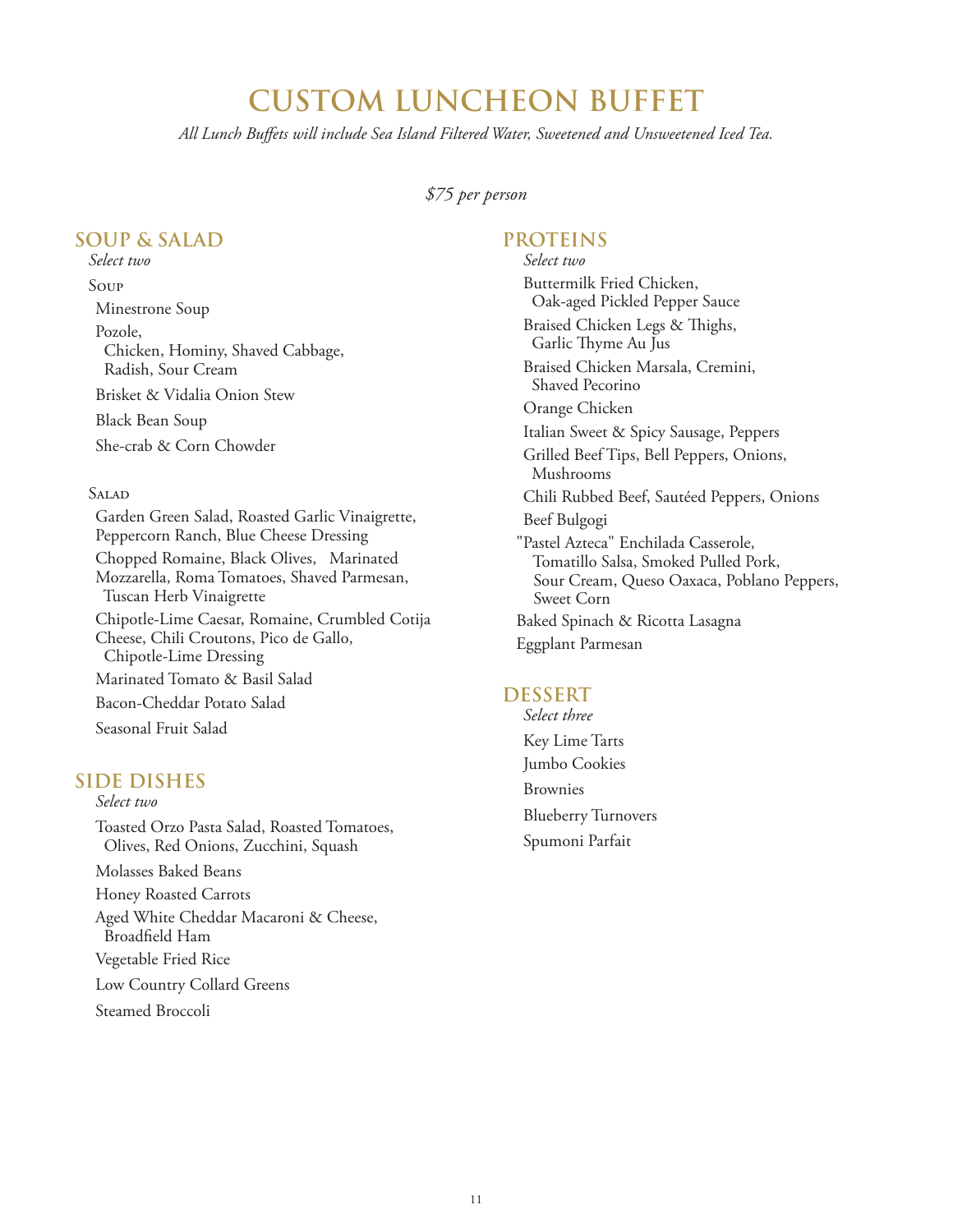## **CUSTOM LAZY SUSAN SELECTIONS**

*Includes Sea Island Filtered Water, Sweetened and Unsweetened Iced Tea*

*These southern traditional style lunches are presented on a lazy susan for easy access. Create one customized menu for the entire group. Lazy Suzan's can also be served buffet style upon request.*

*\$70 per person*

## **SALADS & SIDES**

*Select two* Mixed Lettuce, Garden Vegetables, Herb Dressing Arugula, Shaved Parmesan, Lemon Vinaigrette Asian Greens, Carrot, Ginger Vinaigrette Marinated Tomato & Mozzarella Salad Baby Kale & Spinach, Bacon, Citrus Vinaigrette Roasted Vegetable & Goat Cheese Pasta Salad Bacon-Cheddar Potato Salad Chilled Green Bean & Bacon Salad Wakame Seaweed Salad Chilled Ramen Noodles, Peanut Dressing, Cilantro German Potato Salad Roasted Garlic Hummus & Pita Chips Mixed Berries in Mason Jars

## **ENTRÉES**

*Select four* Grilled Chicken Roasted Turkey Breast Grilled Vegetables

Chicken Salad, Multigrain Croissant Muffaletta, Rosemary Focaccia Pimento Cheese, Cranberry Roll Heirloom Tomato Tart, Duke's Mayonnaise, Basil Grilled Vegetable Pesto Wrap Carved Turkey, Gruyère, Heirloom Tomato, Wheat Bread Caprese, Pesto Mayonnaise, Balsamic, Rosemary Focaccia Roast Beef, Horseradish Slaw, Pickled Red Onion, Ciabatta Thai Chicken, Pickled Carrot, Cucumber, Basil, Cilantro, Noodles, Romaine, Red Curry Cream Cheese, Spinach Wrap

### **DESSERTS**

*Select one* Lemon Marshmallow Tart Espresso Tiramisu Chocolate Crunch Cake & Chantilly Cream Southern Pecan Tart Moscato Infused Crème, Berries & Biscotti Dulce de Leche Cheesecake & Valrhona Chocolate

### **ENHANCEMENTS**

- *\$15 per person, per selection*
- Seared Tuna
- Prosciutto, Gorgonzola, Fig, Olive Bread
- Salmon Salad, Fresh Dill, Capers, Red Onion, Ciabatta

Shrimp Salad, Lettuce, Tomato, Brioche Roll

Greek Chicken, Feta, Arugula, Roasted Tomatoes, Olive Tapenade, Sundried Tomato Wrap

Select a Sushi Roll: California, Spicy Tuna, Philadelphia, Shrimp Tempura, or Vegetable Roll. Includes Wasabi, Soy Sauce, and Pickled Ginger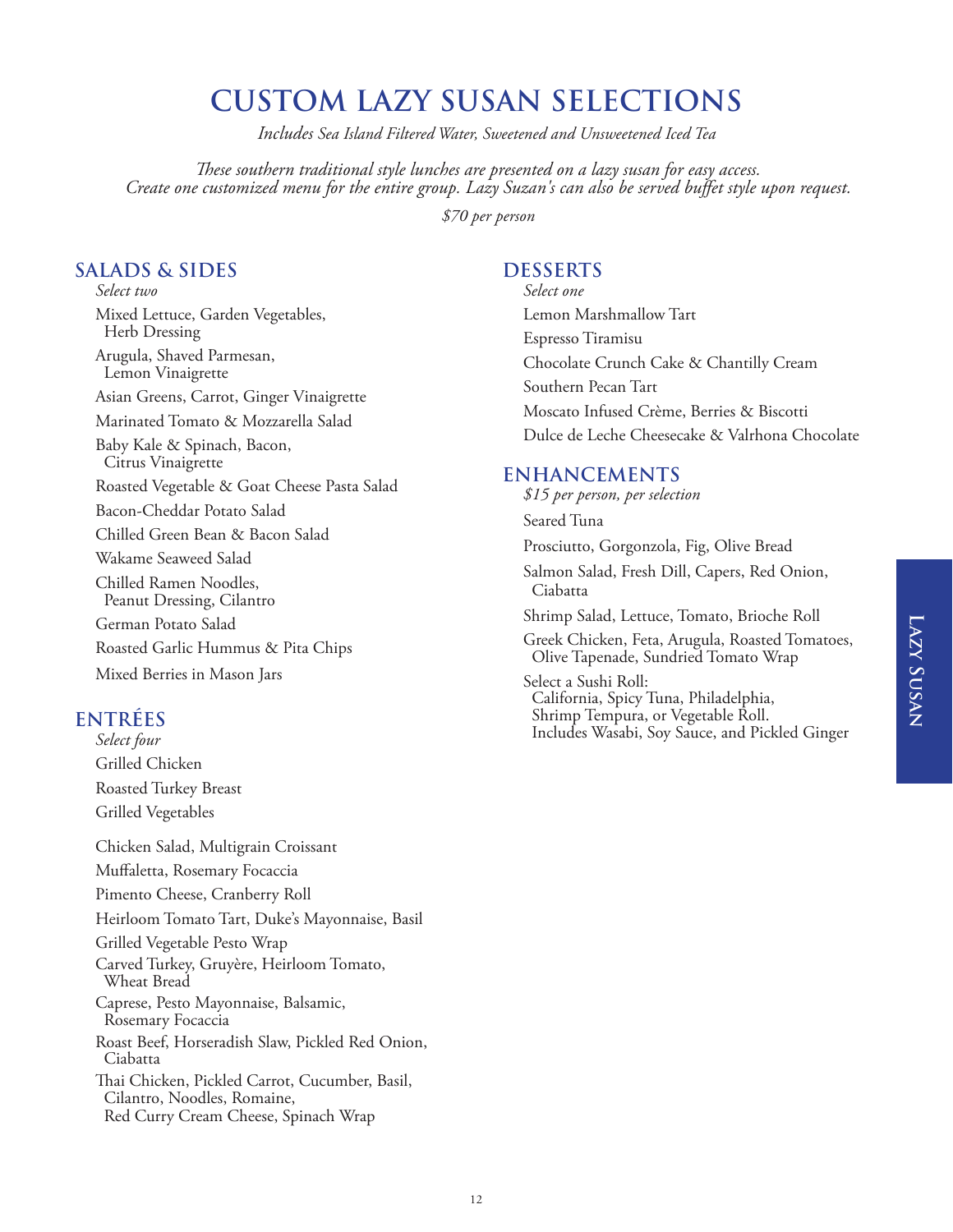## **HORS D'OEUVRES SELECTIONS**

*A service fee will be applied to hors d'oeuvres with fewer than 20 pieces selected.*

#### **COLD**

Tequila Marinated Watermelon Lollipop Miniature Caprese on Focaccia Caramelized Onion & Mushroom Tart Brie & Raspberry on Brioche BLT Popover *\$10 per piece*

Poached Georgia Shrimp on Silver Fork Vegetable Spring Rolls, Sweet Chili Sauce Hamachi Tartare on Rice Cracker Thai Chicken Salad in Basil Waffle Basket

*\$12 per piece*

Miniature Lobster Rolls Beef Tartare on Focaccia Avocado Salad with Scallops Tuna Tartare in Wasabi Sesame Cone

*\$14 per piece*

### **HOT**

Pork Pot Stickers with Hoisin Barbecue Sauce Pimento Cheese Fritter Cornmeal Fried Apalachicola Oyster Fried Vegetable Spring Roll, Sweet Chili Sauce *\$10 per piece*

Coconut Shrimp Lollipop Bacon-Wrapped Scallop Chicken Satay Lollipop Fried Green Tomatoes, Bacon, Pimento Cheese

#### *\$12 per piece*

Miniature Beef Wellington Smoked Chicken & Leek Empanada Crab Cake with Green Tomato Jam Crispy Lobster Pop with Honey Mustard Kobe Short Rib Fritter with Truffle

*\$14 per piece*

## **LUXURY**

Smoked Toro, Ginger-Yuzu Aioli, on Daikon Chip, Puffed Sushi Rice Foie Gras Torchon with Bing Cherry Onion Jam on Brioche Jumbo Lump Crab Salad, Osetra Caviar on Pumpernickel Crisp

*\$16 per piece*

Lamb Lollipop with Truffle Espuma Seared Waygu Striploin Oscar Five Spice Duck Confit, Peach Hoisin on Steamed Bun Coin

*\$16 per piece*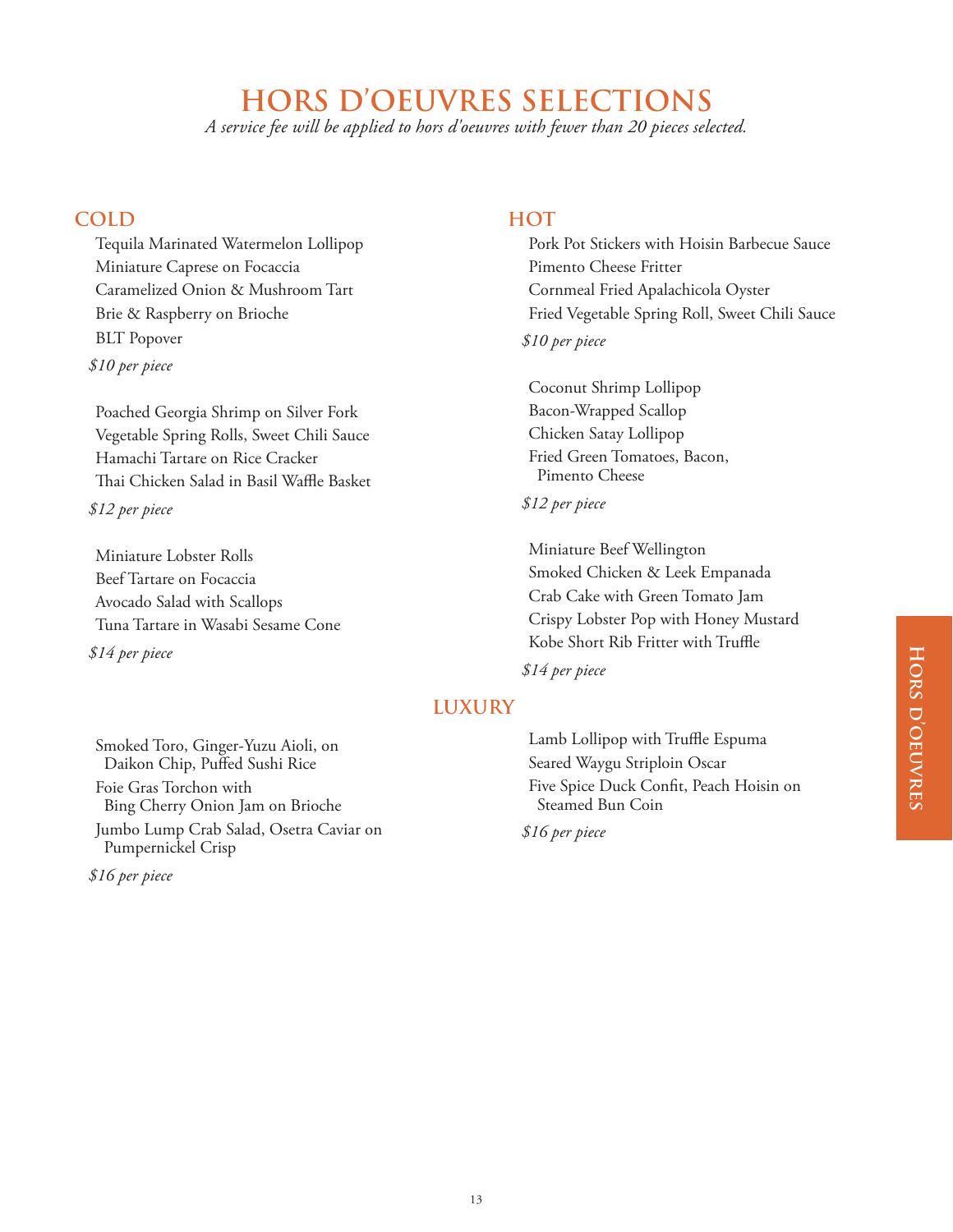## **DINNER STATIONS**

*Prices are based on two hours.*

## **CHOPPED SALAD**

Seasonal Farm Lettuce, Grilled Chicken, Shrimp, Crumbled Bacon, Gorgonzola Cheese, Tillamook Cheddar, Sunflower Seeds, Heirloom Cherry Tomatoes, Cucumbers, Sweet Peppers, Carrots, Dijon-Shallot Vinaigrette, Ranch, Blue Cheese, and Caesar Dressings *\$32 per person*

## **BROADFIELD HARVEST**

Grilled Asparagus, Squash, Zucchini, Mushrooms Crudités, Cauliflower, Baby Carrots, Cucumber, Grape Tomatoes, Garden Green Dip *\$28 per person*

## **RINDS AND CRUSTS**

Fragrant & Salty Wash-Rinds Blue & Mature Wild-Rinds Aged, Buttery & Nutty Hard-Rinds Garnished with Nuts, Fresh & Dried Fruits, Jam, Honey Sweet & Savory Scones, Handcrafted Bread, Crispy Lavosh, Grissini Breadsticks, Artisanal Crackers *\$36 per person*

### **MEDITERRANEAN**

Sliced Prosciutto, Marcona Almonds Grilled Artichokes & Vidalia Onions Giant White Beans, Roasted Tomatoes, Marinated Feta Cheese Castelvetrano Olives, Kalamata Olive Medley Pesto, Tapenade, Hummus Flatbreads & Mediterranean Pita Bread *\$38 per person*

## **OYSTER ROAST\***

Roasted Oysters, Spicy Shrimp in a Skillet Classic Saltines, Sliced Lemon, Mignonette, Cocktail Sauce, Horseradish, House-made Hot Sauce Sea Island Cornbread Muffins *\$65 per person*

## **SUSHI ROLLS**

Chef's selection of Sushi Rolls accompanied with Soy Sauce, Pickled Ginger, and Wasabi

Selections may include Spicy Tuna, California, Crunchy Shrimp, Philadelphia, Vegetarian Rolls

*\$75 per person*

#### **CUSTOMIZED SEAFOOD ON ICE DISPLAY**

Wild Caught Georgia Shrimp *\$20 per person* King Crab *(Market Price)* 

Snow Crab Claws *(Market Price)*

Oysters on the Half Shell *\$20 per person*

Accompanied by Classic Saltines, Sliced Lemon, Mignonette, Cocktail Sauce, Horseradish, and House-made Hot Sauce

Sashimi Tuna *\$20 per person* Accompanied by Soy Sauce, Pickled Ginger, and Wasabi

### **CEVICHE**

Scallops, Seasonal Fish, Shrimp Serrano Peppers, Red Onion, Sweet Corn, Pomegranate Seeds, Heirloom Tomato, Finger Limes, Plantain Chips *\$60 per person*

*\*A \$250 chef fee is required for action stations per 75 guests*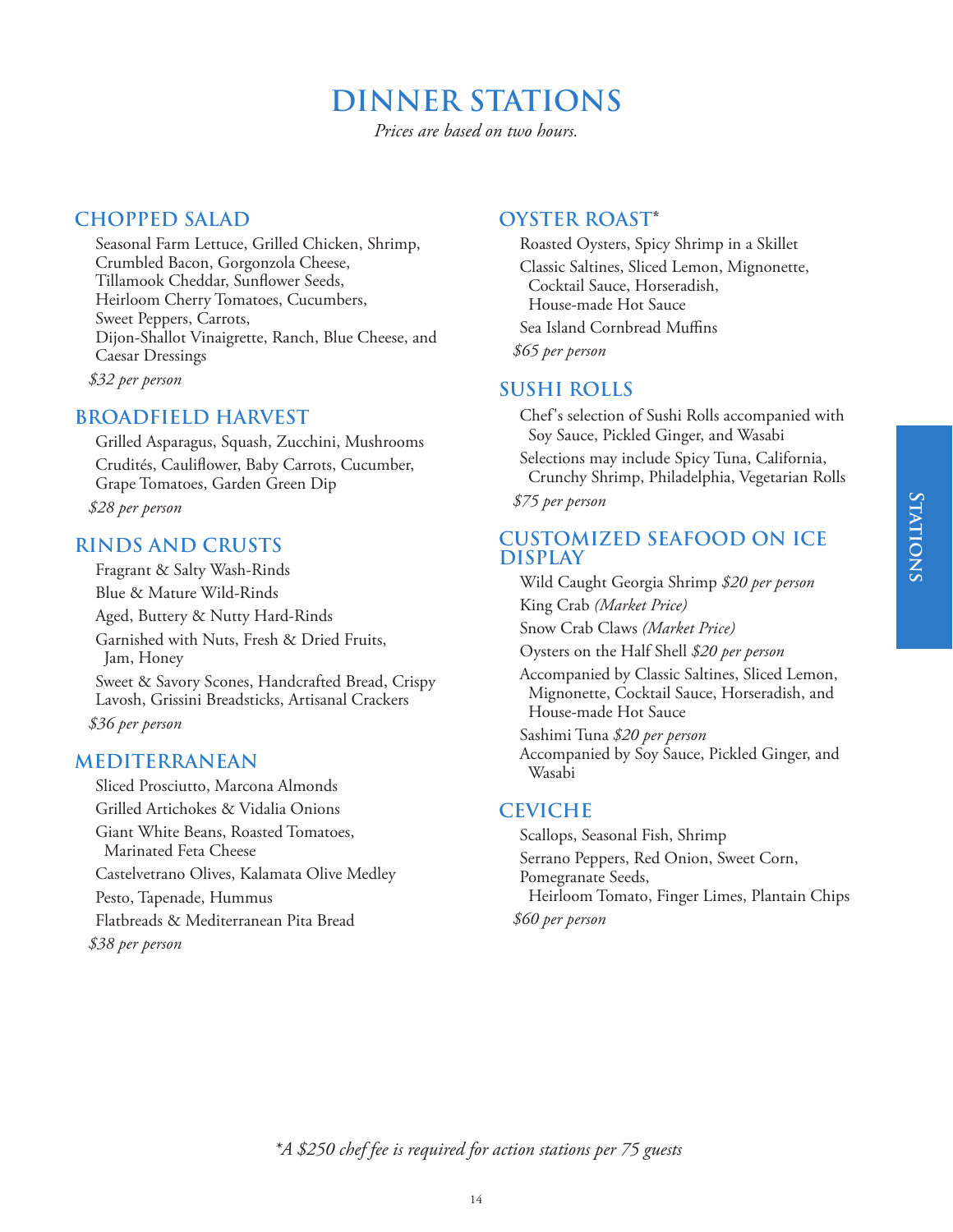## **DINNER STATIONS**

*Prices are based on two hours.*

#### **RISOTTO**

Wild Mushroom Risotto Sweet Georgia Shrimp Risotto Shaved Parmesan, Micro Arugula *\$38 per person*

#### **SHRIMP & GRITS**

Canewater Farm Grits Blackened Shrimp, Andouille Sausage, Roasted Peppers & Tomato Stew Aged Gouda, Scallions, Pork Rinds *\$45 per person*

## **CRAB CAKE**

Jumbo Lump Crab Cakes Local Lettuce, Green Tomato Jam, Lemons, Horseradish Tartar Sauce *\$55 per person*

## **PASTA**

Rigatoni, Three Cheese Ravioli Pomodoro, Bolognese Toppings: Roasted Chicken, Wild Caught Shrimp, Shaved Parmesan, Tomato, Basil, Spinach, Mushrooms, Artichokes

*\$48 per person*

## **TACO STAND**

*Select Three Proteins*

Asada - Skirt Steak

Carnitas - Pork

Carne - Beef Cheeks

Pollo - Chicken

Vegetal – Poblano Peppers, Sautéed Onions, Roasted Cauliflower

Accompaniments: Corn & Flour Tortillas, Diced Onions, Cilantro, Lime Wedges, Shredded Cheese, Sour Cream, Pico de Gallo, Salsa Verde, Salsa Roja

*\$58 per person*

## **SMOKEHOUSE\***

Apple Glazed Pork Shoulder Pecan Wood Turkey, Cranfiggy Chutney Sweet Potato Purée, Local Cane Syrup Roasted Vegetables Hawaiian Rolls, Butter *\$70 per person*

## **THE LOBSTER & CLAM BAKE**

Steamed Lobster Tail, Corn on the Cob, Heirloom Potatoes, Lemons, Broth, Butter Littleneck Clams, Steamed PEI Mussels, White Wine Garlic Sauce *\$90 per person*

### **VEGAN POWER BOWL STATION**

Hot Vegetable Couscous & Vegan Stewed Lentils Toppings: Herb & Olive Oil Marinated Tofu, Black Beans, Garbanzo Beans, Quinoa Salad, Peanuts, Almonds, Sunflower Seeds, Blanched Edamame, Roasted Sweet Potato, Carrot, Roasted Corn, Heirloom Tomatoes, Cucumber, Zucchini, Yellow Squash, Sugar Snap Peas, Asparagus, Spinach, Basil Pesto, Chimichurri

*\$50 per person, Add Chicken, Turkey or Shrimp for an additional \$15 per person*

## **JAMÓN BAR\***

Carved Ibérico Ham Leg, Sliced Serrano Ham, Shaved Speck Ham, Manchego Cheese, Cana de Cabra Cheese, Mahón Cheese, Marcona Almonds, Olive Medley, Diced Melons, Roasted Red and Yellow Tomatoes, Pickled Vegetables, Pickled Mustard Seeds

*\$88 per person*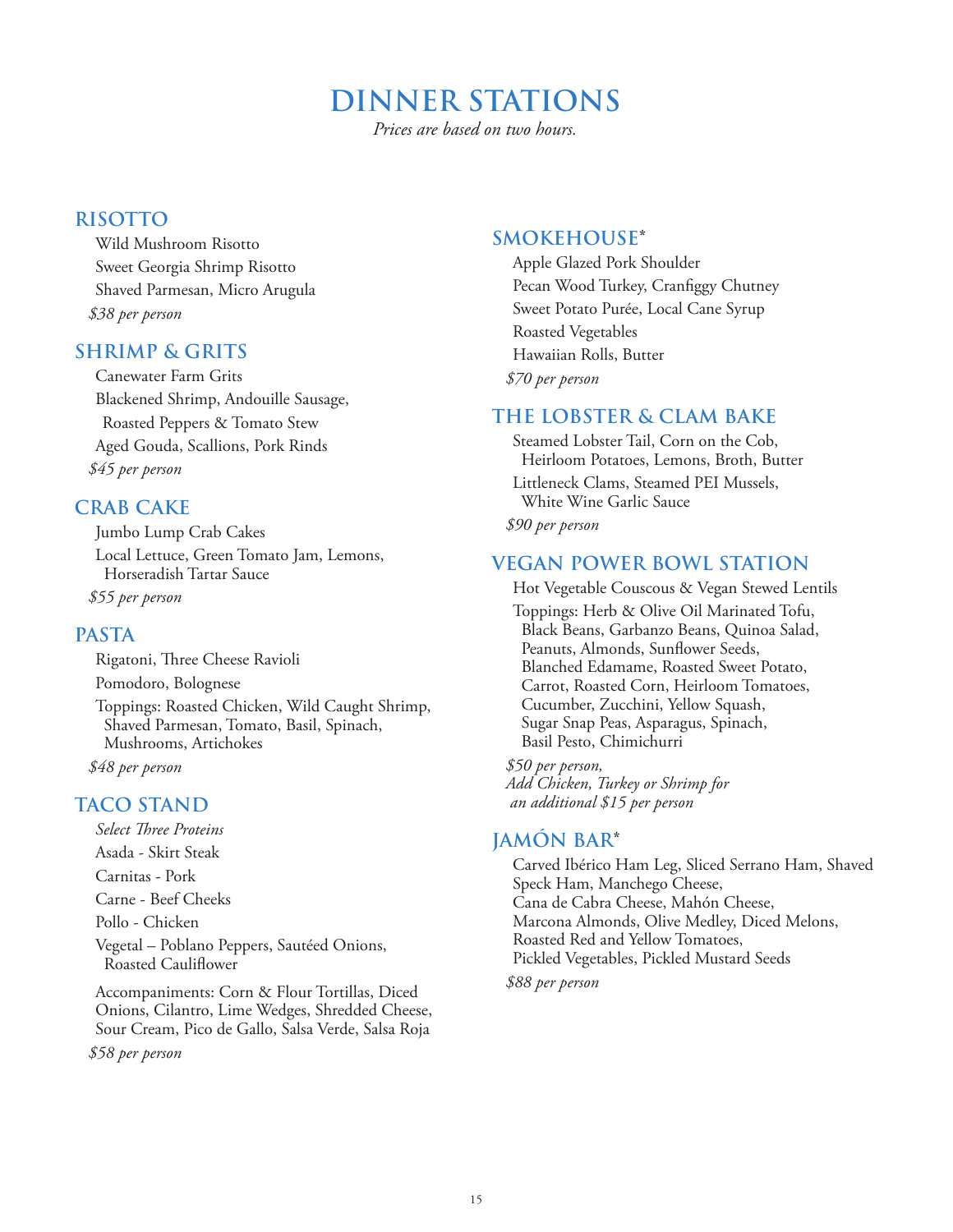## **DINNER STATIONS**

*A Strolling Dinner Experience*

## **TASTE OF THE SUMMIT**

*The G8 Summit is the annual meeting of the eight industrial nations. The 8 nations are the United States of America, Canada, France, Germany, Italy, Japan, Russia, the United Kingdom and two representatives from the European Commission. Sea Island hosted the 30th annual meeting of the event in June of 2004. The G8 members enjoyed the true southern hospitality that President George W. Bush wanted to showcase while attending the Summit here at Sea Island.*

*Enjoy all eight themed stations for \$265 per person, without pairings Select any four stations for \$155 per person without pairings*

UNITED STATES OF AMERICA\*

Pan-roasted Pork Tenderloin, Mustard Greens, Bing Cherry Tasso Demi-Glace Bananas Foster *Suggested pairing,* Cakebread Chardonnay, Napa Valley, CA, \$110 per bottle

 $C$ ANADA $*$ 

Duck Confit Poutine, Hand-cut French Fries, Cheese Curds, Brown Gravy Brown Butter Tartlets *Suggested pairing,* Crown Royal Sour, \$18 per drink

**FRANCE** 

Pan-seared Seabass, Leek Fondue, Prosciutto Crisp Crepes Suzette *Suggested pairing,* Joillot, Cremant de Bourgogne, Brut, \$95 per bottle

Germany

Bavarian Knockwurst, Warm German Potato Salad, Grain Mustard Almond Beesting Cupcakes *Suggested pairing,* Hofbräuhaus München, Dunkel, Germany \$10 per drink

 $I\text{TAIY}^*$ 

Cavatappi Pasta, Butternut Squash, Radicchio, Caramelized Shallot, Truffle Oil, Shaved Parmesan Cannolis *Suggested pairing,* Caparzo, Rosso di Montalcino, Tuscany, Italy, \$90 per bottle

**JAPAN** 

Tuna Tataki Bowl, Sushi Grade Tuna, Steamed Rice, Wakame, Cucumber, Daikon Radish, Sweet Soy Reduction, Wasabi Aioli Lemon Matcha Ice Cream *Suggested pairing,* Manotsuru, Countless Visions, Junmai Ginjo, Sake, \$45 per bottle

Russia

Pelmeni Beef & Pork Dumplings, Caramelized Onions, Sour Cream Russian Tea Cookies *Suggested cocktail pairing,* Moscow Mule, \$18 per drink

United Kingdom\* Battered Cod, House-made Chips, Malt Vinegar Mocha Budino Trifle *Suggested beer pairing,* Bass Ale, \$10 per drink

*\*A \$250 chef fee is required for action stations per 75 guests*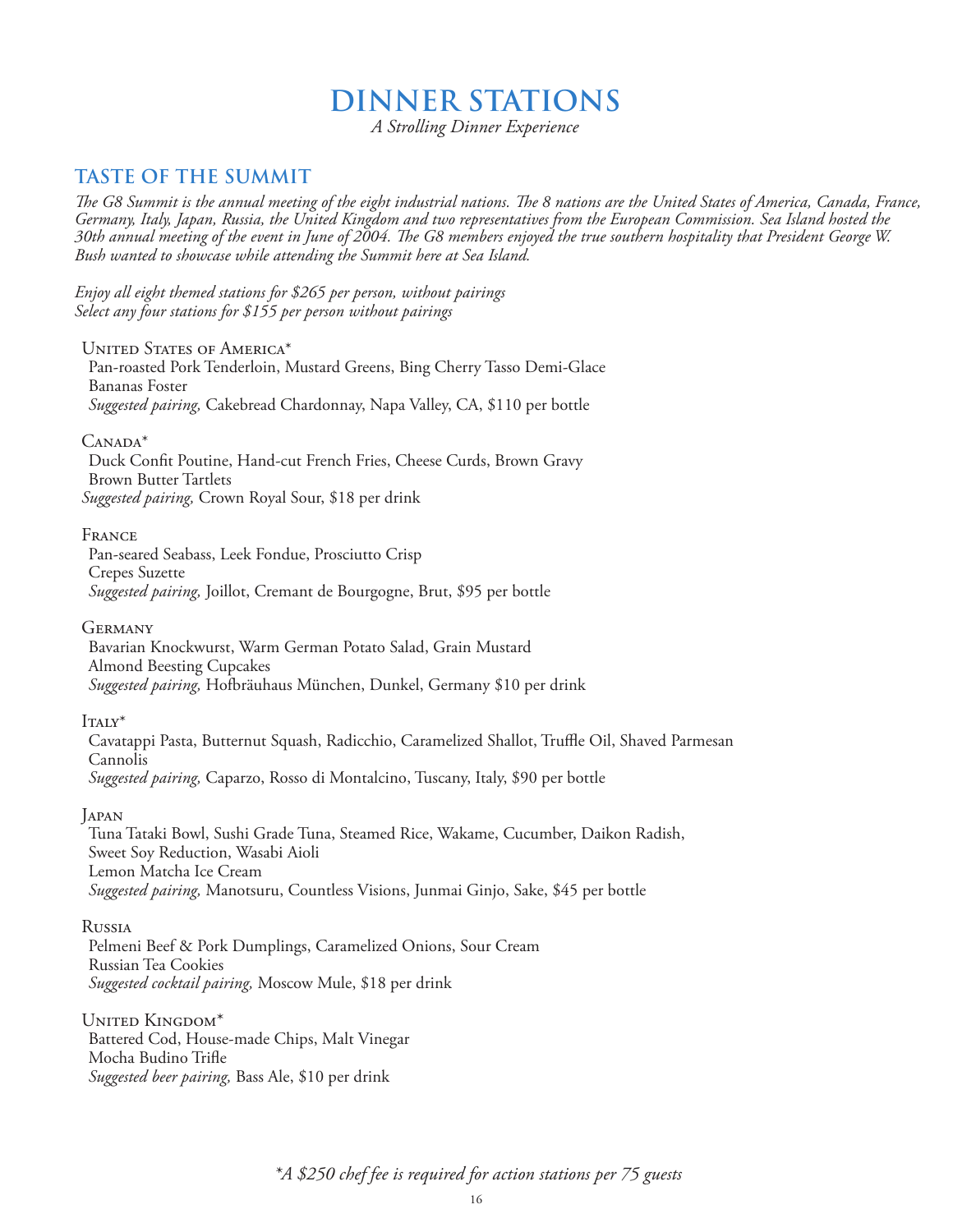## **DINNER CARVING STATIONS**

*A \$250 chef fee is required for all carving stations.*

### **PRIME RIB ROAST**

Potato Purée, Roasted Carrots Horseradish Cream, Roasted Garlic-Herb Au Jus Parker House Rolls, Butter *Serves approximately 25 people \$925 each*

#### **ROTISSERIE TURKEY BREAST**

Sweet Potato Purée, Grilled Broccolini Sage Au Jus Cheddar Cornmeal Biscuits, Butter *Serves approximately 15 people \$450 each*

#### **SMOKED BRISKET**

Southern Coleslaw Country Style Macaroni & Cheese, Mustard and Bourbon Barbecue Sauce Sea Island Corn Muffins, Butter

*Serves approximately 20 people \$600 each*

## **ROASTED BEEF TENDERLOIN**

Smoked Potato Mousseline, Roasted Vegetables Bordelaise Parker House Rolls, Butter

*Serves approximately 20 people \$850 each* 

### **SEASONAL FISH**

Toasted Orzo Pasta Salad Sautéed Asparagus Chef's Choice of Sauce Sesame Lavosh

*Serves approximately 20 people \$700 each*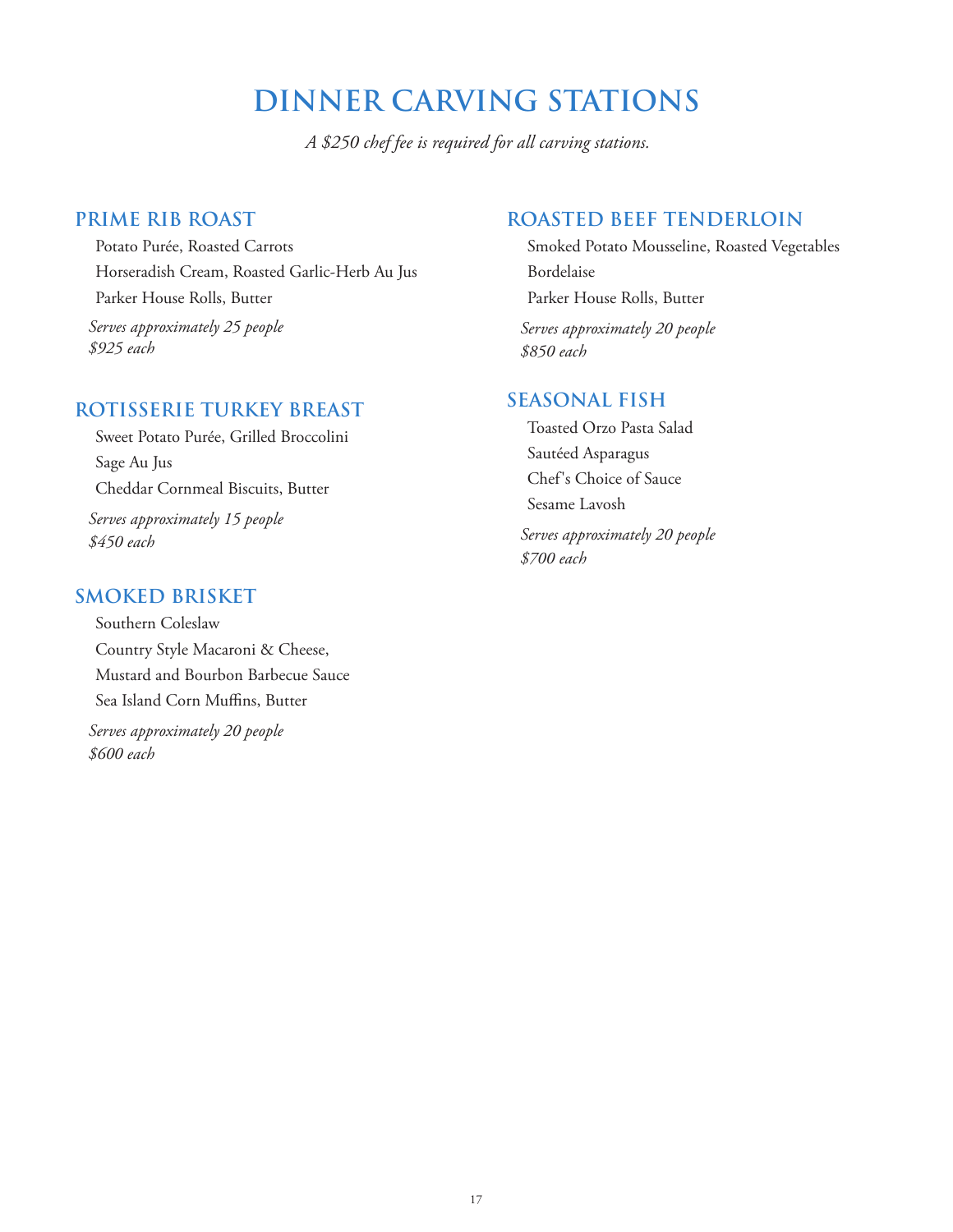## **PLATED DINNER SELECTIONS**

*Plated dinners include Sea Island Filtered Water, Sweetened and Unsweetened Iced Tea, and Sea Island Resort Coffee Blend.*

*Create one customized menu for the entire group. Entrées priced per person and include freshly baked bread, vegetable, and starch.*

#### **STARTERS**

Trio of Oysters Horseradish Foam, Cornmeal Fried, and Miniature Bloody Mary Shooter

Tuna Tartare Avocado, Basil, Soy

Maine Lobster Ravioli Sherry Beurre Blanc, Lobster Knuckles

Low Country Crab Cake Sweet Corn Sauce and Green Tomato Jam

Bacon-Wrapped Blackened Shrimp Creamy Corn Grits, Barbecue Sauce

*\$35 per person*

## **SOUPS**

SHE-CRAB & CORN CHOWDER BUTTERNUT SOUP, Maple Cream Truffle, Potato & Leek Soup French Onion Soup, Gouda Gratin LOBSTER BISQUE, Cognac Cream, Chives HEIRLOOM TOMATO GAZPACHO *\$18 per person*

## **SALADS**

**BEET SALAD** Arugula, Local Goat Cheese, Caraway Croutons, Champagne Dressing

Fried Green Tomato Salad Field Greens, Acre Peas, Chow-chow, Buttermilk Dressing

Grilled Avocado & Tomato Salad Pumpkin Seed, Watercress Fresno Chili Vinaigrette

Baby Romaine Salad Roasted Tomatoes, Shaved Parmesan, Grilled Crouton, White Anchovy, Caesar Dressing

Field Greens Salad Cucumber, Tomato, Crumbled Blue Cheese, Caramelized Pecans, Biscuit Toast, Cane Syrup Vinaigrette

Spinach & Bacon Salad Radicchio, Goat Cheese, Grapefruit Vinaigrette

*\$18 per person*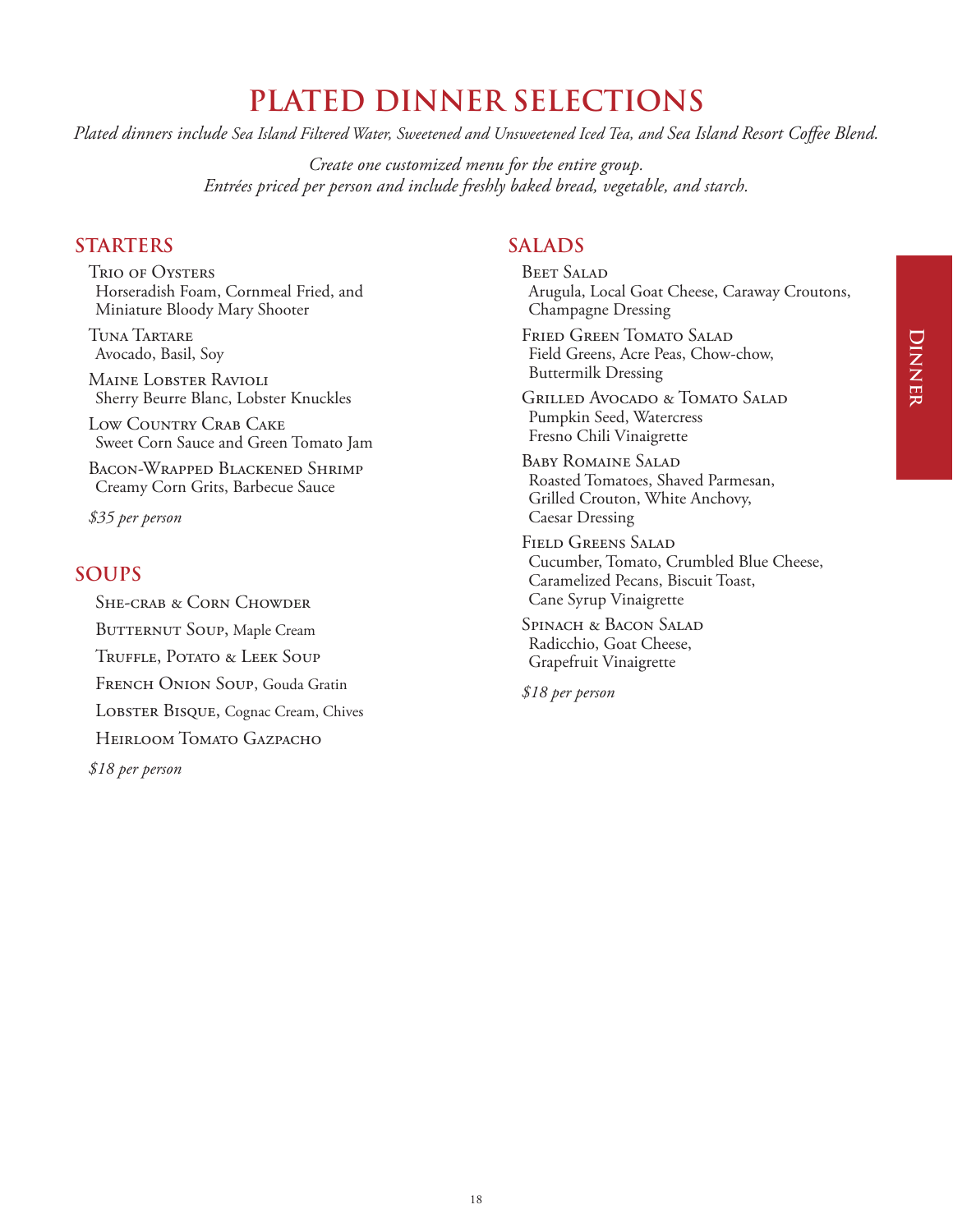## **PLATED DINNER SELECTIONS**

*Continued*

*Create one customized menu for the entire group. Entrées priced per person and include freshly baked bread, vegetable, and starch.*

## **ENTRÉES**

## **VEGETABLES**

| PAN-SEARED ORGANIC CHICKEN BREAST, Thyme Au Jus           | \$78  | Sautéed Broccolini               |
|-----------------------------------------------------------|-------|----------------------------------|
| BLACK TRUFFLE POACHED CHICKEN BREAST, Sauce Vin Jaune     | \$80  | Roasted Vegetables               |
| 72-HOUR BRAISED KOBE BEEF SHORT RIB, Demi-Glace           | \$90  | Grilled Asparagus                |
| EYE OF RIBEYE, Truffle Demi-Glace                         | \$110 | Roasted Carnival Cauliflower     |
| <b>GRILLED VEAL CHOP, Bordelaise Sauce</b>                | \$108 | Sautéed Wild Mushrooms           |
| GRILLED PRIME BEEF FILET, Sauce Béarnaise                 | \$118 | Roasted Baby Carrots             |
| BONE-IN BEEF FILET, Truffle Demi-Glace                    | \$120 | Sautéed Zucchini, Squash, Onions |
| SEARED SALMON, Saffron Sabayon                            | \$82  |                                  |
| PAN-SEARED CHILEAN SEA BASS, Lemon Butter Sauce           | \$168 | <b>STARCHES</b>                  |
| CHAR-GRILLED GROUPER, Tomato Butter Sauce                 | \$100 | Whole Grain Mustard Potato Purée |
| OVEN-ROASTED HALIBUT, Vermouth Butter Sauce               | \$100 | Smoked Potato Purée              |
| <b>GEORGIA WHITE SHRIMP SKEWERS, Roasted Garlic Cream</b> | \$90  | Truffle Potato Purée             |
| PAN-SEARED SCALLOPS, Tarragon Cream                       | \$100 | Sweet Potato Purée               |
| LOW COUNTRY CRAB CAKE, Citrus Butter Sauce                | \$105 | Parmesan Potato Gratin           |
| BUTTER-POACHED LOBSTER TAIL, Caviar Butter Sauce          | \$140 | Three Cheese Polenta             |
| DEEP-FRIED LOBSTER TAIL, Honey Mustard Hollandaise        | \$140 | Farro Risotto                    |
|                                                           |       | Mushroom Risotto                 |
|                                                           |       |                                  |

*Entrées priced per person. Create a duo entrée plate for an additional \$40 per person. (Two, 4 oz. portions)*

Wild Mushroom Ravioli Sweet Pepper Quinoa

## **VEGAN PLATES**

*Select one*

QUINOA & VEGETABLE STUFFED ZUCCHINI, Couscous, Roasted Red Pepper Coulis Grilled Eggplant Steak, Roasted Vegetable Paella, Saffron Rice, Curry Oil COCONUT CRUSTED TOFU, Sweet Potato Succotash, Chili Molasses Drizzle Grilled Cauliflower Steak, Brown Rice & Mushroom Stuffed Cabbage Leaves, Chimichurri, Romesco Sauce

*Choice of one vegan plate included in your entrée selection.*

### **Tableside Choice of Entrée**

*Select two entrées. Select one vegan entrée. Select one salad, soup, vegetable, starch, and dessert for the entire group. \$280 per person*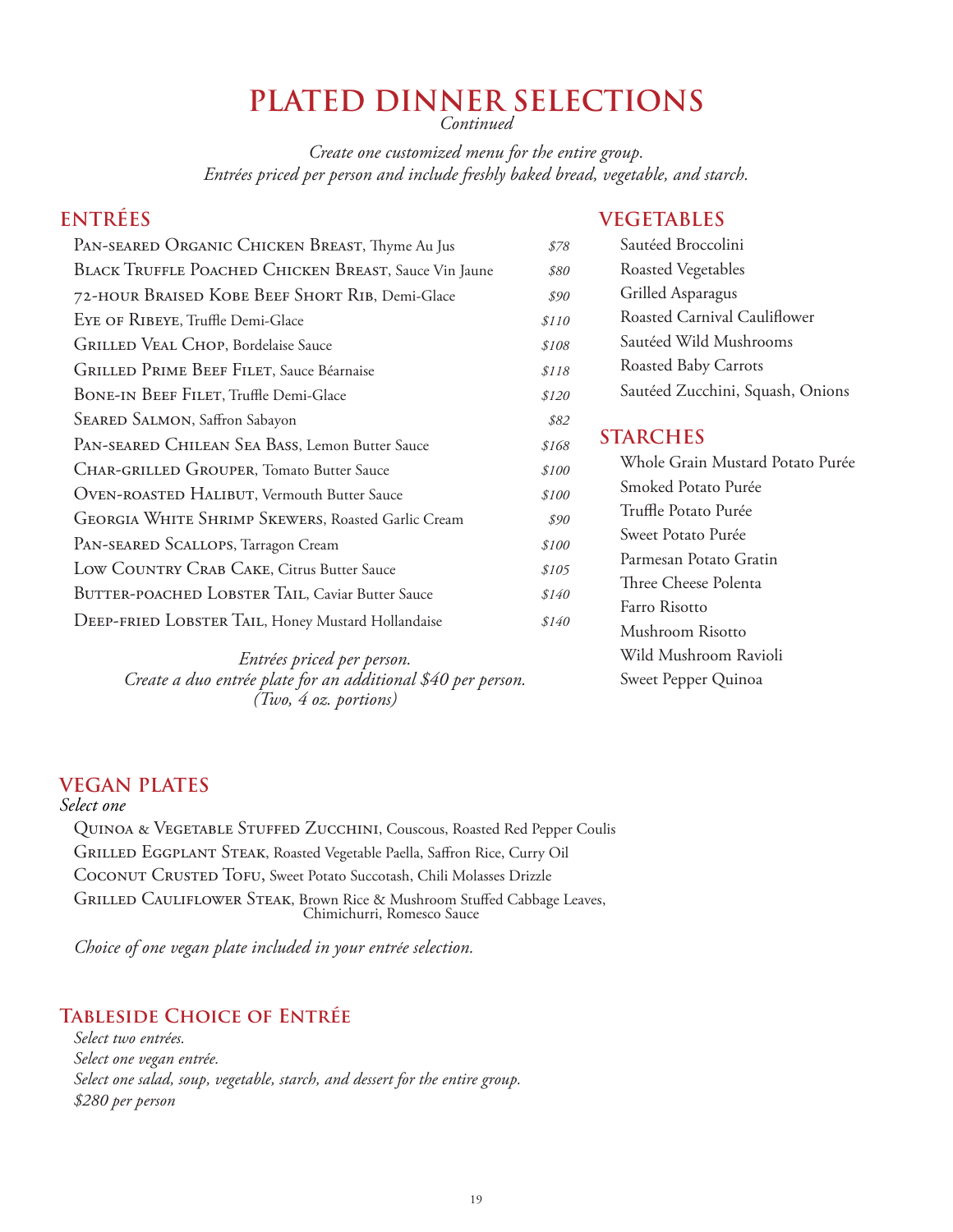## **PLATED DINNER SELECTIONS**

*Continued*

#### **DESSERTS**

Triple Chocolate Layer Cake Milk Chocolate Bavarois, Dark Chocolate Crunch, Berries

PEACH MELBA TART Vanilla Bean Diplomat, Peach Compote, Raspberry Sauce

Traditional Opera Cake Chocolate Espresso Beans, Hazelnut Crème Anglaise

Mascarpone Cheesecake Cherry Compote, Graham Cracker Crunch

Lemon-Blueberry Mousse Cake Blueberry Compote, Candied Lemon

Bourbon-Pecan Tart Chocolate Ganache, Pistachio Crème

Campfire S'mores House-made Graham, Chocolate Crémeux, Toasted Marshmallow

*\$20 per person*

#### **DESSERT DUOS AND TRIOS**

Southern Georgia Trio Chocolate Pecan Tart, Peach Blackberry Torte, Southern Banana Pudding Chocolate & Nuts Duo

Milk Chocolate Caramel-Macadamia Nut Tart, White Chocolate & Cherry Almond Torte

CITRUS TRILOGY Lemon Coconut Tart, Blood Orange Macaron, Grapefruit Mojito Layer Cake

"Coffee" & Donuts Trio of Donut Holes, Coffee Pots De Crème, Whiskey Foam

*\$25 per person*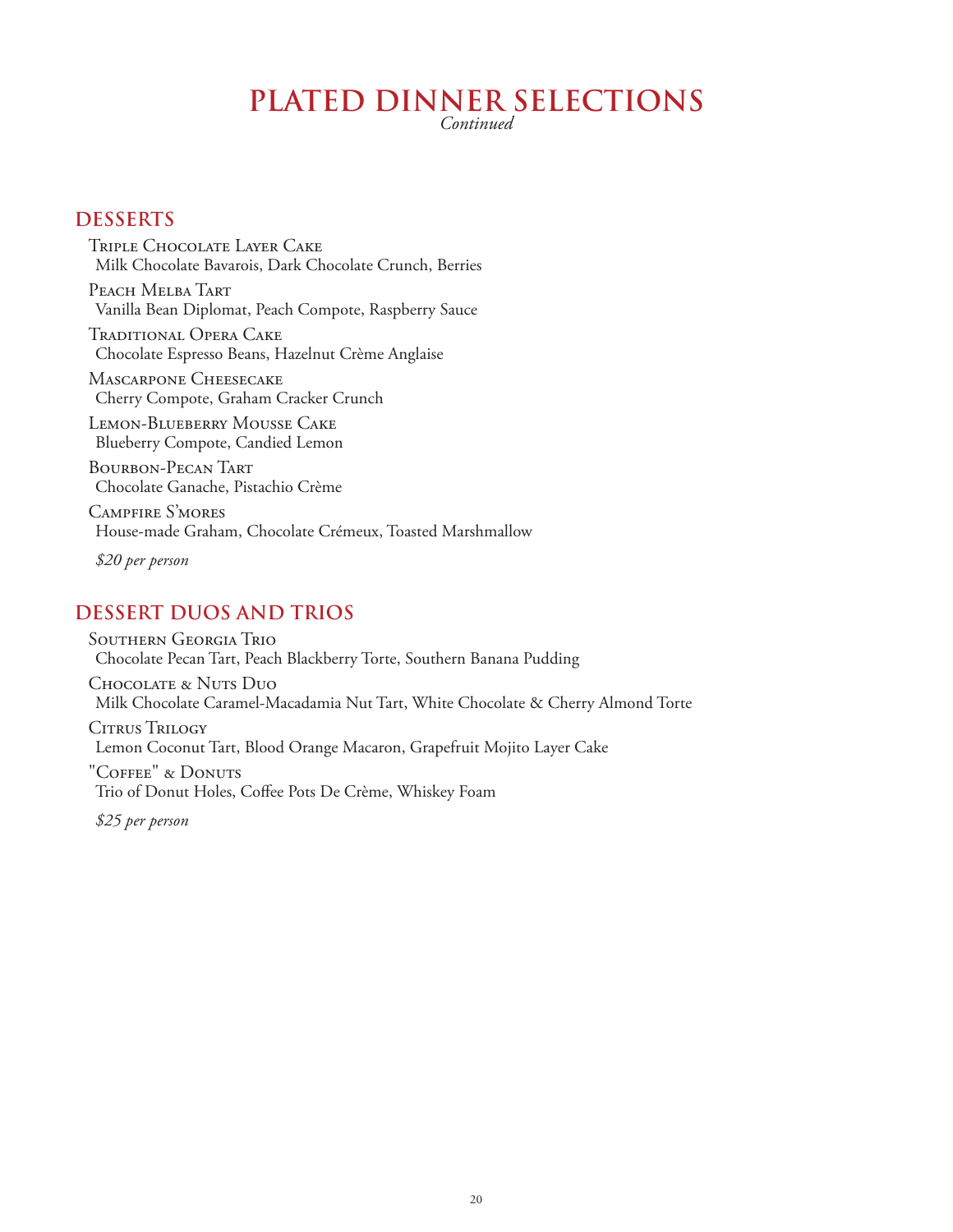## **DINNER BUFFET SELECTIONS**

*Dinner buffets include Sea Island Filtered Water, Sweetened and Unsweetened Iced Tea, and Sea Island Resort Coffee Blend.*

#### **RAINBOW ISLAND SUPPER**

Roasted Oysters, Cocktail Sauce, Horseradish, Lemon, Saltines, and Mignonette Brunswick Stew Hushpuppies Mixed Field Greens, Crisp Vegetables, Country Style Dressings Bacon-Cheddar Potato Salad Corn on the Cob Crookneck Squash Casserole Aged Cheddar Canewater Farm Grits Golden Isles Fried Chicken, Hot Sauce Smoked Brisket Burnt Ends, Hard Cider Barbecue Sauce Cornmeal Dusted Grouper, Lemon Dill Tartar Sauce Soft Rolls, Butter Seasonal Fruit Crumble, Vanilla Ice Cream Georgia Pecan Pie Jumbo Chocolate Chip Cookies *\$190 per person*

#### **LA COCINA**

Black Bean Soup

Mixed Greens, Black Beans, Corn, Red Onion, Jicama, Carrots, Celery, Radish, Tortilla Strips, Oregano Vinaigrette

Esquites Casserole, Corn, Lime Juice, Sour Cream, Mayonnaise, Cotija Cheese, Paprika

Frijoles Charro, Stewed Pinto Beans, Chorizo, Bacon, Tomatoes, Jalapeño, Onion, Dos Equis Beer

Red Rice, Tomato, Onion, Green Pea, Cilantro

Adobo Chicken, Red Mole

Grilled Marinated Skirt Steak, Cilantro Chimichurri

Lobster & Corn Enchilada, Poblano Cream

Flour & Corn Tortillas

Chips & Salsa

Chocolate Brigadeiros

Rumchata Cheesecake

Roasted Pineapple Cake

*\$158 per person*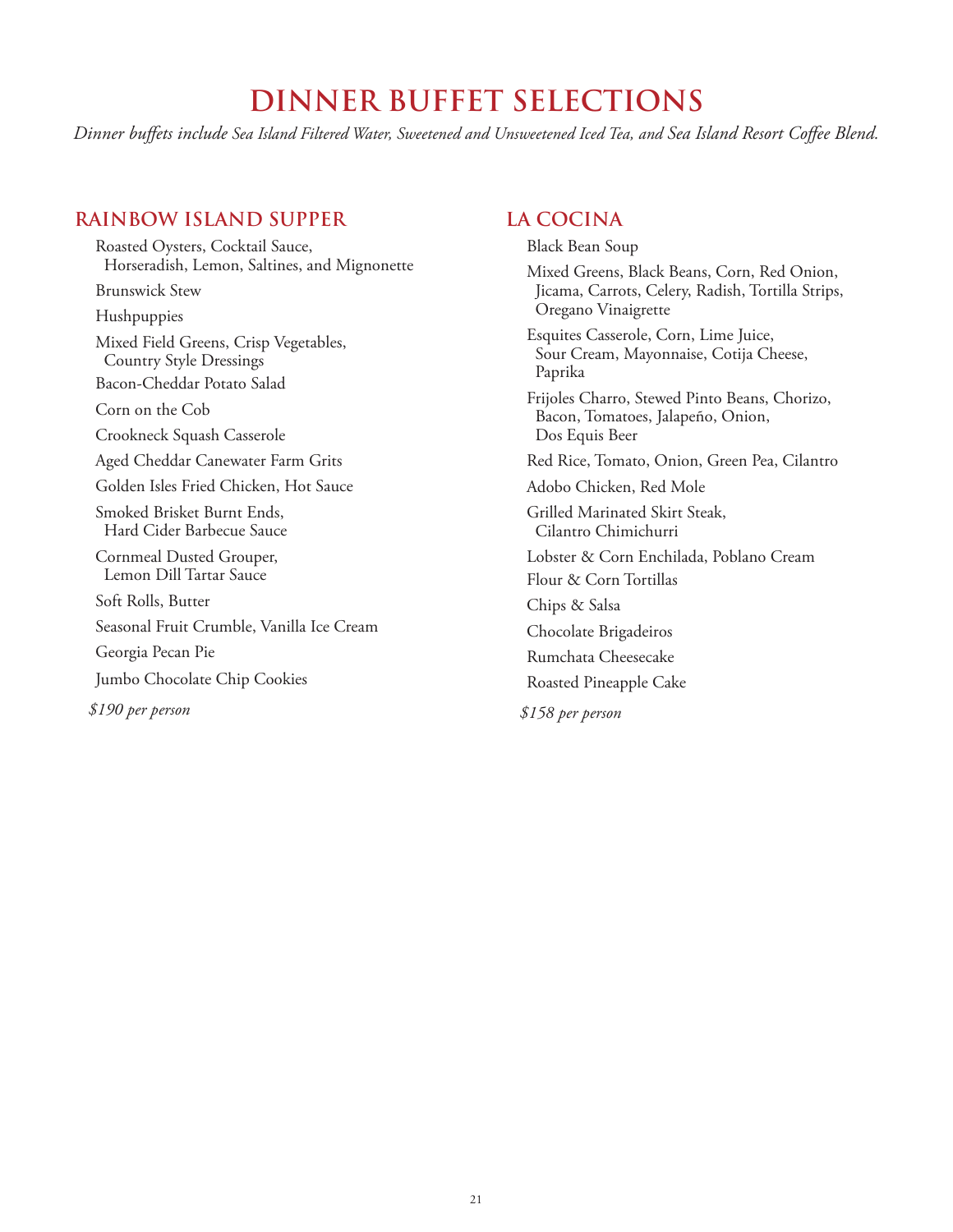## **DINNER BUFFET SELECTIONS**

*Dinner buffets include Sea Island Filtered Water, Sweetened and Unsweetened Iced Tea, and Sea Island Resort Coffee Blend.*

### **SEA ISLAND "QUE"**

Sea Island Gumbo Leafy Greens, Sweet Peppers, Grilled Onions, Heirloom Tomato, Traditional Dressings Roasted Vegetable & Goat Cheese Pasta Salad Low-Country Collard Greens Pimento Macaroni & Cheese Smoked Chicken Legs & Thighs Smoked Baby Back Ribs, Mustard Barbecue Sauce Blackened Grouper, Corn & Pepper Relish Sea Island Corn Muffins, Butter Strawberry Cream Cheese Trifle Red Velvet Brownies Mixed Berry Slab Pie

*\$175 per person*

#### **ITALIANO**

Italian Potato & Vegetable Soup Arugula, Roasted Tomatoes, Artichoke Hearts, Shaved Parmesan, Lemon Vinaigrette Heirloom Tomato Caprese Charcuterie & Antipasti Display Three Cheese Polenta Broccolini, Chili Flakes, Olive Oil Eggplant Parmesan Roasted Chicken, Artichokes, Spinach, Grilled Lemon Grilled Swordfish Puttanesca, Capers, Roasted Tomato, Chili Flakes Garlic Focaccia Breadsticks Salted Caramel Budino Italian Cannoli Chocolate Espresso Tiramisu *\$168 per person*

#### **THE STEAK HOUSE\***

Traditional Caesar Salad Classic Wedge Salad Shrimp Cocktail Twice-baked Mashed Potatoes Onion Rings Creamed Spinach Asparagus New York Strip, Sautéed Mushrooms, Onions Beef Tenderloin Oscar Bourbon Glazed Salmon Sauce Bordelaise, Horseradish Cream, Chimichurri Milk Bread, Butter NY Style Cheesecake Chocolate Turtle Verrines Cherry Crisp Tarts *\$215 per person*

*\*A \$250 chef fee is required per 50 guests.*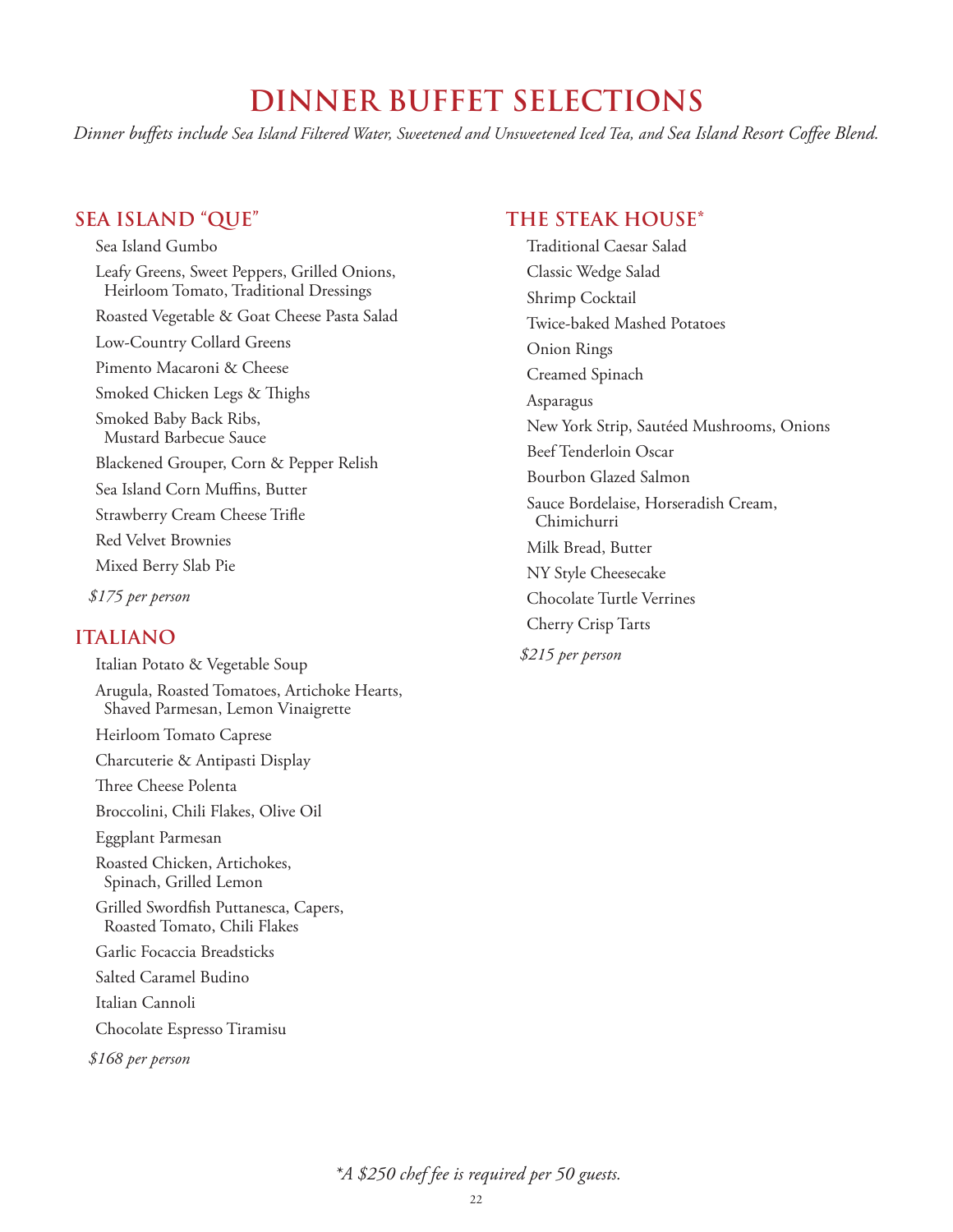## **THE SUPPER CLUB**

*Includes Sea Island Filtered Water, Sweetened and Unsweetened Iced Tea, and Sea Island Resort Coffee Blend.*

*Create a more intimate dining experience, as if you were in the comfort of your own home. Dinner will be served family-style to the table designed for guest interaction and conversation. Minimum of 20 guests and maximum of 75 guests.*

## **LA FAMIGLIA**

Arugula Salad, Lemon Vinaigrette Heirloom Tomato Caprese Broccolini, Chili Flakes, Olive Oil Three Cheese Polenta Eggplant Parmesan Roasted Chicken, Artichokes, Spinach, Grilled Lemon Grilled Swordfish Puttanesca, Capers, Roasted Tomato, Chili Flakes, Oil Garlic Focaccia Breadsticks Italian Cannoli Chocolate Espresso Tiramisu Salted Caramel Budino *\$160 per person*

## **UNDER THE OAKS**

Mixed Field Greens, Crisp Vegetables, Country Style Dressings Bacon-Cheddar Potato Salad Corn on the Cob Crookneck Squash Casserole Aged Cheddar Canewater Farm Grits Golden Isles Fried Chicken Smoked Brisket Burnt Ends, Hard Cider Barbecue Sauce Cornmeal Dusted Grouper, Lemon Dill Tartar Soft Rolls, Butter Seasonal Fruit Crumble, Vanilla Ice Cream Georgia Pecan Pie Jumbo Chocolate Chip Cookies *\$160 per person*

## **THE COOKOUT**

Leafy Greens, Sweet Peppers, Grilled Onions, Heirloom Tomato Pasta Salad, Red Onions, Banana Peppers, Roasted Tomatoes, Olives Low Country Collard Greens Pimento Macaroni & Cheese Smoked Chicken Legs & Thighs Smoked Baby Back Ribs, Mustard Barbecue Sauce Blackened Grouper, Corn & Pepper Relish Sea Island Corn Muffins, Butter Strawberry Cream Cheese Trifle Red Velvet Brownies Mixed Berry Slab Pie *\$170 per person*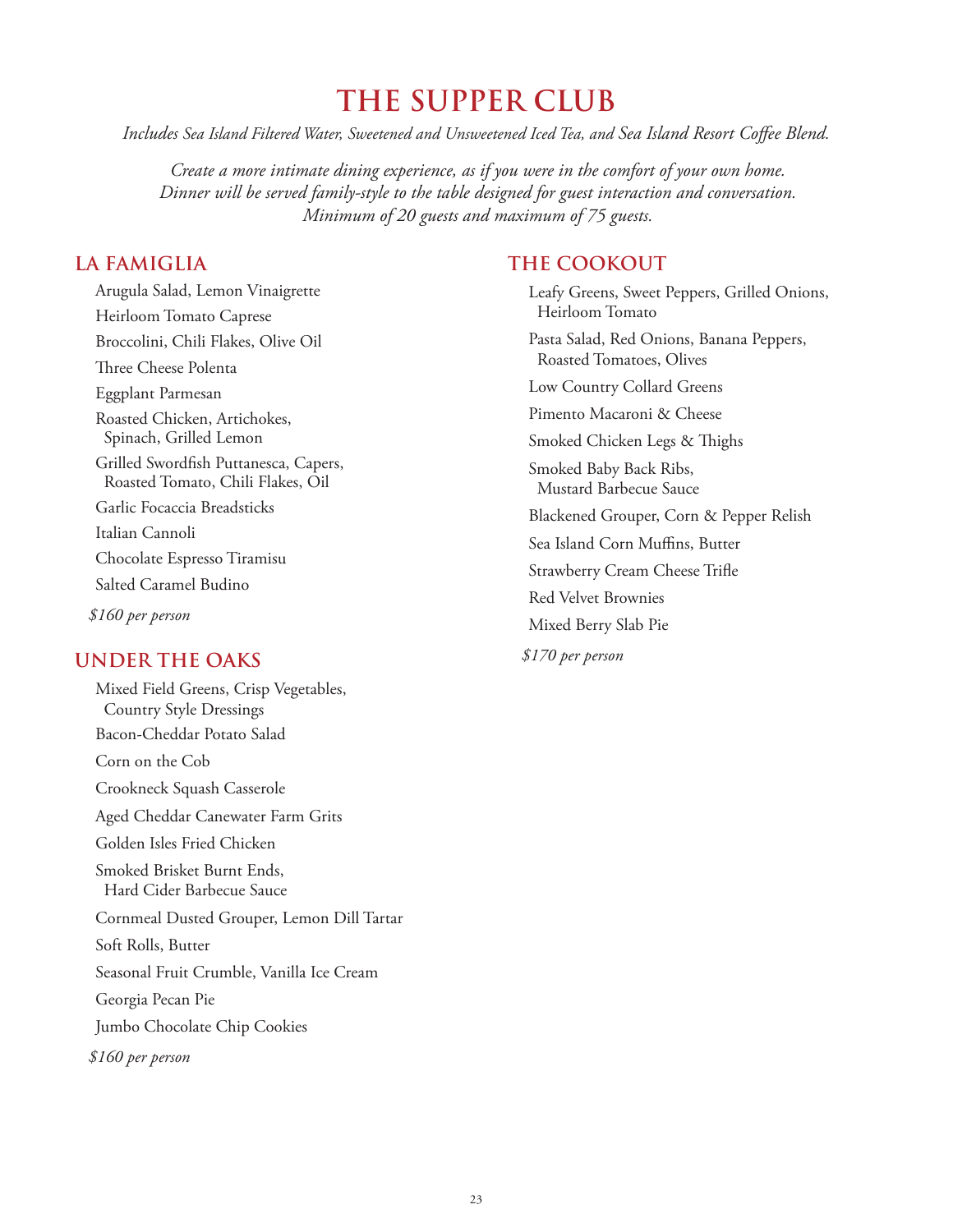## **CUSTOM DINNER BUFFET**

*Dinner buffets include Sea Island Filtered Water, Sweetened and Unsweetened Iced Tea, Sea Island Resort Coffee Blend, Soft Rolls, and Butter.* 

*\$165 per person / \$185 per person*

#### **SOUP & SALAD**

*Select two / Select three* Soup Sea Island Gumbo Brunswick Stew Brisket & Vidalia Onion Stew Black Bean Soup She-crab & Corn Chowder

#### **SALAD**

Mixed Field Greens, Heirloom Tomato Medley, Cucumbers, Red Onion, Croutons, Country Style Dressings Arugula & Mesclun Blend, Tomatoes, Cucumbers, Bacon, Goat Cheese, Garlic Croutons, Herb Vinaigrette, Peppercorn Ranch, Blue Cheese Dressings Classic Caesar Salad, Romaine Hearts, Roasted Tomatoes, Shaved Parmesan, Garlic Herbed Croutons, White Anchovies, Caesar Dressing Heirloom Tomato Caprese Roasted Vegetable & Goat Cheese Pasta Salad Southern Coleslaw Bacon-Cheddar Potato Salad

Seasonal Fruit Salad

## **SIDE DISHES**

| Select three / Select four                                                              | Oven-roasted Herbed Potatoes           |
|-----------------------------------------------------------------------------------------|----------------------------------------|
| Sweet Potato Soufflé, Roasted Marshmallows                                              | Low Country Collard Greens             |
| Cauliflower Gratin                                                                      | Roasted Vegetables                     |
| Scalloped Potatoes                                                                      | Crookneck Squash Casserole             |
| Potato Purée                                                                            | Grilled Vegetables, Shaved Parmesan    |
| Sweet Potato Purée                                                                      | Broccolini, Chili Flakes, Lemon Oil    |
| Three Cheese Polenta                                                                    | Corn on the Cob                        |
| Aged Cheddar Canewater Farm Grits                                                       | Roasted Baby Carrots                   |
| Rice & Orzo Pilaf                                                                       | Sautéed Asparagus                      |
| Carolina Plantation Rice                                                                | Fried Brussels Sprouts, Balsamic Glaze |
| Red Rice, Tomato, Onion, Green Pea, Cilantro                                            | Steamed Broccoli Florets               |
| Pimento Macaroni & Cheese                                                               |                                        |
| Esquites Casserole, Corn, Lime Juice,<br>Sour Cream, Mayonnaise, Cotija Cheese, Paprika |                                        |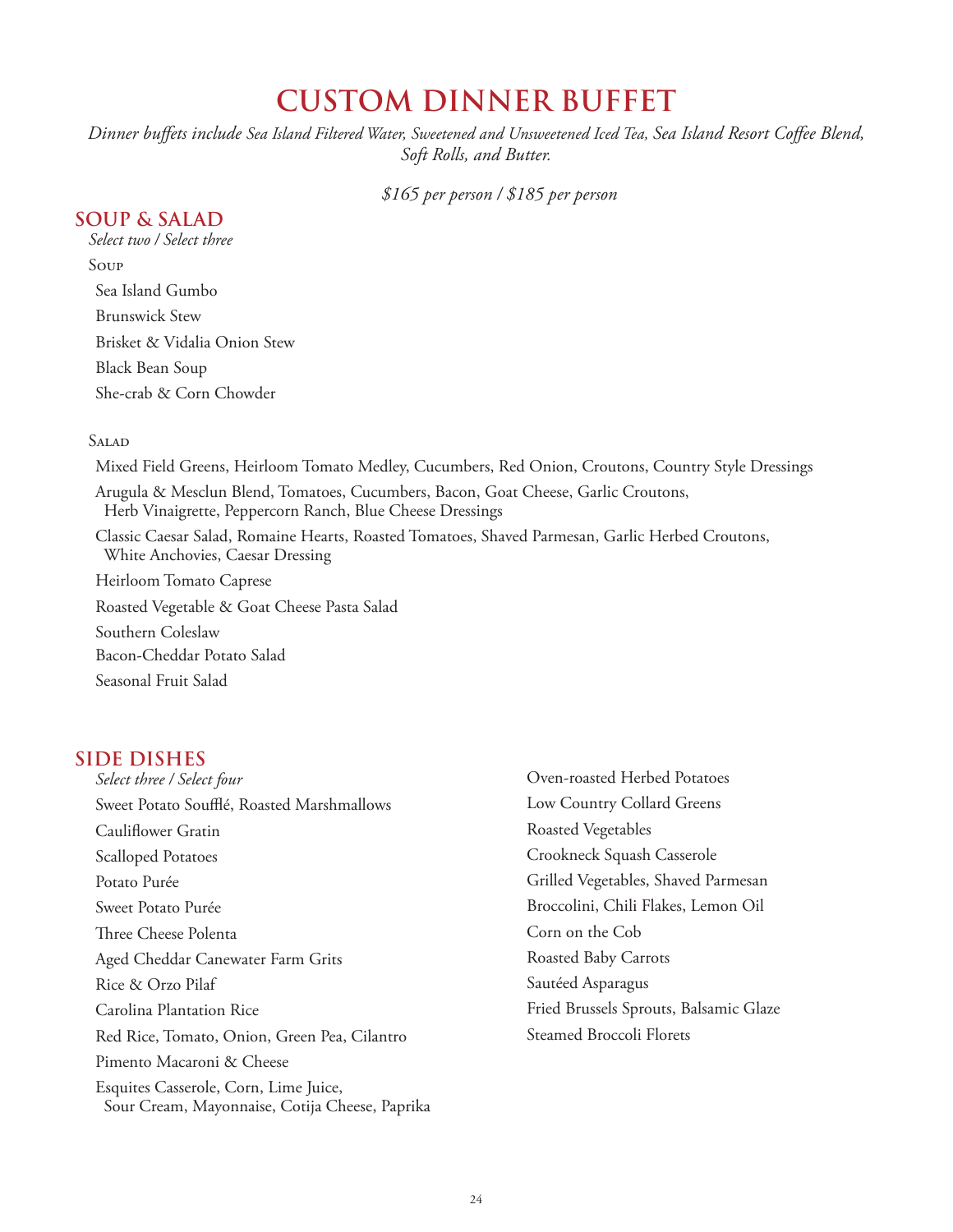## **CUSTOM DINNER BUFFET**

*Continued*

#### **PROTEINS**

*Select three / Select four* Roasted Chicken, Sage Au Jus Golden Isles Fried Chicken Smoked Chicken Legs & Thighs Roasted Chicken, Artichokes, Spinach, Grilled Lemon Smoked Prime Rib, Green Peppercorn Gravy Grilled Marinated Skirt Steak Smoked Brisket Burnt Ends Grilled Beef Tips, Bell Peppers, Onions, Mushrooms Braised Beef Short Ribs Italian Sweet & Spicy Sausage, Peppers, Onions Pulled Pork, Barbecue Sauce Smoked Baby Back Ribs, Mustard Barbecue Sauce Roasted Pork Loin, Marsala Sauce Crab Cakes, Corn Cream Sauce Lobster & Corn Enchilada, Poblano Cream Pan-seared Mahi Mahi, Mixed Pepper Relish Blackened Grouper, Corn & Pepper Relish Cornmeal Dusted Grouper, Lemon Dill Tartar Sauce Pan-seared Flounder, Roasted Tomato Butter Sauce Pan-seared Salmon, Bercy Sauce

#### **DESSERT**

*Select three / Select four* Assorted Jumbo Cookies Fudge Brownies Red Velvet Brownies Key Lime Tarts Chocolate Pecan Tarts Blackberry Buttermilk Tarts Peach and Tupelo Honey Crisp Sweet Potato Pecan Cobbler Strawberry Hand Pies Coconut Key Lime Cupcakes Chocolate Truffle Cupcakes Cherry Almond Cupcakes Cornmeal Lemon Blackberry Cake Macallan & Butterscotch Budino Southern Banana Pudding Chocolate & Bourbon Verrine Coffee Crémeux, Biscotti Crunch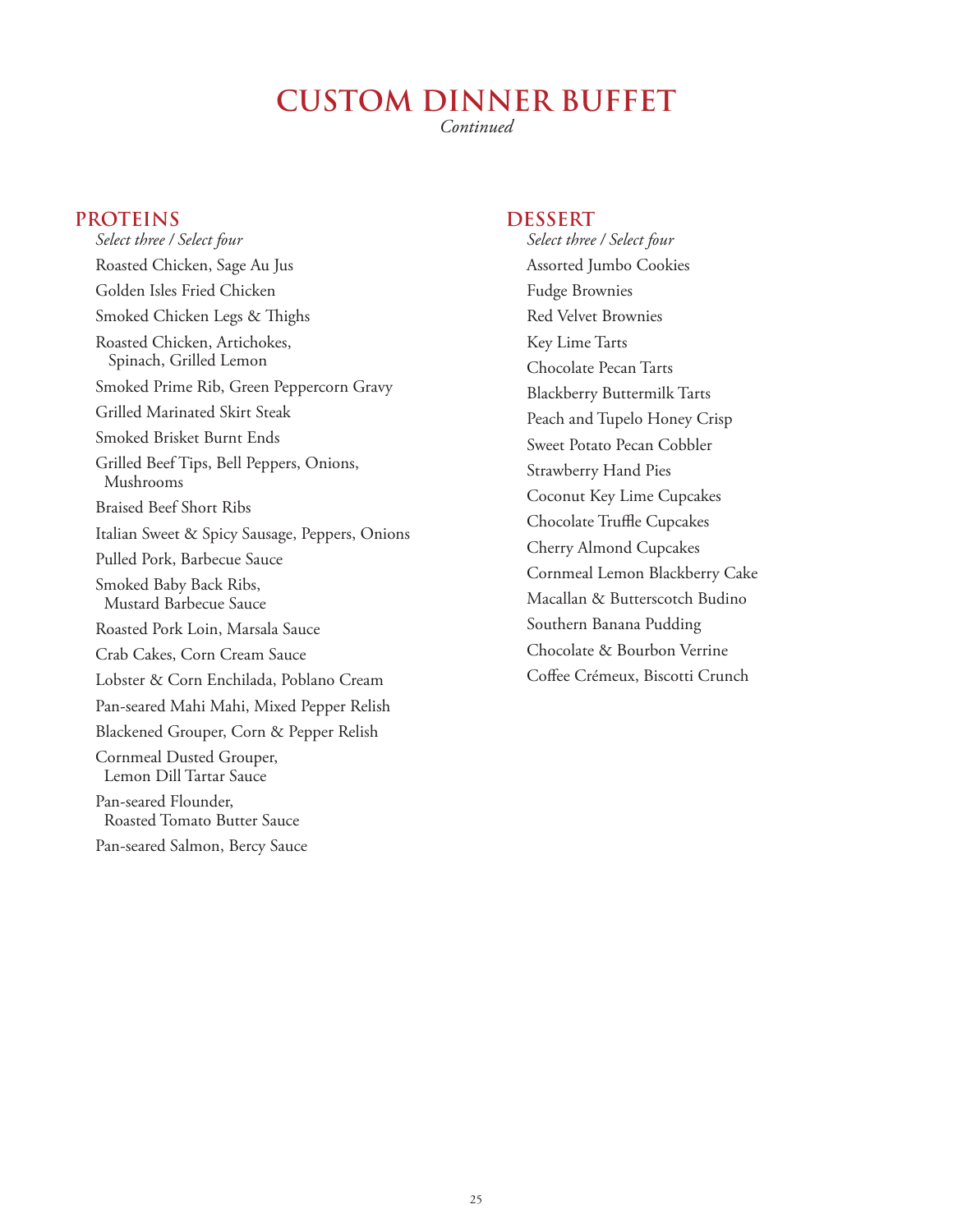## **DESSERT STATIONS**

### **SOUTHERN PIES & CAKES**

Iced Lemon Pound Cake Salted Caramel Layer Torte Chocolate Fudge Cupcakes Southern Pecan Pie Key Lime Tarts Peach Crumble Pie *\$39 per person*

## **SEA ISLAND DONUTS\***

Classic and Chocolate Donuts Chocolate Icing, Vanilla Bean Glaze, Creamsicle Icing

Raspberry Jam, Lemon Curd, Chocolate Pastry Cream,

Sprinkles, Heath Bar Crunch, Oreos, Toasted Coconut, Toasted Pecans, Snickers

*\$35 per person*

### **ICE CREAM SANDWICHES**\*

Vanilla and Chocolate Ice Cream

Assorted Cookies to include: Chocolate Chip, Sugar, Red Velvet

Hot Fudge Sauce, Dulce de Leche Caramel Sauce

Toppings: Crumbled Brownie, Oreos, Toasted Almonds, Heath Bar Crunch, Whipped Cream, Cherries

*\$29 per person*

### **SHORTCAKE BAR\***

Sugar Topped Shortcake Biscuits, Vanilla Chiffon Cakes

Fresh Berries, Peaches, Pineapple

Vanilla Bean Whipped Cream, Orange Scented Diplomat Crème

Strawberry and Peach Syrup

Toasted Almonds, Pistachios, Coconut, White & Dark Chocolate Curls

*\$39 per person*

#### **GOURMET S'MORES**

Vanilla Bean & Chocolate Marshmallows

Traditional Hershey's Bars, Peanut Butter Cups, Peppermint Patties, Cookies & Cream Bars, Chocolate Caramel Bars

Brown Sugar Bacon, Caramel Sauce, Flake Sea Salt, Toasted Coconut, Nutella

Honey Graham Crackers, Chocolate Graham Crackers, Ritz Crackers

*\$29 per person*

#### **DU MONDE\***

Sugar Dusted Beignets, Crème Anglaise, Blueberry Compote Dipping Sauce

Candied Orange Biscotti

Ceylon Cinnamon Star Cookies

Hazelnut Bouchons

*\$32 per person*

*\*Can be an action station or chef attended. \$250 chef fee applied to action stations.*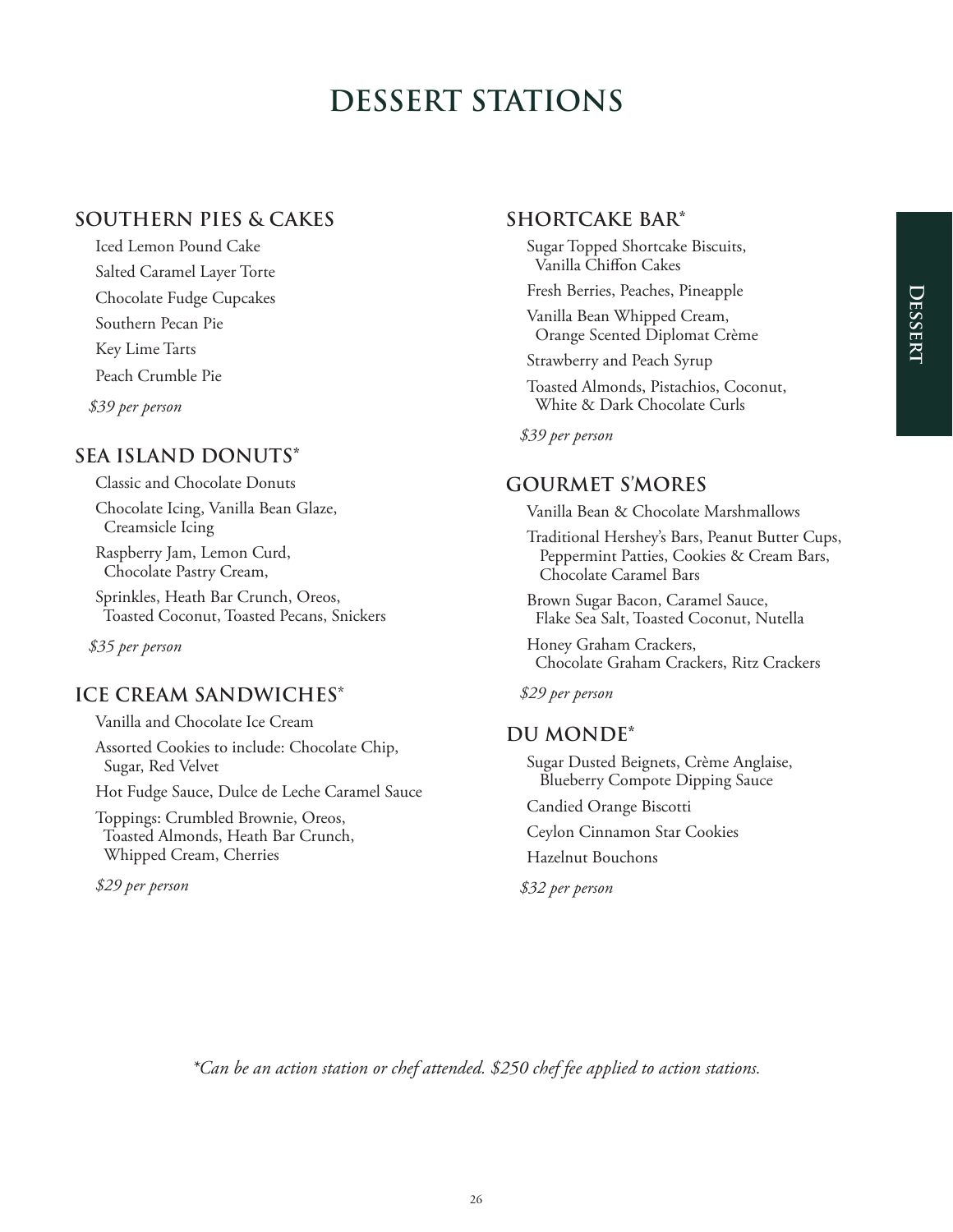## **STANDARD BEVERAGES**

Sea Island Coffee Blend (Regular or Decaffeinated) *\$110 per gallon*

Selection of Premium Teas Palais des Thés *\$110 per gallon*

*(Big Ben, Thé des Lords, Chai Imperial, Thé du Hammam, Grand Jasmine Chung Feng, Sencha Ariake, Chamomile, L'Herboriste N°108, L'Herboriste N°95)*

| Sea Island Iced Coffee with Flavor Bar |                  |
|----------------------------------------|------------------|
| (Regular or Decaffeinated)             | \$120 per gallon |
| Sweetened or Unsweetened Iced Tea      | \$95 per gallon  |
| Iced Peach Tea                         | \$95 per gallon  |
| Lemonade                               | \$95 per gallon  |
| Hot Apple Cider                        |                  |
| (Available Seasonally)                 | \$95 per gallon  |
| House-made Hot Chocolate               | \$120 per gallon |
|                                        |                  |

| Fruit Juices             | \$6 each   |
|--------------------------|------------|
| Sea Island Bottled Water | \$6 each   |
| Coconut Water            | $$10$ each |
| Mineral Water            | \$8 each   |
| Sparkling Water          | \$8 each   |
| <b>Energy Drinks</b>     | $$10$ each |
| Soft Drinks              | \$6 each   |
|                          |            |

#### **Infused Water Station**

*Select one flavor,* Cucumber & Mint Lemon & Thyme Berry & Basil Orange & Lime *\$30 per station*

### **WATER STATION**

*\$20 per station*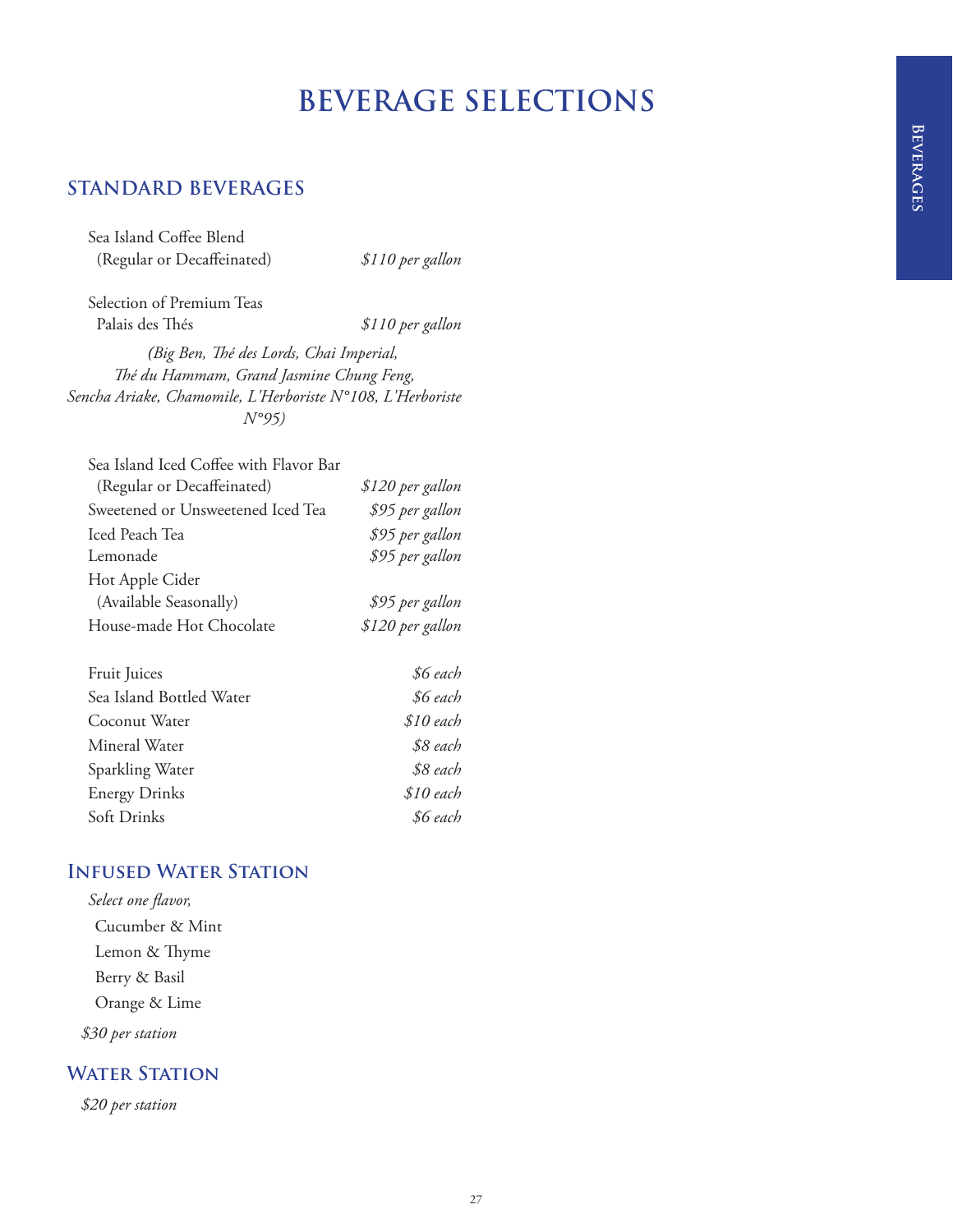#### **HOSTED BARS**

*\$200 per bartender, 1 bartender per 75 guests*

#### Call Tier

*\$16 per drink*

New Amsterdam Vodka Broker's Gin Don Q Rum Altos Plata Tequila

Old Forester Bourbon George Dickel Rye Famous Grouse Scotch Seagram's VO

Bulleit Bourbon Redemption Rye Dewar's White Label Crown Royal Blend

#### Call Wine

*\$16 per glass* Castillo Rocio Cava Brut, Honest Chardonnay, La Galope Sauvignon Blanc, La Galope Rosé, Sartori Pinot Noir, B.V. Coastal Estate Cabernet Sauvignon

#### Premium Tier

*\$18 per drink*

Wheatley Vodka Hayman's London Dry Gin Bacardi Silver Rum Altos Reposado Tequila

#### Premium Wine

*\$18 per glass* Jeio Prosecco, Sea Island Chardonnay, Ferrari Carano Fumé Blanc, La Torretta Pinot Grigio, Domaine Houchart Rosé, Sea Island Pinot Noir, Sea Island Merlot, Sea Island Cabernet Sauvignon

#### Ultra Premium Tier *\$20 per drink*

Absolut Vodka Original Absolut Vodka Citron Bombay Sapphire Gin Probitas White Rum Ron Abuelo 7 Year Rum Corazon Silver Tequila Corazon Reposado Tequila Eagle Rare 10 Year Bourbon

Woodford Reserve Bourbon High West Double Rye Whiskey Gentleman Jack Whiskey Johnnie Walker Black Highland Park 12 Year Crown Royal Reserve

#### Ultra Premium Wine

*\$20 per glass* Sea Island Brut, Goldschmidt Chardonnay, Goldschmidt Sauvignon Blanc, Tenuta Maccan Pinot Grigio, Minuty Rosé, Stoller Pinot Noir, Goldschmidt Fidelity Red Blend, Goldschmidt Cabernet Sauvignon

#### Luxury Tier

*\$32 per drink*

**Manifest Distilling Vodka:** Original and Florida Citrus **Sipsmith Gins:** London Dry and VJOP **Plantation Rums:** Three Star and Single Island **Richland Rums**: Coastal & South Georgia **Don Julio Tequilas:** Silver, Reposado, & Añejo **Bourbons:** Buffalo Trace, 1792 Small Batch, & Blade and Bow Jack Daniel's Single Barrel Rye Johnnie Walker Platinum The Macallan 12 Year Glenfiddich 18 Year Crown Royal XR Camus Ile de Ré Cognac **Fever Tree Mixers:** Tonic Water, Ginger Ale, Ginger Beer

#### Luxury Wine

*\$30 per glass* Schramsberg Blanc de Blancs, Duckhorn Chardonnay, Duckhorn Sauvignon Blanc, Borgo San Daniele Pinot Grigio, Miraval Rosé, Goldeneye Pinot Noir, Duckhorn Merlot, Duckhorn Cabernet Sauvignon

#### Beer & Mixers

| Domestic & Non-Alcoholic Beers  \$9 each |  |
|------------------------------------------|--|
|                                          |  |
| Microbrewery & Specialty Beers \$11 each |  |
|                                          |  |
|                                          |  |
|                                          |  |
|                                          |  |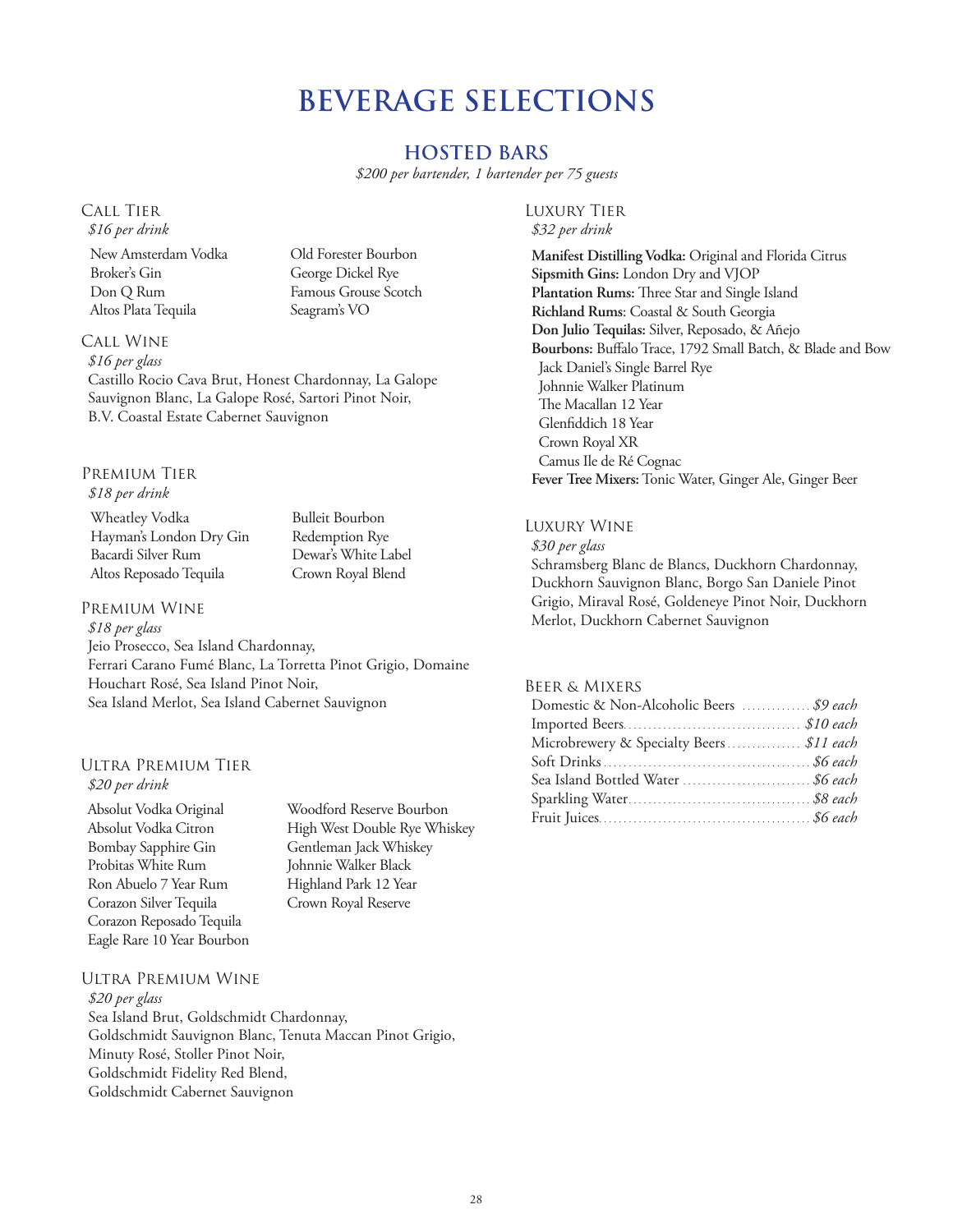#### **CASH BAR**

*Prices include service charge and sales tax \$200 per bartender fee, 1 bartender per 75 guests \$25 per cashier, per hour, 1 cashier per bartender*

| Call Liquor Cocktails          | \$19 per drink |
|--------------------------------|----------------|
| Call Wines                     | \$18 per glass |
| Premium Liquor Cocktails       | \$24 per drink |
| Premium Wines                  | \$23 per glass |
| Domestic & Non-Alcoholic Beers | $$14$ each     |
| <b>Imported Beers</b>          | \$16 each      |
| Microbrewery & Specialty Beers | \$18 each      |
| Soft Drinks                    | \$6 each       |
| Sea Island Bottled Water       | \$6 each       |
| Sparkling Water                | \$8 each       |
| Fruit Juices                   | \$7 each       |

#### **PACKAGE BARS**

*\$200 per bartender fee, 1 bartender per 75 guests Hourly bar pricing per person, includes Wine, Liquor, Domestic and Imported Beers, Fruit Juices, Soft Drinks, Sparkling Water, and Sea Island Bottled Water*

| <b>Hours of Service:</b>   | 2 hours | 3 hours | 4 hours |
|----------------------------|---------|---------|---------|
| Call Tier & Wine:          | \$39    | \$43    | \$47    |
| Premium Tier & Wine:       | \$44    | \$52    | \$60    |
| Ultra Premium Tier & Wine: | \$49    | \$56    | \$66    |
| Luxury Tier & Wine:        | 867     | \$80    | \$100   |

## **CIGAR SELECTIONS**

*Each brand is subject to change per distributor.*  Deluxe *\$14 each* Premium *\$22 each* Luxury *\$34 each*

## **SEA ISLAND SIGNATURE COCKTAILS**

*\$18 per drink*

Perfect Sea Island Manhattan Bourbon, Dolin Rouge & Blanc Vermouths, Peach Bitters

Front Porch Lemonade Vodka, Fresh Lemonade, Lemon, Mint

Back Porch Lemonade Bourbon, Fresh Lemonade, Lemon, Mint

Original Planter's Punch Dark Rum, Lime Juice, Velvet Falernum, Bitters

Tennessee Tractor Peach Moonshine, Ginger Beer, Lime

Sea Island Margarita Tequila, Agave Nectar, Lime Juice

Cloister Cocktail Grand Marnier, Lillet Blanc, Sparkling Wine

### **CORDIALS**

*\$18 per drink* Camus VSOP **COINTREAU** Grand Marnier B&B Disaronno Amaretto **DRAMBUIE** Frangelico Bailey's Kahlúa Sambuca Romana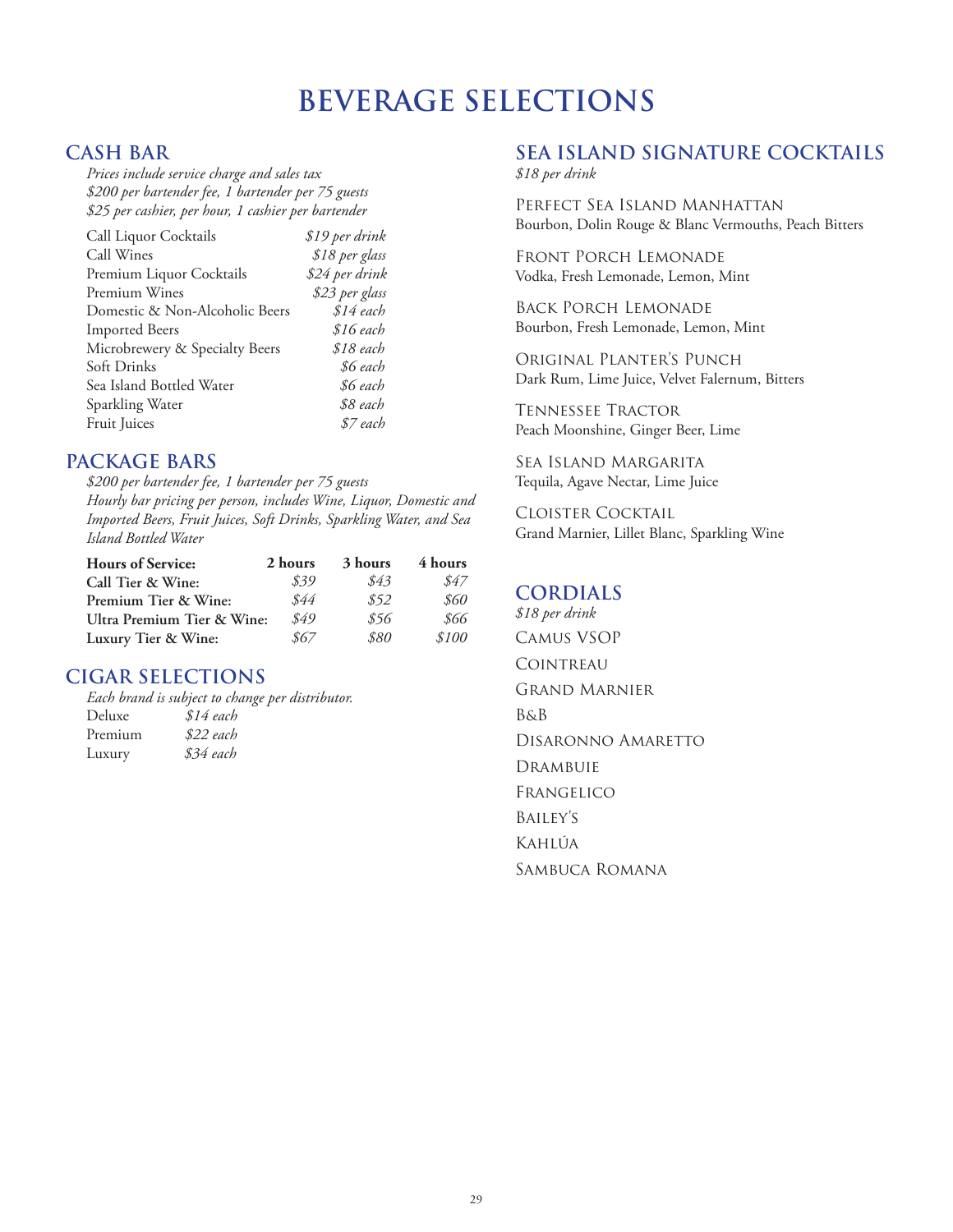### **SEA ISLAND BOURBON TASTING**

*The Bourbon Tasting is inclusive of all beverage selections below for guests to taste and enjoy. \$200 Sommelier fee required.*

#### Buffalo Trace - White Dog

125 proof. Pioneers originally distilled whiskey using traditional methods and drank it right off the still. They called it White Dog. This fresh, unaged distillate is a perfect example of the pure unadulterated spirit. Made by Buffalo Trace Distillery in Frankfort, Kentucky.

#### *\$17 per drink*

#### Buffalo Trace

90 proof. Comprised of mostly corn with a little Rye and Barley, aged for 7 years in the middle floors or "Sweet Spot." Made by Buffalo Trace Distillery in Frankfort, Kentucky.

#### *\$30 per drink*

#### Maker's Mark No. 46

94 proof. This Highly Wheated Bourbon has notes of sweet caramel, vanilla, and wheat grain with undertones of cinnamon and oak. Produced by Maker's Mark Distillery in Loretto, Kentucky.

#### *\$24 per drink*

#### Michter's US\*1 Small Batch

91.4 proof. America's first whiskey company, founded in 1753, consists of some of the finest single barrel and truly small batch whiskeys available. Distilled in Shively, Kentucky.

#### *\$30 per drink*

#### Blade and Bow

91 proof. Made in a unique solera aging system from the old Stitzel-Weller Distilling Co. in Louisville, Kentucky.

#### *\$30 per drink*

#### Booker's

127.4 proof. This Rare Uncut and unfiltered Bourbon is made in single batches with varying proofs and age statements. Produced by Jim Beam Distillery in Clermont, Kentucky.

#### *\$30 per drink*

#### Basil Hayden's

80 proof. 8 years old, High Rye Bourbon. Based on 200 year old recipe, the brand was established in 1796 in Bardstown, Kentucky. Produced by Jim Beam Distillery in Clermont, Kentucky.

#### *\$22 per drink*

#### Eagle Rare

90 proof. This bourbon whiskey is distilled by the Buffalo Trace Distillery. Eagle Rare is aged for 10 years. It was introduced in 1975, and is distilled in Frankfort, Kentucky.

#### *\$22 per drink*

#### Rowan's Creek

100.1 proof. Produced in Bardstown, Kentucky by Kentucky Bourbon Distillers (KBD). Named after John Rowan, a statesman in Kentucky during the late 1700s and early 1800s, whose mansion is said to have inspired the Stephen Foster song My Old Kentucky Home.

#### *\$12 per drink*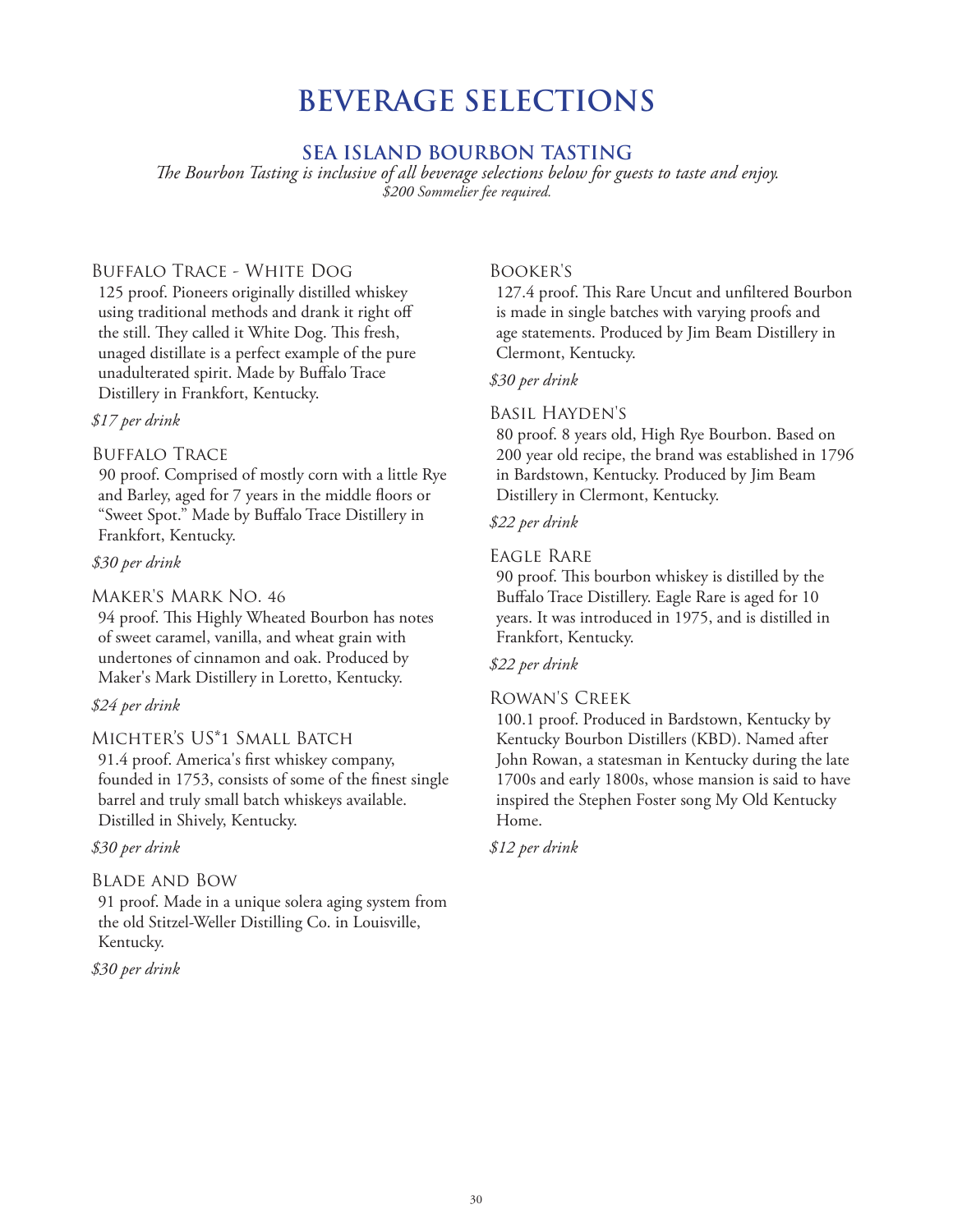## **COCKTAIL BARS**

#### **Classic Whiskey**

Enjoy an American Classic and taste through the rich history of the American cocktail bar through its original spirit "Whiskey". From classic cocktails to new age twists, featured Cocktails include Old Fashioneds, Manhattans, Sazeracs, and Whiskey Sours.

*\$20 per Cocktail, \$200 Bartender Fee per 75 guests*

#### **Tiki Time**

Be whisked away from the daily grind and transported to another realm with the taste of paradise. Enjoy the cocktails that created the Tiki Bar movement across American beaches and hidden coves in the 1940's. From Painkillers to Zombies and Mai Tais, a liquid paradise in every sip awaits.

*\$20 per Cocktail, \$200 Bartender Fee per 75 guests*

#### **Tiny Bubbles**

Sip a Spritz or a Champagne Cocktail as you enjoy the splendor of bubbles. From Bellinis to Mimosas, to the ever popular Aperol Spritz, this bar provides all options for a champagne cocktail lover any time of the day!

*\$20 per Cocktail, \$200 Bartender Fee per 75 guests*

#### **The Ultimate Bloody Mary Bar**

Wake up with this tempting brunch favorite. Enjoy a selection of garnishes and accoutrements that allow you to create your ultimate Bloody Mary! Experience enhancements include, but are not limited to: Dixie Black Pepper Vodka, St. George Green Chili Vodka, Zing Zang Bloody Mary Mix, Seaside Grown Bloody Mary Mix, Pickled Vegetables & Peppers, Olives, Citrus Fruit, Spices & Salts, Charcuterie, Horseradish, Hot Sauces, Bacon and Shrimp.

*\$20 per Cocktail, \$200 Bartender Fee per 75 guests*

#### **Champagne Bar**

NV Ruinart, Blanc de Blancs, Reims, France NV Perrier-Jouet, Brut, Epernay, France NV Barnaut, Rosé, Bouzy, France *\$150 per bottle, \$200 Bartender Fee per 75 guests*

#### **Global Bubbles**

Sparkling Bar From Around the World France, Spain, Italy, United States, Australia, Germany *\$100 per bottle, \$200 Bartender Fee per 75 guests*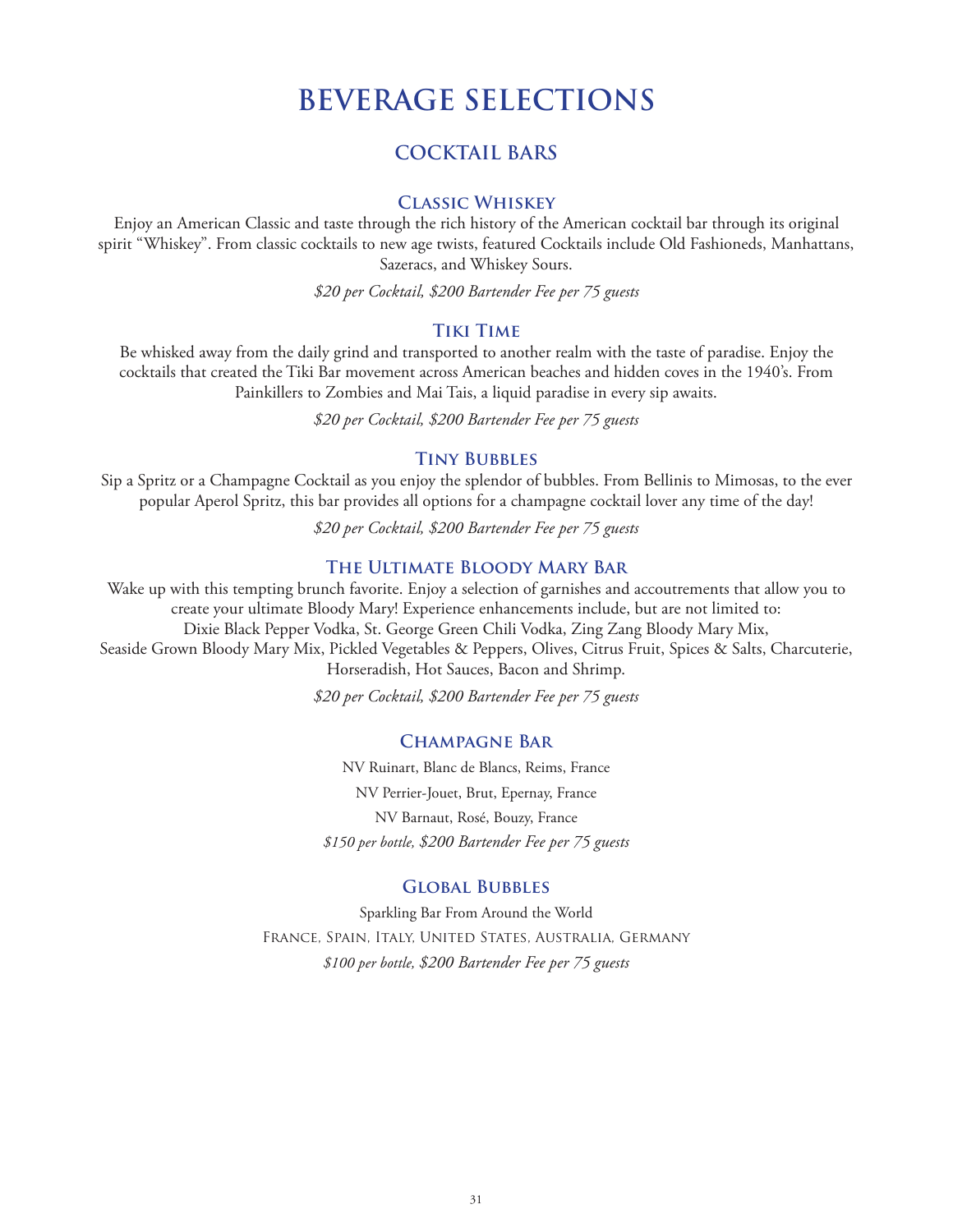*Our Sommelier is also available to aid and discuss wine selections for your events whether it is pairings or specialty wines. Specialty Wines are based on quantity and availability of product. One Sommelier per 40 guests is strongly recommended to ensure seamless beverage service throughout your event. A fee of \$200 will apply per sommelier. These wines are some of our Sommelier's favorite suggestions.*

## **SEA ISLAND LABEL**

| IRON HORSE, Sea Island Label, Brut, Green Valley, Sonoma, California                                                                                                                                                        | \$85 per bottle  |
|-----------------------------------------------------------------------------------------------------------------------------------------------------------------------------------------------------------------------------|------------------|
| AU BON CLIMAT, Sea Island Label, Chardonnay, Santa Barbara, California                                                                                                                                                      | \$54 per bottle  |
| Au Bon CLIMAT, Sea Island Label, Pinot Noir, Santa Barbara, California                                                                                                                                                      | \$54 per bottle  |
| Swanson, Sea Island Label, Merlot, Napa Valley, California                                                                                                                                                                  | \$54 per bottle  |
| WASHINGTON WINE WORKS, Sea Island Label, Cabernet Sauvignon,<br>Columbia Valley, Washington State                                                                                                                           | \$54 per bottle  |
| <b>WHITE WINE</b>                                                                                                                                                                                                           |                  |
| SPARKLING                                                                                                                                                                                                                   |                  |
| Dom PÉRIGNON, Champagne, France<br>This vintage champagne is aged on the lees for at least 8 years before bottling. Each<br>vintage is a unique expression of that year, but true to Dom Pérignon's classically rich style. | \$600 per bottle |
| VEUVE CLICQUOT, Yellow Label, Champagne, France<br>An austere style of champagne, lemon, lime, with limestone minerality and sourdough<br>bread.                                                                            | \$150 per bottle |
| SCHRAMSBERG, Blanc de Blancs, Calistoga, California<br>This sparkler has made an appearance at the White House with every President since<br>Nixon in 1972.                                                                 | \$120 per bottle |
| JEIO, Prosecco, Valdobbiddene, Italy<br>Fresh fruits of white peaches, Bosc pear, and white flowers. This sparkling wine is soft<br>textured and very easy to drink.                                                        | \$60 per bottle  |
| <b>RIESLING</b>                                                                                                                                                                                                             |                  |
| RUDI WEIST, Riesling Kabinett, Rhein, Germany<br>Rich, flowery fragrance, classic delicacy and minerality with perfectly balanced sweetness.                                                                                | \$54 per bottle  |
| PINOT GRIGIO                                                                                                                                                                                                                |                  |
| BORGO SAN DANIELE, Pinot Grigio, Friuli Isonzo, Italy<br>Pale in color with a banquet of acacia flowers and tart apple, elegant.                                                                                            | \$85 per bottle  |
| TENUTA MACCAN, Pinot Grigio, Friuli Grave, Italy<br>This wine spends an extensive time on the lees thus increasing the fruit flavors, complexity,<br>silky texture and pink hue.                                            | \$65 per bottle  |
| LA TORRETTA, Pinot Grigio, Delle Venezie, Italy<br>Pale yellow in color with white flowers, lemon and apple aromas. Bright fruit, light body<br>and great minerality.                                                       | \$55 per bottle  |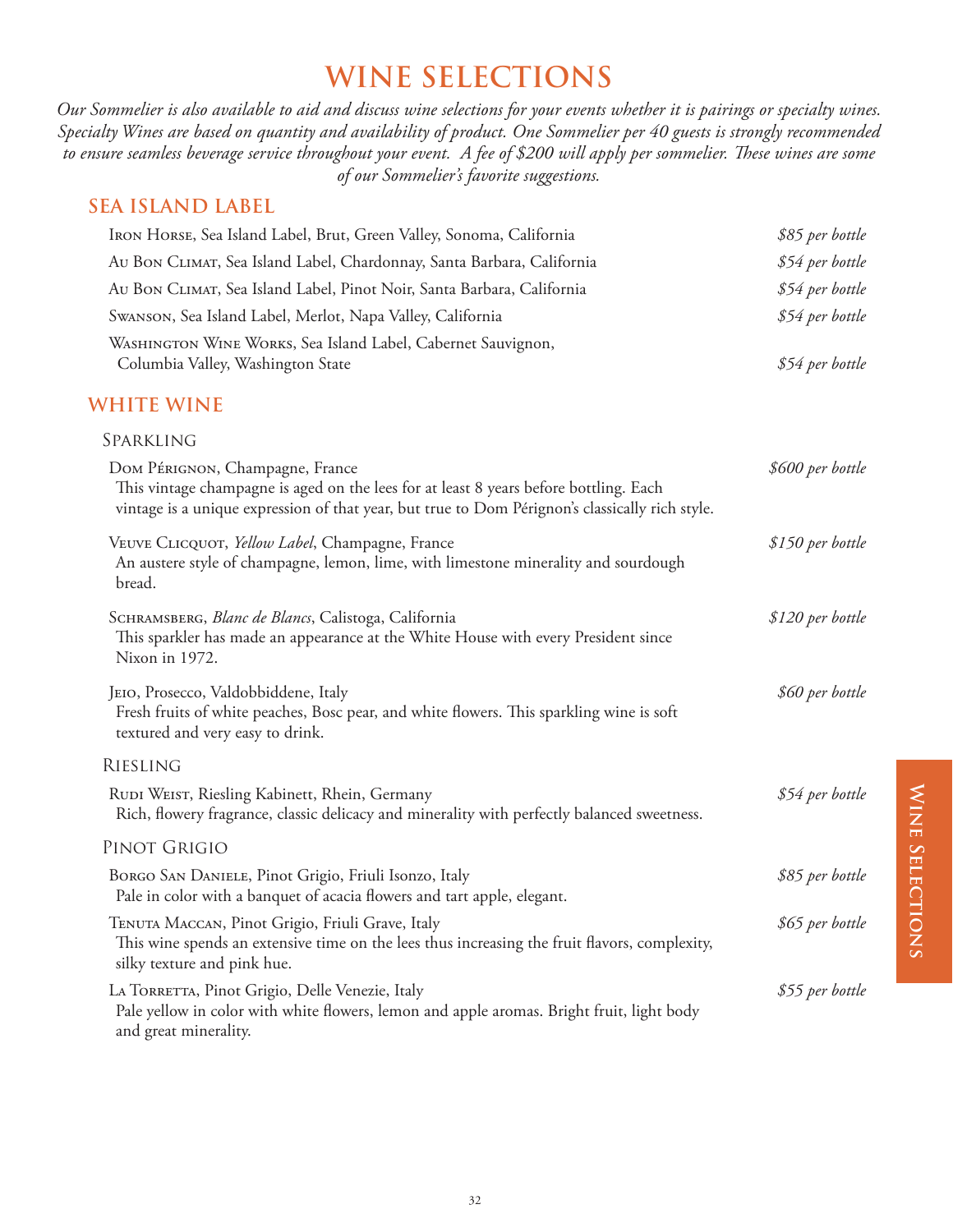## **WHITE WINE**

## PINOT GRIGIO, CONTINUED

| LA FIERA, Pinot Grigio, Veneto, Italy<br>Golden yellow in color with acaia flowers, lemon and apple. Crisp fruit and light bodied<br>on the palate                                                                                                                                                                                                                                              | \$46 per bottle  |
|-------------------------------------------------------------------------------------------------------------------------------------------------------------------------------------------------------------------------------------------------------------------------------------------------------------------------------------------------------------------------------------------------|------------------|
| SAUVIGNON BLANC                                                                                                                                                                                                                                                                                                                                                                                 |                  |
| DOMAINE CHERRIER, Sancerre, Loire Valley, France<br>This is a classic Sancerre, brimming with stony minerals and citrus fruits.                                                                                                                                                                                                                                                                 | \$100 per bottle |
| DUCKHORN, Sauvignon Blanc, Napa Valley, California<br>A wonderfully made sauvignon blanc which evokes tropical fruit profiles with nice<br>clean acidity and the right amount of weight.                                                                                                                                                                                                        | \$90 per bottle  |
| NICK GOLDSCHMIDT, Sauvignon Blanc, Boulder Bank, Marlborough, New Zealand<br>A completely refreshing wine made of a hundred percent sauvignon blanc. Fresh tropical<br>fruits of grapefruit, guava, and passion fruit come through with racy acidity.                                                                                                                                           | \$60 per bottle  |
| FERRARI-CARANO, Sauvignon Blanc, Fumé Blanc, Sonoma County, California<br>Lightly oaked with bright lemon and floral notes. Classic California sauvignon blanc.                                                                                                                                                                                                                                 | \$55 per bottle  |
| CLARENDELLE, Sauvignon Blanc, Blanc, Bordeaux, France<br>The blend changes slightly every year depending on vintage, though it is always<br>predominantly sauvignon blanc. The remainder is Semillon and Muscadelle, both of<br>which add ripe tropical fruit and floral qualities to the steely, mineral driven, citrus profile<br>of sauvignon blanc.                                         | \$58 per bottle  |
| LA GALOPE, Sauvignon Blanc, Cotes de Gascogne, France<br>These sauvignon blanc vineyards are in the heart of Gascony, at the foot of the Pyrenees,<br>in South-West France. Producing a wine that has bright aromas of lime and citrus with<br>white floral and tropical melon.                                                                                                                 | \$46 per bottle  |
| CHARDONNAY                                                                                                                                                                                                                                                                                                                                                                                      |                  |
| OLIVIER LEFLAIVE, Chardonnay, Puligny-Montrachet, Burgundy, France<br>This world renowned village in Burgundy, France produced wines of distinguished aromas<br>with notes of citrus, beautiful minerality and toasted scents. The mouth is elegant and<br>tonic with a very long persistence.                                                                                                  | \$250 per bottle |
| FAR NIENTE, Chardonnay, Napa Valley, California<br>Beautifully balanced, sweet vanilla crème anglaise, brioche French toast, caramel notes,<br>smoke, roasted apple, laced with light minerality, an incredible domestic chardonnay.                                                                                                                                                            | \$160 per bottle |
| DUCKHORN, Chardonnay, Napa Valley, California<br>A beautifully produced wine with grapes harvested from the warm valley of Napa.<br>The wine was fermented in mostly French Oak, both new and used, with a small amount<br>of stainless. The wine has beautiful spice and lightly toasted nut component with<br>lemon curd, ripe yellow pears and white peaches with hints of lemon and orange. | \$125 per bottle |
| CAKEBREAD CELLARS, Chardonnay, Napa Valley, California<br>Fresh apples, melon and lemon zest. Rich with vanilla spice undertones.                                                                                                                                                                                                                                                               | \$120 per bottle |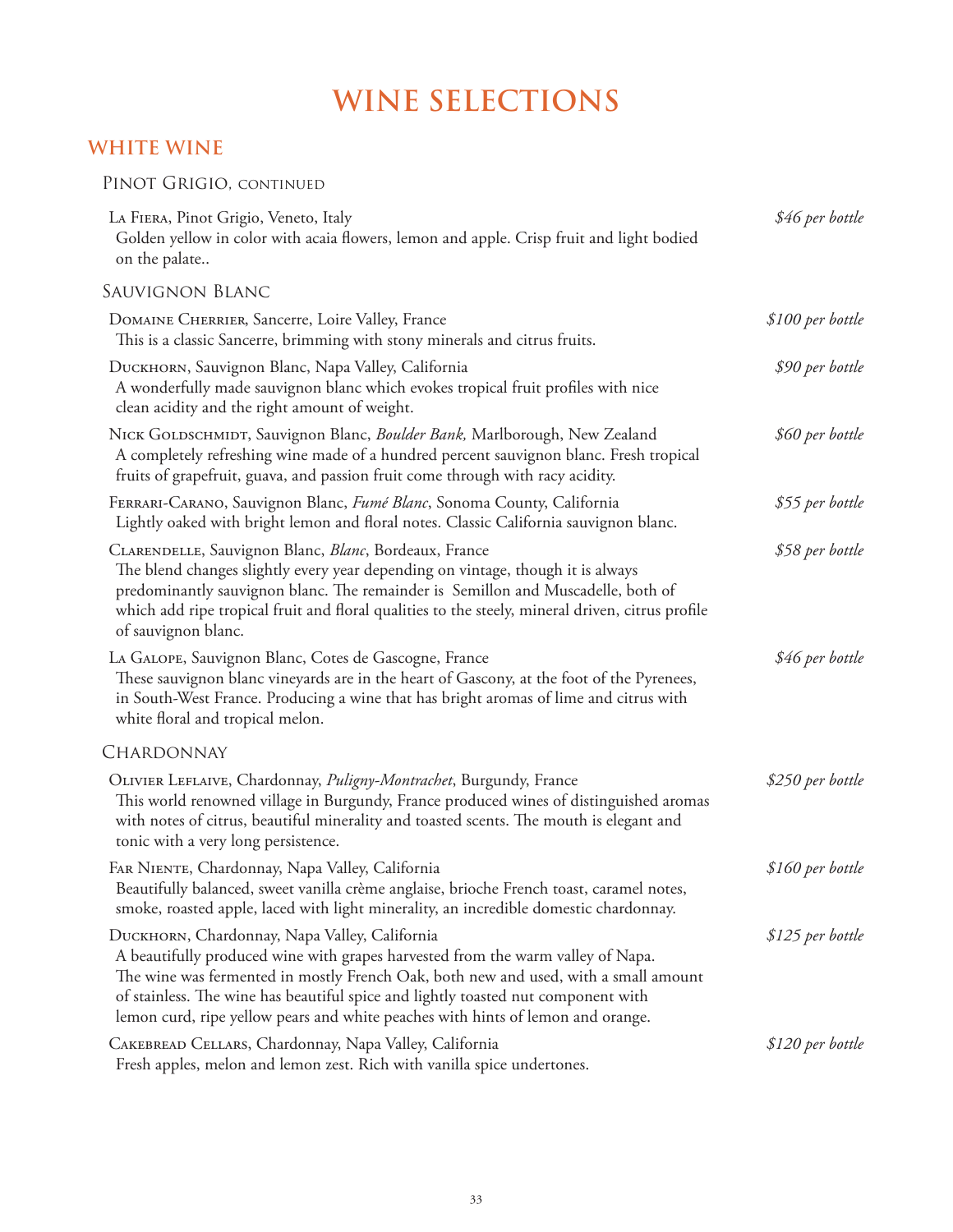## **WHITE WINE**

## CHARDONNAY, CONTINUED

| GOLDSCHMIDT, Singing Tree, Chardonnay, Russian River Valley, Sonoma, California<br>This wine is produced in the cooler climate of the Russian River Valley resulting in both<br>ripe and unripe orchard fruits, from green apple to apricot, with sweet fleshed citrus,<br>Mandarin orange and Meyer lemon.                  | \$60 per bottle   |
|------------------------------------------------------------------------------------------------------------------------------------------------------------------------------------------------------------------------------------------------------------------------------------------------------------------------------|-------------------|
| FERRARI-CARANO, Chardonnay, Sonoma County, California<br>Classic new world chardonnay with buttery mouth feel and lingering finish.                                                                                                                                                                                          | \$55 per bottle   |
| HONEST, Chardonnay, California<br>Comprised solely of chardonnay from cool climate regions including<br>Mendocino, Monterey, and Santa Barbara counties, this wine exhibits a round, soft<br>texture accented by minimal oak usage with Golden Delicious apples, and lemon zest.                                             | \$46 per bottle   |
| <b>RED WINE</b>                                                                                                                                                                                                                                                                                                              |                   |
| ROSÉ                                                                                                                                                                                                                                                                                                                         |                   |
| MIRAVAL, Rosé of Cinsault, Grenache, Syrah, and Rolle, Côtes de Provence, France<br>The organic grapes are harvested from the Chateau's top three parcels. The wine is rich<br>and creamy due tobattonage. This wine is laden with strawberries and raspberries.                                                             | \$95 per bottle   |
| MINUTY, Rosé of Grenache, Côtes de Provence, France<br>A traditionally produced Provençal rosé. This wine expresses light lees contact, mildly<br>creamy with nice acidity, both bitter orange and red fruits of strawberries and cranberry<br>with nice minerality.                                                         | \$65 per bottle   |
| DOMAINE HOUCHART, Rosé, Côtes de Provence, France<br>A traditionally produced Provencal rosé. With hues of salmon and aromas of bursting red<br>berries on the nose transition to hints of citrus and a very lively mouth feel.                                                                                              | \$54 per bottle   |
| LA GALOPE, Rosé, Comte Tolosan, France<br>These sustainably farmed vineyards are in the heart of Gascony, at the foot of the Pyrenees,<br>in South-West France. This Rosé is a blend of cabernet sauvignon and merlot. Its flavor<br>profile is that of ripe strawberries and sweet cherries with a savory herbal component. | \$46 per bottle   |
| PINOT NOIR                                                                                                                                                                                                                                                                                                                   |                   |
| GOLDENEYE, Pinot Noir, Anderson Valley, California<br>A powerful pinot noir that is bursting with ripe red berry fruits such as black cherry,<br>pomegranate, raspberry, and oiled, rich leather with earth and warm sweet spices.                                                                                           | \$140 per bottle  |
| SAINTSBURY, Pinot Noir, Carneros, California<br>A richer style of pinot noir that evokes red plums and cherry cola along with dark cherries,<br>earthy rhubarb, strawberries with baking spices.                                                                                                                             | \$110 per bottle  |
| ALEXANA, Pinot Noir, Terroir Selection, Willamette Valley, Oregon<br>Hints of violet, cranberry and cherry cola on the nose. This wine is rich and soft with<br>red licorice, vanilla, and cherry cola.                                                                                                                      | $$105$ per bottle |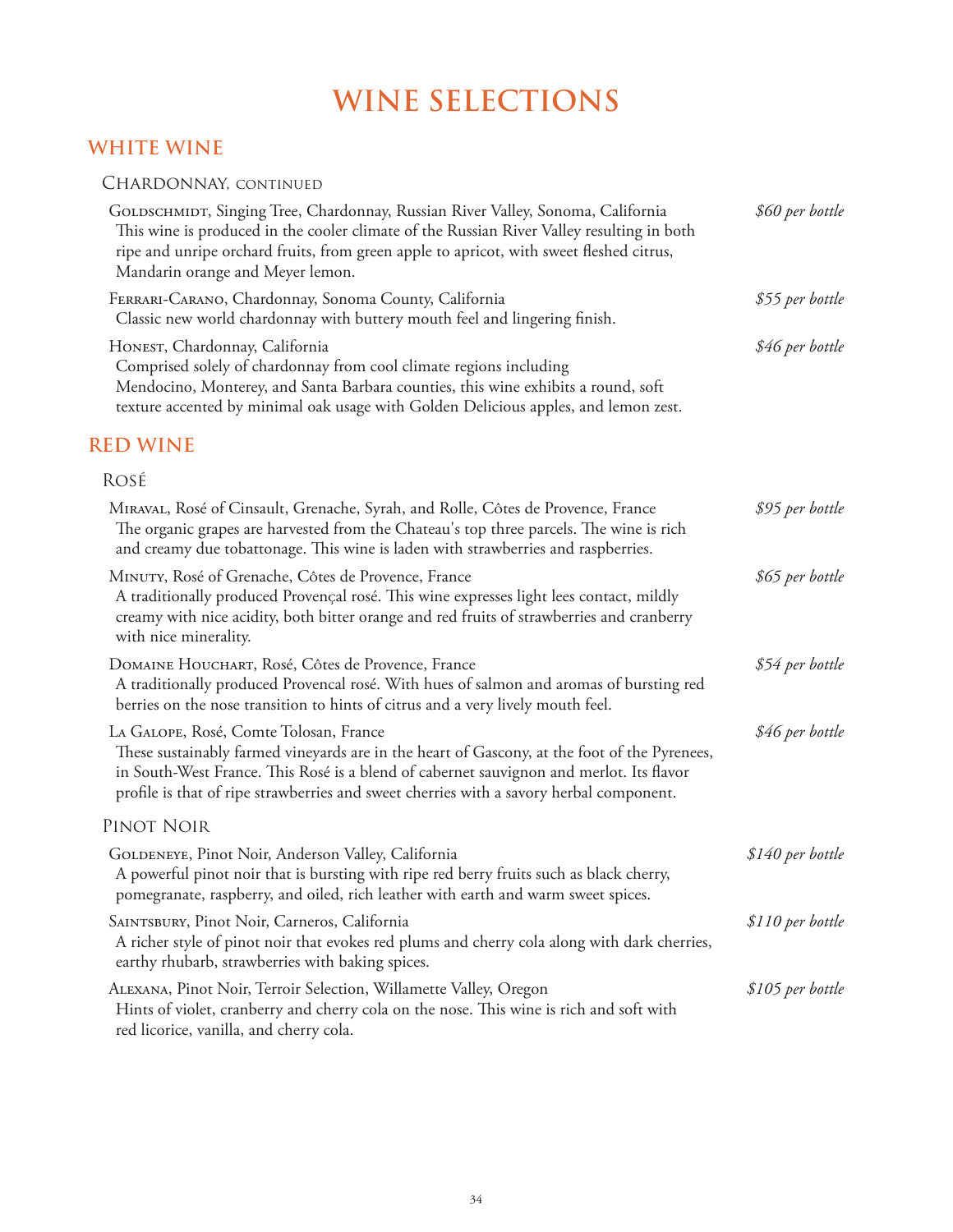## **RED WINE**

| PINOT NOIR, CONTINUED                                                                                                                                                                                                                                                                                                                                                                       |                   |
|---------------------------------------------------------------------------------------------------------------------------------------------------------------------------------------------------------------------------------------------------------------------------------------------------------------------------------------------------------------------------------------------|-------------------|
| JEAN LUC JOILLOT, Pinot Noir, Burgundy, France<br>An excellent example of pinot from its native land. Raspberry preserves on the nose with<br>floral notes, Chambord, with citrus notes and allspice.                                                                                                                                                                                       | $$110$ per bottle |
| STOLLER, Pinot Noir, Willamette Valley, Oregon<br>Driven with aromatics, the nose is bright, showing perfumed red fruits with undertones of earth<br>and baking spice. The palate is soft and supple, with dark cherry flavors balanced by a delicate<br>tension from the tannins - a classic representation of the Willamette Valley.                                                      | \$75 per bottle   |
| SARTORI, Pinot Noir, Veneto, Italy<br>Bright ruby with shades of violet. Alluring aromas of black-cherry jam, cloves, and<br>chocolate with hints of spice and vanilla.                                                                                                                                                                                                                     | \$46 per bottle   |
| <b>MERLOT</b>                                                                                                                                                                                                                                                                                                                                                                               |                   |
| DUCKHORN, Merlot, Napa Valley, California<br>The perennial favorite; full scaled, richly rounded.                                                                                                                                                                                                                                                                                           | \$140 per bottle  |
| GOLDSCHMIDT, Merlot, Chelsea, Alexander Valley, California<br>Lush and rich with black cherry, black plums, with peppery and vanilla spice notes.                                                                                                                                                                                                                                           | \$75 per bottle   |
| PROPRIETARY BLENDS                                                                                                                                                                                                                                                                                                                                                                          |                   |
| LEVIATHAN, Cabernet Blend, California<br>Andy Erickson's blend of cabernet sauvignon, syrah, merlot, and cabernet franc,<br>showcasing the best of each vintage. Boast red and black fruits with spice and<br>smooth tannins.                                                                                                                                                               | \$115 per bottle  |
| GOLDSCHMIDT, Red Blend, Fidelity, Crazy Creek, Alexander Valley, Sonoma, California<br>This merlot dominated blend is rich, velvety, and luscious. Cabernet sauvignon and<br>petit verdot play beautifully in their supporting roles. Deeply colored and velvety textured,<br>this wine appeals to broad company as the fruits play across the board: red, blue,<br>and black with vanilla. | \$80 per bottle   |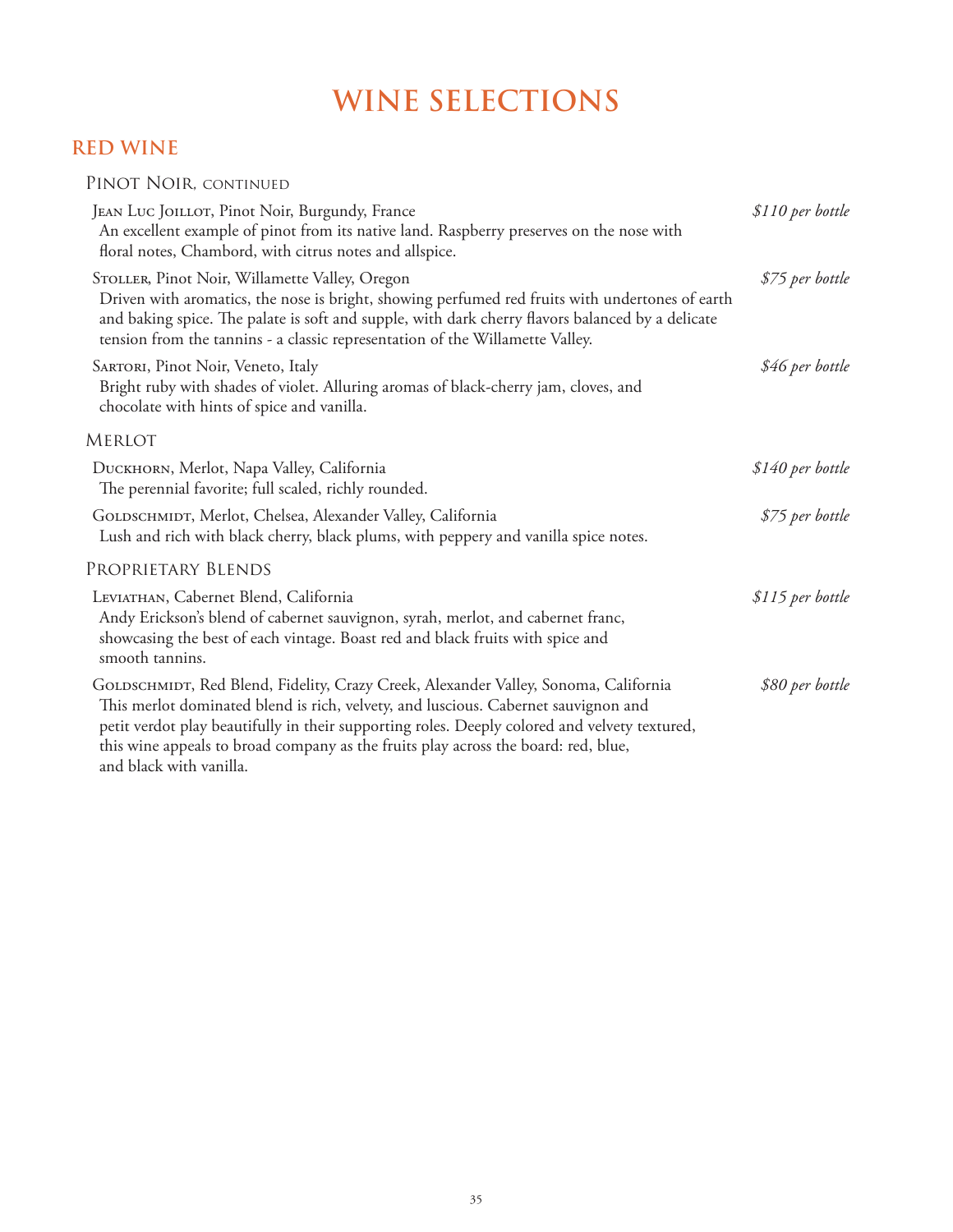## **RED WINE**

## Cabernet Sauvignon

| CAKEBREAD, Cabernet Sauvignon, Napa Valley, California<br>Each lot of cabernet are harvested, vinified, and barrel-aged separately before being expertly<br>blended into the final arrangement. This cabernet dominate blend is impressively structured<br>and incredibly lush. The fruits are secured from multiple sites allowing for a combination of<br>black and red fruits/warm and cool to marry together in a harmonious manner. | \$250 per bottle |
|------------------------------------------------------------------------------------------------------------------------------------------------------------------------------------------------------------------------------------------------------------------------------------------------------------------------------------------------------------------------------------------------------------------------------------------|------------------|
| FAUST, Cabernet Sauvignon, Napa Valley, California<br>Black fruits of cherries cassis and blackberries. With a smooth and rich tannic structure,<br>finishing with hints of spice and vanilla.                                                                                                                                                                                                                                           | \$160 per bottle |
| BRANDLIN ESTATE, Cabernet Sauvignon, Mt. Veeder, Napa Valley, California<br>California Mountain fruit interpretation of the classic bordeaux blend, cabernet, petit verdot,<br>and cabernet franc resulting in brambly berries with vanilla, toffee, and black tea.                                                                                                                                                                      | \$155 per bottle |
| Ducкновм, Cabernet Sauvignon, Napa Valley, California<br>This cabernet sauvignon has a small amount of merlot, cabernet franc, and<br>petit verdot blended within to add extra layers of complexity. This results in a wonderfully<br>layered wine, both texturally and aromatically. Both red and black currants prevail with<br>cocoa nibs and graphite.                                                                               | \$145 per bottle |
| HALL, Cabernet Sauvignon, Napa Valley, California<br>Layers of blackberry, black cherry, sweet spice, and oak. On the palate, there is bold, dark<br>fruit at the forefront of this full-bodied cabernet sauvignon that gives way to flavors of cocoa,<br>nutmeg and graphite. The tannins are chewy and powerful, balanced by refreshing acidity<br>on the long finish.                                                                 | \$125 per bottle |
| GOLDSCHMIDT, Katherine, Cabernet Sauvignon, Crazy Creek, Alexander Valley, California<br>An exceptionally powerful wine 100% cabernet sauvignon produced in the warmer<br>Alexander Valley, this wine evokes blackberries, black cherries, chocolate, tobacco with<br>creamy vanilla and birch beer.                                                                                                                                     | \$78 per bottle  |
| BELLACOSA, Cabernet Sauvignon, North Coast, California<br>A smooth and velvety wines with plums, blackberries and black currants, rich with<br>mocha and fine tannins.                                                                                                                                                                                                                                                                   | \$80 per bottle  |
| BV COASTAL ESTATES, Cabernet Sauvignon, California<br>A lighter-bodied Californian cabernet sauvignon showcasing developed dark fruits typical<br>to the variety, black currants, and blackberry with smoke and toasted sweet almonds.                                                                                                                                                                                                   | \$46 per bottle  |